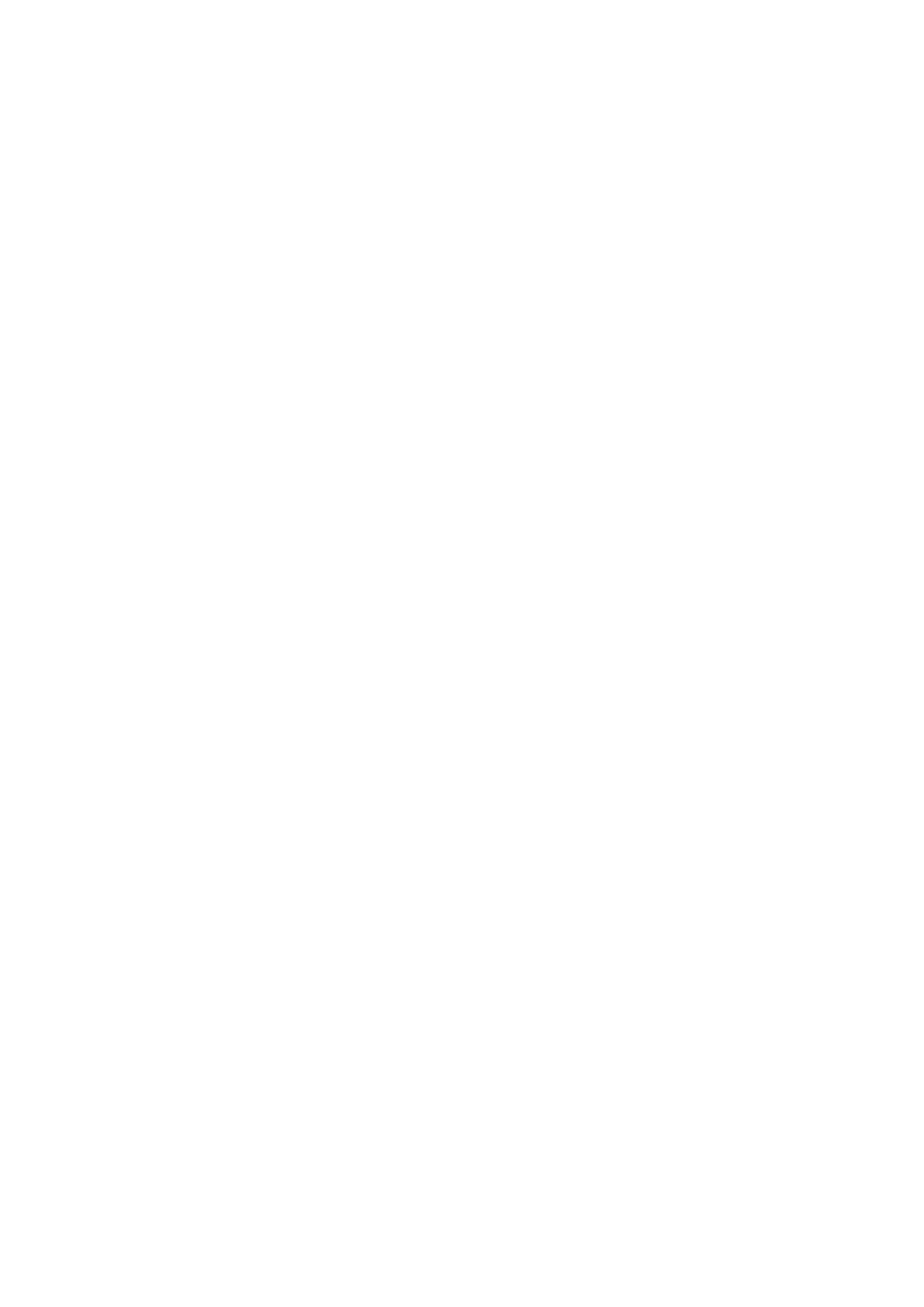## **BIPM Mass Department Director: A. Picard (1 January 2012 to 31 December 2012)**

#### **1.1 Calibrations**

#### 1.1.1 Certificates (P. Barat, H. Fang and A. Picard)

From 1 January to 31 December 2012, certificates were issued for the following 1 kg prototypes in platinum-iridium (Pt-Ir): No. 48 (Denmark), No. 57 (India), No. 72 (Republic of Korea) and Nos. 79 and 85 (USA). Calibration of a 1 kg prototype for Romania is under way.

Certificates for 1 kg standards in stainless steel were issued: one for the CEM (Spain), one for the CESMEC (Chile), two for the EIM (Greece), four for the HMI (Croatia), two for the INTI (Argentina), three for the KIM-LIPI (Indonesia), one for the SMD-ENS, SPF Economie (Belgium) and four for the VSL (Netherlands). Calibration is under way for a 1 kg standard in stainless steel for the INM (Romania) due towards the end of 2012, and for two 1 kg standards in stainless steel for the NML-SIRIM (Malaysia).

Determinations of magnetic susceptibility were made for six 1 kg standards in stainless steel: four for the HMI (Croatia), one for the KIM-LIPI (Indonesia) and one for the SMD-ENS/SPF Economie (Belgium).

#### 1.1.2 Mass determination for the ensemble of reference mass standards (P. Barat)

So far, the ensemble of reference mass standards (ERMS) comprises four 1 kg Pt-Ir cylinders, four 1 kg stainless steel cylinders and four 1 kg natural silicon spheres. In addition to these 12 mass standards two surface artefacts, one in Pt-Ir and the other in stainless steel, each consisting of a stack of 8 discs, complete the ensemble.

As was mentioned in the Director's Report 2011, volume determination was performed at the BIPM for mass standards in Pt-Ir and in stainless steel. Therefore, during 2012 mass determination in air was undertaken for these mass standards. The mass stability of these artefacts will be investigated in 2013.

A delay occurred in the manufacturing process for the silicon spheres. Volume determination will be carried out by the NMIJ/AIST (Japan) and surface characterization by the PTB (Germany). It is anticipated that mass determination will recommence at the BIPM during the first half of 2013.

#### 1.1.3 Volume of mass standards above 300 g (C. Goyon-Taillade)

Within the framework of calibration services offered to Member States of the BIPM, volume was determined for one 1 kg mass standard in stainless steel belonging to the HMI (Croatia) during 2012.

Within the framework of the ERMS development, calibration was performed for one stack of eight disks in stainless steel. In addition, determination of the volume of one stack of eight disks in Pt-Ir belonging to the NIST (USA) is in progress.

To improve the hydrostatic facility, temperature measurements of doubly distilled water, used as a density reference, have been improved to enable determination of the vertical thermal gradient of water in the bath.

Fabrication of a new prototype for use as a BIPM working standard was completed in the BIPM workshop.

#### 1.1.4 Volume of mass standard below 100 g (C. Goyon-Taillade and F. Idrees)

Volume measurement of one mass of 52 g in Pt-Ir has been performed as a check for the BIPM Quality Management System. Twenty one rods in Pt-Ir and in stainless steel, which are part of two surface artefacts made up of a stack of eight disks, have been calibrated for the ERMS.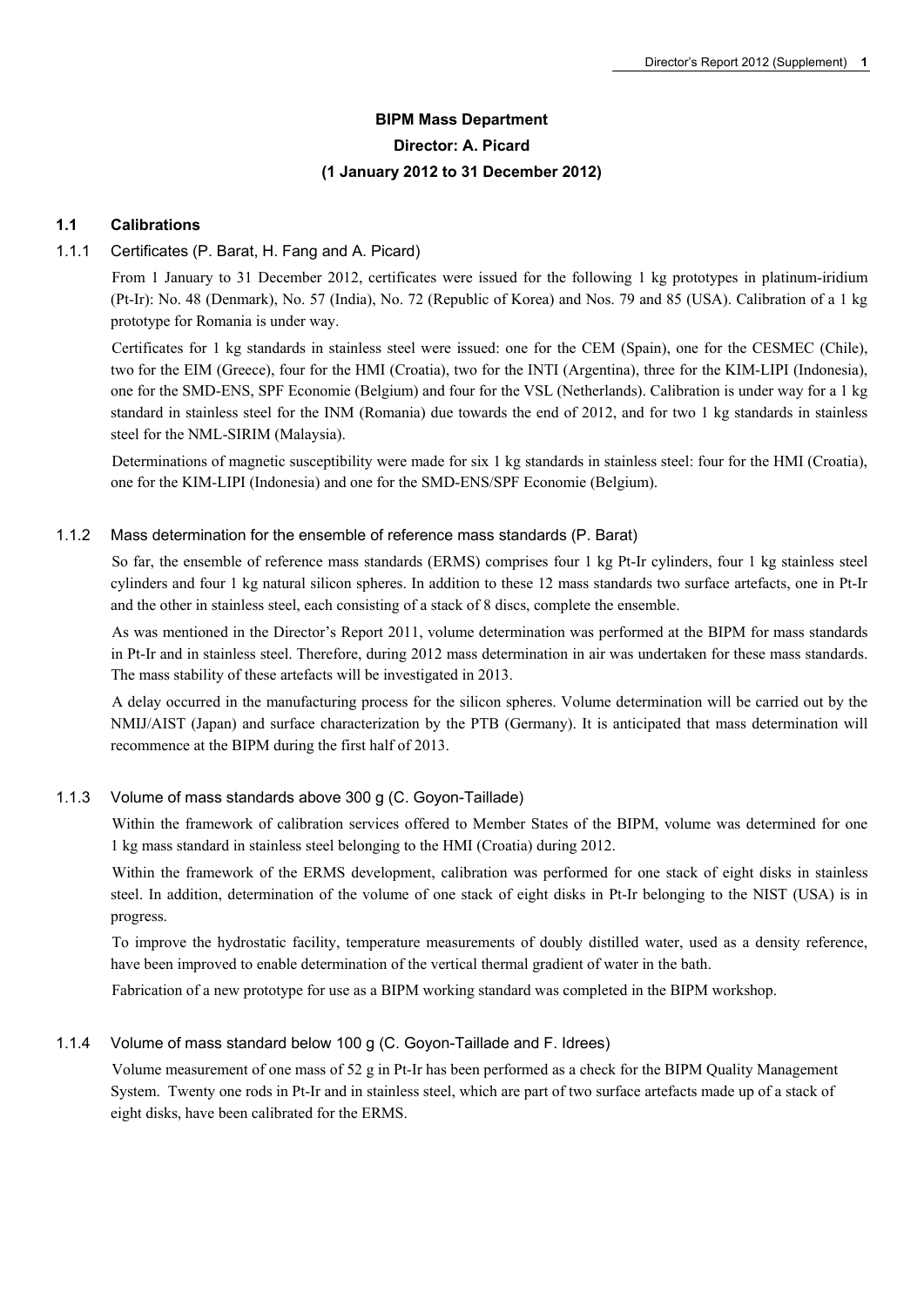#### **1.2 Mass comparators to support the development programme** (P. Barat)

During 2012, several studies have been carried out with the following 1 kg mass comparators: M\_one 6V-LL from Mettler Toledo and CCL1007 from Sartorius, in order to integrate them into the BIPM Quality Management System for mass calibrations carried out in air.

New software was developed to determine the mass and the associated uncertainty of the different mass standards involved in the mass comparisons carried out with the M\_one 6V-LL mass comparator and the CCL1007 mass comparator.

Determination of the uncertainty due to positional errors for the M\_one 6V-LL mass comparator taken in air was undertaken using two mass standards in stainless steel of the same volume so as to minimize the differential air buoyancy correction between both standards. The uncertainty obtained was 0.7 µg.

This determination had previously been carried out in 2009 for the CCL1007 mass comparator using the same mass standards. At that time the uncertainty due to positional errors was estimated to be below 0.6 µg.

Currently, mass calibrations provided for NMIs of Member States are performed with the Metrotec mass comparator. To check the consistency of measurements made using the three mass comparators operated by the BIPM, several mass comparisons in air using the same standards were conducted to compare results obtained from the M\_one 6V-LL, the CCL1007 and the Metrotec mass comparators. Preliminary results indicated that the M\_one 6V-LL and CCL1007 mass comparators both meet the requirements for calibrating mass standards of NMIs.

The M\_one 6V-LL and CCL1007 mass comparators will be integrated into the BIPM Quality Management System for mass calibrations carried out in air in early 2013.

#### **1.3 BIPM susceptometer** (H. Fang)

At the request of the LISA-Pathfinder team (European Space Agency, ESA); the Mass Department measured the magnetic susceptibility of a 2 kg test mass made of gold-platinum alloy. Measurements were carried out to the very tight schedule required by the LISA project. Magnetic susceptibilities measured on the six faces of the test mass are similar to those obtained on similar samples which were measured in 2006 and 2007.

#### **1.4 Pressure** (P. Barat, C. Goyon-Taillade, F. Idrees)

Calibrations of BIPM manometers, with respect to the pressure balance maintained in the Mass Department were carried out twice in 2012. Eight internal certificates were issued.

#### **1.5 Support for NMIs** (P. Barat)

With a view to a future redefinition of the kilogram, a method, now well-known, was developed by the BIPM to calibrate the mass of test artefacts used in vacuum against mass standards in Pt-Ir maintained in air, such as the BIPM working standards. The method uses two additional 1 kg Pt-Ir surface artefacts, one having three and a half times more surface area than the other but both have the same volume and surface finish of a classical 1 kg prototype. These surface artefacts are used to link weighings made in air to those carried out under vacuum. They do this by taking into account the amount of water desorption between the two artefacts measured under ambient conditions in air and vacuum.

Two experiments have succeeded in linking fundamental constants of physics indirectly to the mass of the International Prototype of the Kilogram with a relative uncertainty below 5 parts in  $10^8$ : these are the x-ray crystal density method (usually referred to as the Avogadro method) and the watt balance method. The realization of the new kilogram definition by either of these two methods must be made under vacuum. As a consequence, the laboratories involved in these experiments which will lead to a new definition of the kilogram are required to evaluate the water desorbed from air to vacuum by the test artefacts used in the experiments. If the laboratories are not able to characterize their own test standard between air and vacuum conditions, the BIPM is able to provide this service using its surface artefacts. At the request of the NIST, the BIPM conducted a study of the water sorption effect of the 1 kg prototype No. 85 following air/vacuum transfers.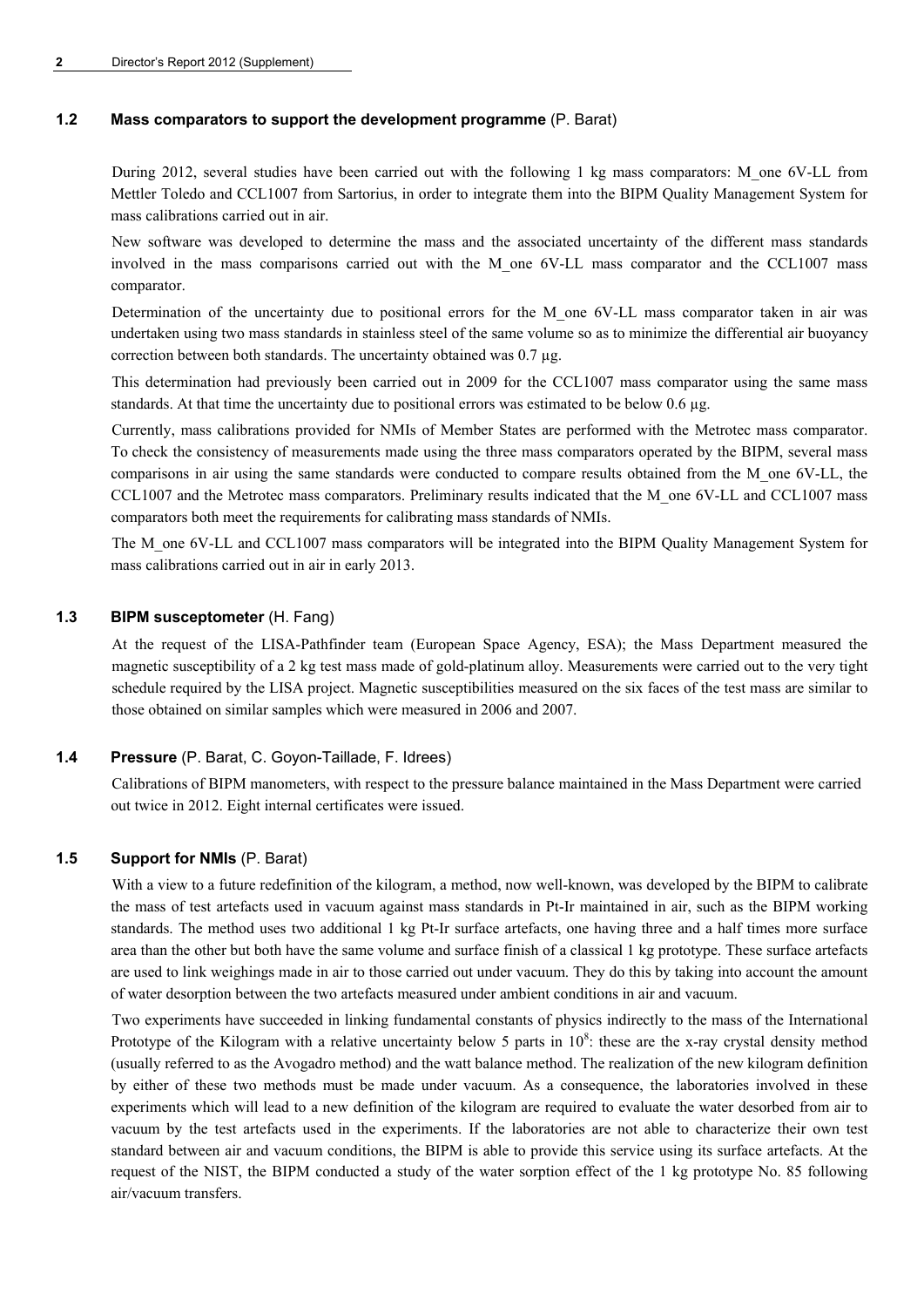#### **1.6 International Avogadro Coordination project** (P. Barat and A. Picard)

The BIPM Director's Report 2011 described within the framework of the Avogadro project, an experiment to measure the amount of irreversibly adsorbed water on a silicon sphere by deducing the mass difference of the sphere under vacuum before and after baking it under vacuum for two hours at 400 °C without any further contact with moist air.

Several problems were encountered during this study. The first involved the presence of electrostatic charges due to the dry surface of the sphere after baking. To prevent this from occurring, the BIPM acquired a HAUG discharging system to neutralize electrostatic charges. This device is installed inside a MBraun nitrogen-filled glove box which is attached to the oven. The glove box enables the transfer of the sphere to be made after baking without any contact with moist air (< 0.1 ppm of water and oxygen contents), to an automatically loadable container which is used to transfer the sphere to the Sartorius CCL1007 mass comparator. In addition to the undesirable electrostatic charge effects observed, the silicon sphere used for the study, Silo2, loaned by the PTB, must be weighed together with an additional weight in the form of a ring to be within the electronic weighing range of the mass comparator. As a result, handling the sphere while simultaneously avoiding contact with moist air was extremely complicated. The results obtained with this sphere were unsatisfactory and it was decided that despite the time already spent on this experiment the Silo2 sphere should be replaced by another more convenient silicon sphere.

The study has been repeated using a BIPM 1 kg natural silicon sphere (S2). The reversible component of adsorbed water on the surface of the sphere (the physical water sorption effect) was determined by weighing the sphere in moist air followed by measurements under vacuum (1 mPa) then the amount of irreversibly adsorbed water (the chemical water sorption effect) was determined. The S2 sphere was transferred from the mass comparator to the oven attached to the glove box, baked at 400 °C for two hours under vacuum then transferred back (again without contact with moist air) to the mass comparator, while remaining under vacuum. The weighings under vacuum before and after baking should allow the determination of the irreversible part of water desorption. The results obtained are not as expected and the study will continue.

#### **1.7 Ensemble of reference mass standards** (P. Barat, F. Idrees, E. de Mirandes, and A. Picard)

During 2012, great progress was made at the BIPM with the ensemble of reference mass standards (ERMS) experiment. We report the major achievements.

In 2012, components of all three storage networks (nitrogen, argon and vacuum) were completed and assembled. At present, the argon gas is supplied from ultrapure argon bottles (level of impurity  $\sim$ 50 nmol mol<sup>-1</sup>). To supply nitrogen, either nitrogen bottles (~50 nmol mol<sup>-1</sup> of impurities) or a nitrogen generator (5 µmol mol<sup>-1</sup> of moisture and 2 µmol mol<sup>-1</sup> of oxygen) are used. An automatic switch has been designed and installed to transfer between empty and full gas bottles. A similar device to switch automatically between empty nitrogen gas bottles and the nitrogen generator has also been installed.

Analysis of the background contaminants in the gas (oxygen, water, and hydrocarbons) has been fully automated. To accomplish this, oxygen and moisture analysers and a gas chromatograph (GC) coupled to a flame ionization detector (FID), were purchased, installed and characterized. Additionally, a hydrogen gas generator and a filtered air generator for the GC and the FID have been purchased, installed and made operational. Periodic internal calibrations of oxygen and moisture analysers were conducted. An exchange with gas-analysis experts at the NPL organized during 2012 improved the BIPM's understanding of these technologies.

An analysis of the background gases in each argon and nitrogen container has been running uninterruptedly for six months. So far, the purity measured for the gases flowing through the containers is within  $2 \times 10^{-6}$  mol mol<sup>-1</sup> and  $0.06 \times 10^{-6}$  mol mol<sup>-1</sup> for the moisture and oxygen contaminants, respectively.

With respect to the vacuum storage network, a new vacuum pump has been purchased and connected. The purity of the vacuum for each vacuum container is automatically and continuously monitored with a residual gas analyser (RGA). Between July and December 2012 the purity of the vacuum network has been monitored automatically using the RGA and the maximum partial pressure detected was below  $1.0 \times 10^{-4}$  Pa.

At present, some of the gas and vacuum containers are empty, some only contain a mass holder and others contain both a mass holder and a test mass in stainless steel. Gas measurements showed no evident differences between these three cases. The next step will be to introduce the mass standards constituting the ERMS.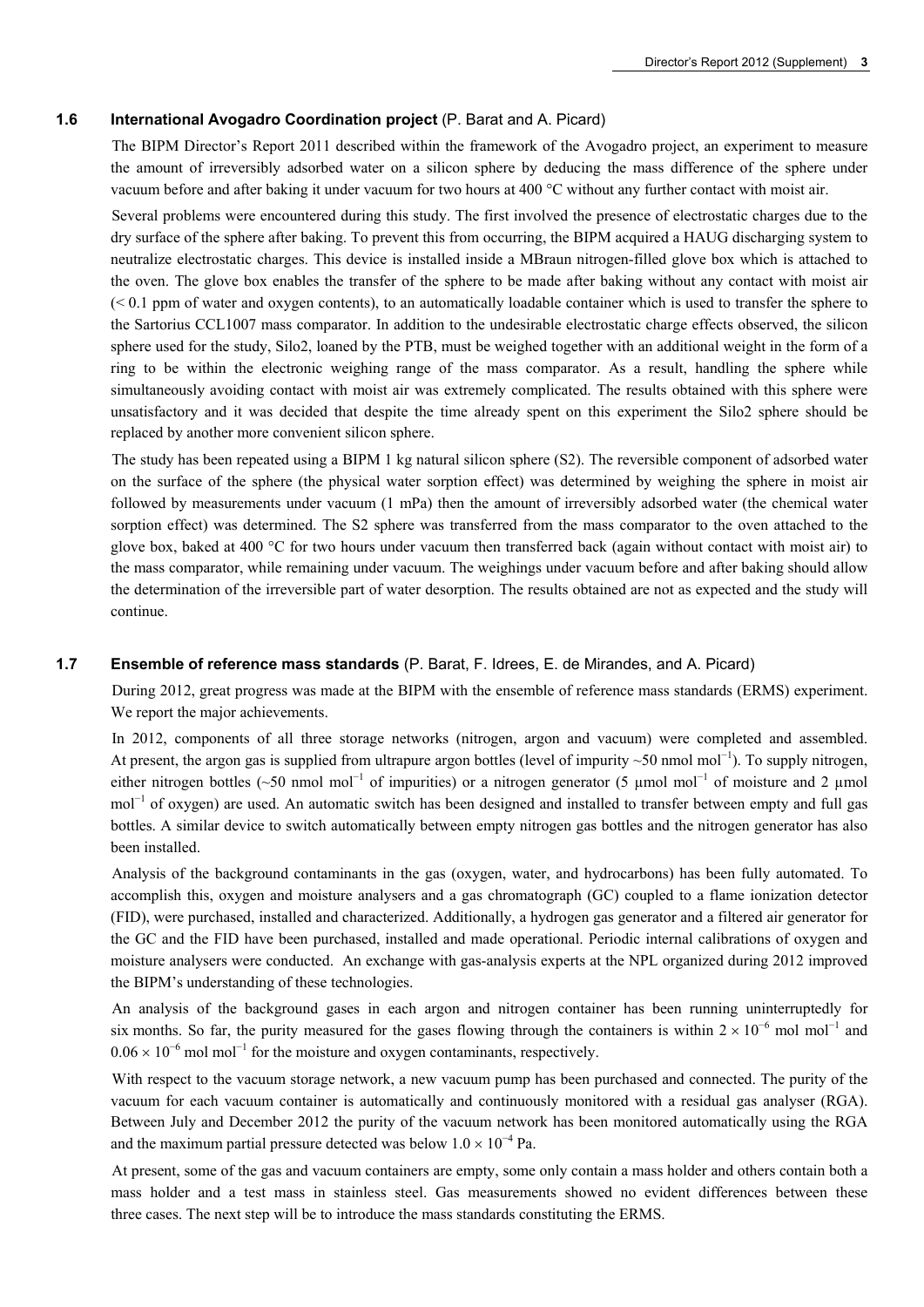#### **1.8 Comparisons**

#### 1.8.1 Comparison in mass (P. Barat, C. Goyon, and A. Picard)

The BIPM is the pilot laboratory for the key comparison CCM.M-K4 which has 16 participants organized in four petals. Each participating NMI has determined the masses of two 1 kg mass standards in stainless steel. The eight travelling standards were sent to the first four participants in September 2011 and the last of the mass standards were returned to the BIPM in April 2012. All participants have reported their results and the Draft A report is in preparation.

#### 1.8.2 Comparison in magnetic properties (H. Fang)

The BIPM participated in the Inter-American Metrology System (SIM) supplementary comparison SIM.M.M-S9, for the determination of the susceptibility and magnetic polarization of weights. The susceptometer method which was originally developed within the BIPM Mass Department is used in this comparison. There are nine participating laboratories, with the INDECOPI (Peru) acting as the pilot. The exercise was expected to be completed by the end of 2012. Measurements were carried out by the BIPM in March 2012. Three years ago the BIPM participated in TC-M project 1110, a EURAMET "Cooperation in Research" on the magnetic properties of mass standards that is still ongoing. Participation of the BIPM in this project should make it possible to compare the performance of participants in both of these regional comparisons.

## **1.9 Trilateral cooperation among the NPL, the METAS and the BIPM** (S. Davidson (NPL), P. Fuchs (METAS) and A. Picard)

The BIPM continued the trilateral cooperation among the BIPM, the NPL and the METAS in 2012 to support the *mise en pratique* of the new definition of the kilogram. Different studies of cleaning efficiency using different techniques, the rate of recontamination after cleaning and the mass stability during and after cycles of weighing in air followed by weighing in vacuum have been carried out on different materials such as silicon, Pt-Ir and stainless steel. As part of the trilateral collaboration, the NPL investigated the sorption characteristics of silicon, Pt-Ir and stainless steel surfaces. Sorption artefacts made from the three materials have been investigated over a pressure range from 1 mPa to 0.1 MPa (ambient). Four measurement cycles were performed and additional results at three intermediate pressures were taken. The METAS and the NPL investigated the use of a plasma cleaning apparatus. This apparatus allows direct comparison of UV/Ozone cleaning, previously investigated two years ago at the NPL and the BIPM, to be directly compared with cleaning by hydrogen and oxygen plasmas. The aim is to provide an automated alternative to the BIPM cleaning-washing technique. The METAS first made a combined measurement using X-Ray Photoelectron Spectroscopy (XPS) and gravimetry methods on recontamination by hydrocarbons and gold after the H2-plasma cleaning. It was demonstrated that recontamination is minimal  $( $0.5 \mu g$ /year)$  but with linear long-term growth (more than two and half years). Nor did recontamination depend on which of the three storage conditions (argon, nitrogen and vacuum) were used. The METAS compared the effectiveness of UV/Ozone cleaning compared to H<sub>2</sub>-Plasma cleaning methods. The comparison shows that both cleaning methods produce a highly reproducible and reversible chemical state and the spectra obtained by both methods perfectly coincide.

The use of both gravimetric measurements and surface analysis using XPS and ellipsometry allows an evaluation of the effectiveness of both new techniques not only in terms of cleaning but also regarding surface chemistry and mass stability after cleaning. Therefore, the NPL continues to develop ellipsometry models for oxide/carbonaceous/water over layers of metallic surfaces (stainless steel and Pt-Ir) with a view to using this as a tool to monitor the stability of mass standards. In addition, studies of different storage conditions are ongoing at the METAS and the BIPM (with the BIPM ERMS).

Under the umbrella of the trilateral cooperation various studies are being carried out using small samples (10 mm diameter and 1 mm thick). The BIPM and the METAS also undertook a study focused on cleaning effects at the 1 kg level of mass standards in Pt-Ir. This study is based on three cleaning methods: the *nettoyage-lavage* technique (BIPM method), the hydrogen low-pressure plasma cleaning (METAS method) and the UV/Ozone cleaning (NPL method).

Comparison of these three methods is based on two parameters: on the one hand, the amount of contaminants removed after the cleaning step and on the other hand the mass stability of the 1 kg mass standard in Pt-Ir after cleaning.

A part of this study is being carried out with the help of the METAS. Indeed, the hydrogen low-pressure plasma cleaning and the UV/Ozone cleaning are performed using their equipment. Chemical analysis of the surface of the standard is done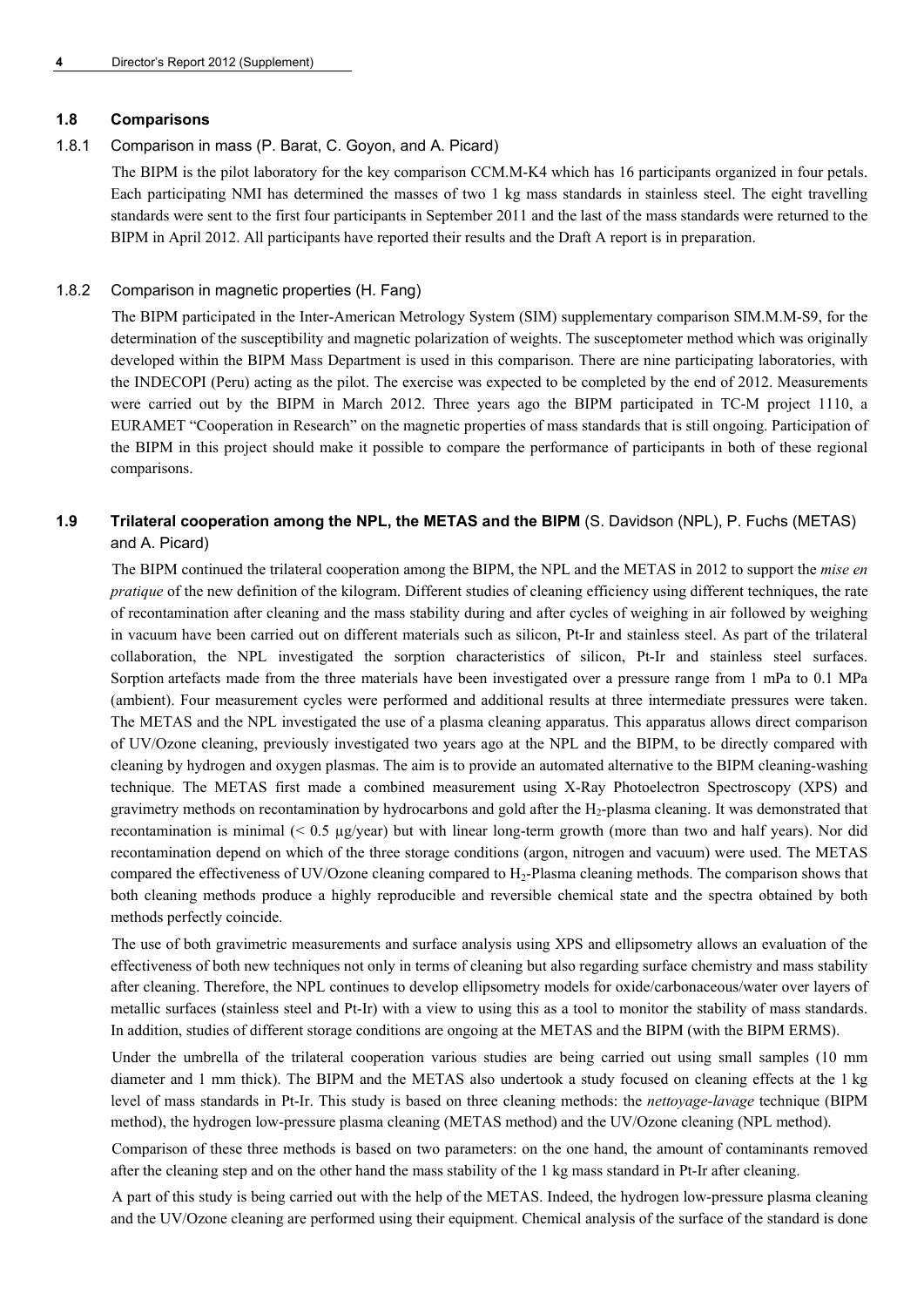before and after the cleaning method, using their XPS. Mass measurements to determine the stability of the 1 kg mass standard in Pt-Ir are carried out at the BIPM.

So far, only hydrogen low-pressure plasma cleaning has been applied to the 1 kg mass standard in Pt-Ir. The mass stability study is under way.

The BIPM appreciates and gives its thanks to the METAS, the NPL and other participants in this collaboration, which permitted the BIPM Mass Department to augment its programme of work, particularly for the expected redefinition of the kilogram. This cooperation will continue in 2013, and is expected to provide more results for use in the preparation of the *mise en pratique*.

These studies will continue in 2013 outside the framework of the formal trilateral cooperation, which has ended. This work continues under the umbrella of the European Metrology Research Programme (EMRP) as a Joint Research Programme (JRP) designated as SIB-05 (NewKILO): "*Developing a practical means of disseminating the redefined kilogram*". The Programme runs from June 2012 to May 2015.

#### **1.10 Publications**

 Baumann H., Bettin H., Bielsa F., Eichenberger A., Geneves G., Kuramoto N., Mana G., Massa E., Pereira dos Santos F., Picard A., Pinot P., Schindler A., Realization of the anticipated definition of the kilogram. **[Proc. 2012 Conference on Precision Electromagnetic Measurements \(CPEM\),](http://dx.doi.org/10.1109/CPEM.2012.6250941) 2012, 340-341.** 

#### **1.11 Activities related to the work of Consultative Committees**

- A. Picard is Executive Secretary of the Consultative Committee for Mass and Related Quantities (CCM) and the Consultative Committee for Thermometry (CCT) and is a member of several working groups (WGs) and task groups (TGs) of these Consultative Committees (CCs), such as the CCM Working Group on Mass Standards (WGM) TG1 and TG2; the CCM Working Group on Changes to the SI kilogram (WGSI-kg); the CCM Working Group on Strategy (WGS); the CCT Task Group on the SI (CCT TG-SI); the CCT Working Group on Strategy (WGS); and the CCT Working Group on Thermodynamic temperature determinations and extension of the ITS-90 to lower temperatures (WG 4).
- E. de Mirandés has been involved in the CCM Working Group on Mass Standards (WGM) TG2 and the CCM Working Group on Strategy (WGS) in 2012.

#### **1.12 Activities related to external organizations**

- A Picard acts as the BIPM liaison with the International Avogadro Coordination project (IAC), IMEKO Technical Committee 3 (TC3) and EURAMET Technical Committee of Mass and Related Quantities (TC-M) and Technical Committee of Thermometry (TC-T).
- A. Picard is coordinator for mass measurements in the former International Avogadro Coordination project/CCM Working Group on the Avogadro Constant (WGAC).
- A. Picard is the contact person for the European Metrology Research Programme (EMRP) joint research project SIB-05 (NewKilo) and SIB-03 (kNOW).

#### **1.13 Travel (conferences, lectures and presentations, visits)**

A. Picard to:

- Euramet TC-M meeting, Vienna (Austria), 29 February to 2 March 2012, to attend satellite meetings and to give a talk on the new definition of the kilogram and its *mise en pratique*.
- 9th International Temperature Symposium (ITS9), Los Angeles (USA), 19-23 March 2012, to attend the meeting.
- Euramet TC-T meeting, Istanbul (Turkey), 18-20 April 2012 to attend satellite meetings.
- CCM WG gravimetry, Istanbul (Turkey), 29-30 May 2012, to participate to the meeting as CCM executive secretary.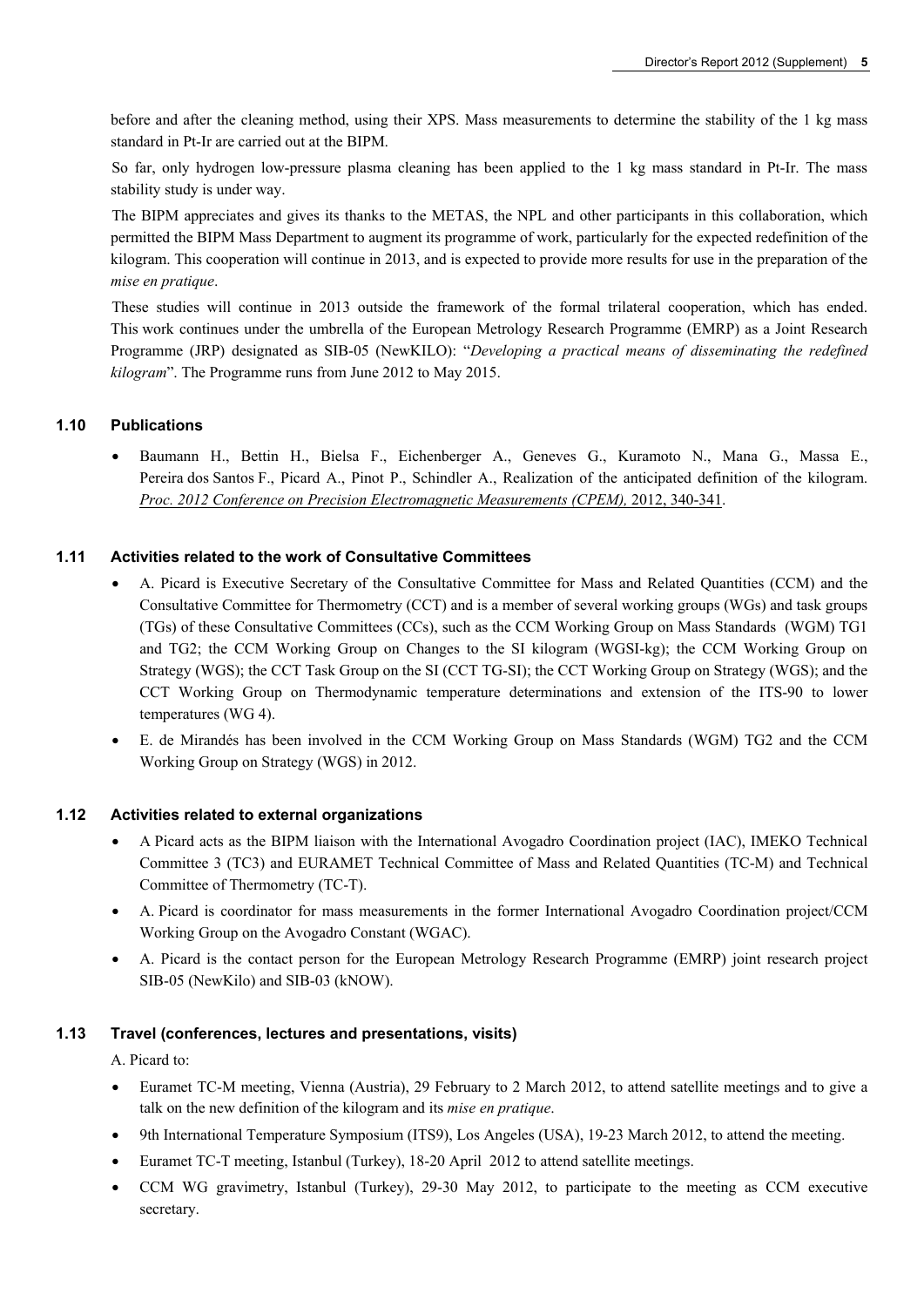LNE, Paris (France), 20-21 June 2012, to participate in the EMRP kickoff meeting for the Joint Research Programme SIB 05 "Developing a practical means of disseminating the new kilogram".

P. Barat to:

- METAS, Bern-Wabern (Switzerland), 15-25 June 2012, to work on the first part of the study of the cleaning effect on 1 kg mass standards in platinum-iridium.
- C. Goyon-Taillade to:
- MathWorks, Meudon (France), 20-22 March 2012, to attend a training course on "*Fondamentaux MatLab*".
- E. de Mirandés to:
- NPL, Teddington (UK), 7-8 June 2012, to visit experts in humidity and gas analysis, accompanied by F. Idrees.
- Akita University, Akita (Japan), 20-23 August 2012, to attend the SICE 2012 conference and to deliver a keynote speech on "The possible future revision of the International System of Units, the SI".

#### **1.14 Visitors**

- C. J. Williams (NIST), to collect prototype No. 79, 24 January 2012;
- F. García (CESMEC), to collect one 1 kg mass standard in stainless steel, 4 February 2012;
- S. Lee (KRISS), to deliver prototype No. 72, 5 March 2012;
- A. Kumar (NPLI), to deliver prototype No. 57, 13 March 2012;
- J. Nicolas (SMD-ENS, SPF Economie), to collect one 1 kg mass standard in stainless steel, 4 April 2012;
- D. W. Chung (KRISS), to collect prototype No. 72, 20 April 2012;
- H. Yoon (NIST), to collect prototype No. 85, 26 May 2012;
- N. Medina (CEM), to collect one 1 kg mass standard in stainless steel, 14 June 2012;
- L. Nielsen (DFM), to collect prototype No. 48, 14 June 2012;
- P. Gatti (INTI), to deliver two 1 kg mass standards in stainless steel, 22 June 2012;
- R. Nater (Mettler Toledo) and F. Mohammed Ismail (Dubai Central Laboratory Department (DCL)), to visit the Mass Department, 22 June 2012;
- G.F. Popa (INM), to deliver prototype No. 2 and one 1 kg mass standard in stainless steel, 30 July 2012;
- M. Schreiber (Sartorius), to carry out some modifications on the CCL1007 mass comparator, 27 to 30 August and 2 to 5 October 2012;
- E. Dierikx (VSL), to deliver two 1 kg mass standards in stainless steel, 5 September 2012;
- A. Sengupta (NPLI), to collect national prototype No. 57, 14 September 2012;
- S. Tu (CMS) to visit the Mass laboratories, 12 November 2012;
- J. Cáceres (LATU), to visit the Mass laboratories, 20 November 2012;
- I. van Andel (VSL), to collect two 1 kg mass standards in stainless steel, 22 November 2012;
- J Ullrich (Director of the PTB), 4 December 2012;
- M. Sawi (NML-SIRIM), to deliver two 1 kg mass standards in stainless steel, 13 December 2012.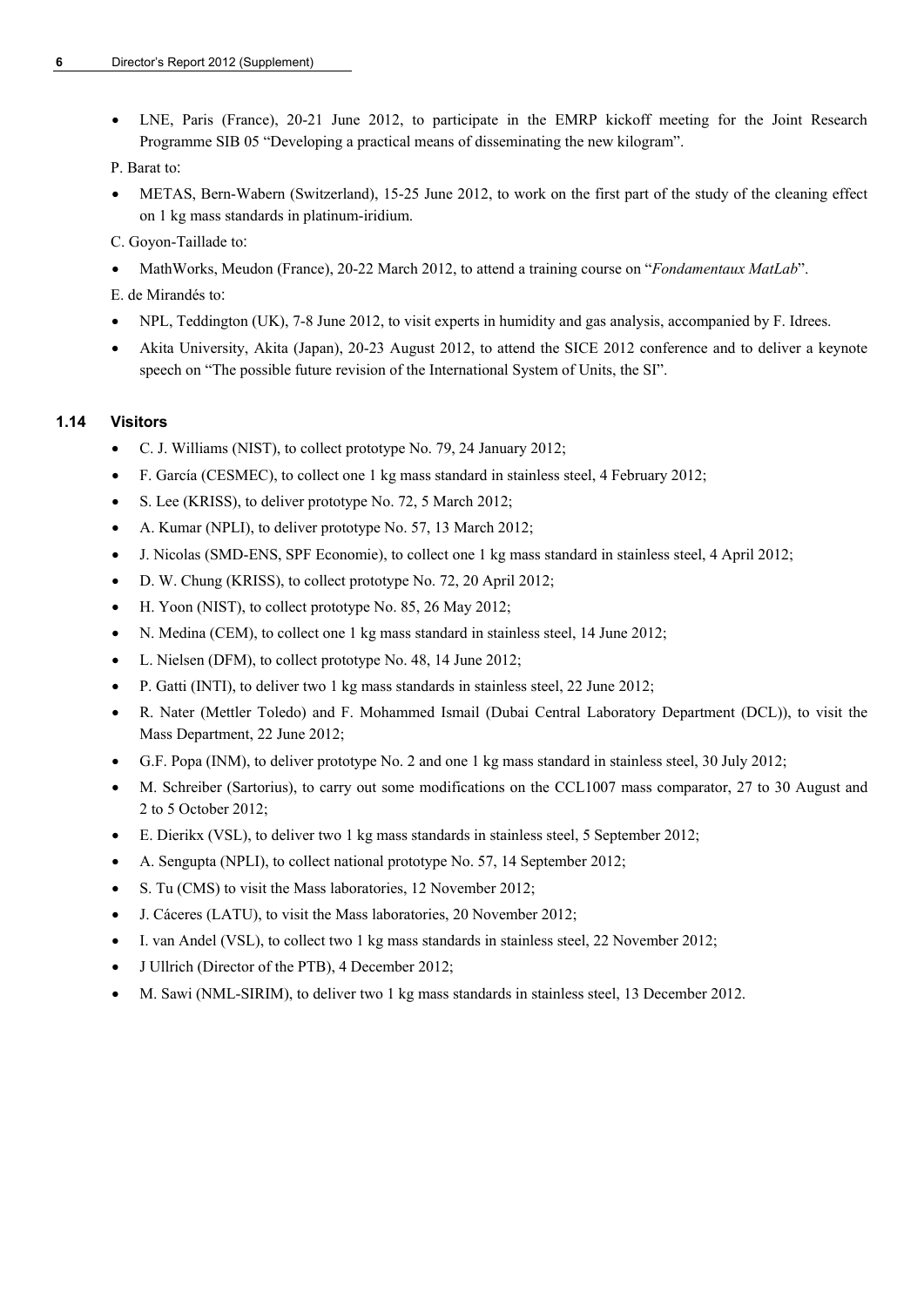## **BIPM Time Department Director: E.F. Arias (1 January 2012 to 31 December 2012)**

#### **2.1 International Atomic Time (TAI) and Coordinated Universal Time (UTC)** (E.F. Arias, A. Harmegnies, Z. Jiang, H. Konaté, W. Lewandowski, G. Panfilo, G. Petit and L. Tisserand)

The reference time scales, International Atomic Time (TAI) and Coordinated Universal Time (UTC), are computed from data reported regularly to the BIPM by the various timing centres that maintain a local UTC; monthly results are published in *Circular T*. The *BIPM Annual Report on Time Activities for 2011*, volume 6, provides the definitive results for 2011 and is available electronically on the BIPM website [www.bipm.org/en/publications/time\\_activities.html.](http://www.bipm.org/en/publications/time_activities.html)

#### **2.2 Algorithms for time scales** (Z. Jiang, W. Lewandowski, G. Panfilo and G. Petit)

The algorithm ALGOS used for the calculation of the time scales is an iterative process that starts by producing a free atomic scale (*Échelle atomique libre,* EAL) from which TAI and UTC are derived. Research into time-scale algorithms continues in the Department with the aim of improving the long-term stability of EAL and the accuracy of TAI.

Since September 2011 the clock frequency prediction model in ALGOS takes into account the frequency drift which affects most of the participating atomic clocks. The frequency drift of each clock is estimated with respect to Terrestrial Time (TT) computed at the BIPM and which represents the best reference for frequency. As a consequence, the drift of −1.3 × 10<sup>−</sup>17 /day observed in EAL with respect to TAI has been completely removed, with an improvement in the long-term stability of EAL.

#### 2.2.1 EAL stability

Some 87 % of the clocks used in the calculation of time scales are either commercial caesium clocks of the Symmetricom/HP/Agilent 5071A type or active, auto-tuned hydrogen masers. To improve the stability of EAL, a weighting procedure is applied to clocks where the maximum relative weight each month depends on the number of participating clocks. On average during 2011, about 15 % of the participating clocks were at the maximum weight. The change of the frequency prediction model has no impact on the weight of clocks. In order to allow a correct weighting of the hydrogen masers, and for better distribution of the weight among the caesium clocks and hydrogen masers, studies were undertaken to develop a new weighting procedure based on the concept that a good clock is not a stable clock but instead is a predictable clock. At the end of 2012 this procedure had been tested on six previous years of collected data and proved to establish a good distribution of weights; as a consequence, the stability of EAL will be improved. This new prediction model will be implemented in ALGOS during the first few months of 2013. The stability of EAL, expressed in terms of an Allan deviation, is about 3 parts in  $10^{16}$  for averaging times of one month.

#### 2.2.2 TAI accuracy

To characterize the accuracy of TAI, estimates are made of the relative departure, and its uncertainty, of the duration of the TAI scale interval from the SI second, as produced on the rotating geoid, by primary frequency standards. Since January 2012, individual measurements of the TAI frequency have been provided by ten primary frequency standards, including eight caesium fountains (LNE-SYRTE FO1, LNE-SYRTE FO2, LNE-SYRTE FOM, NIST F1, NPL CSF1, NPL CSF2, PTB CSF1 and PTB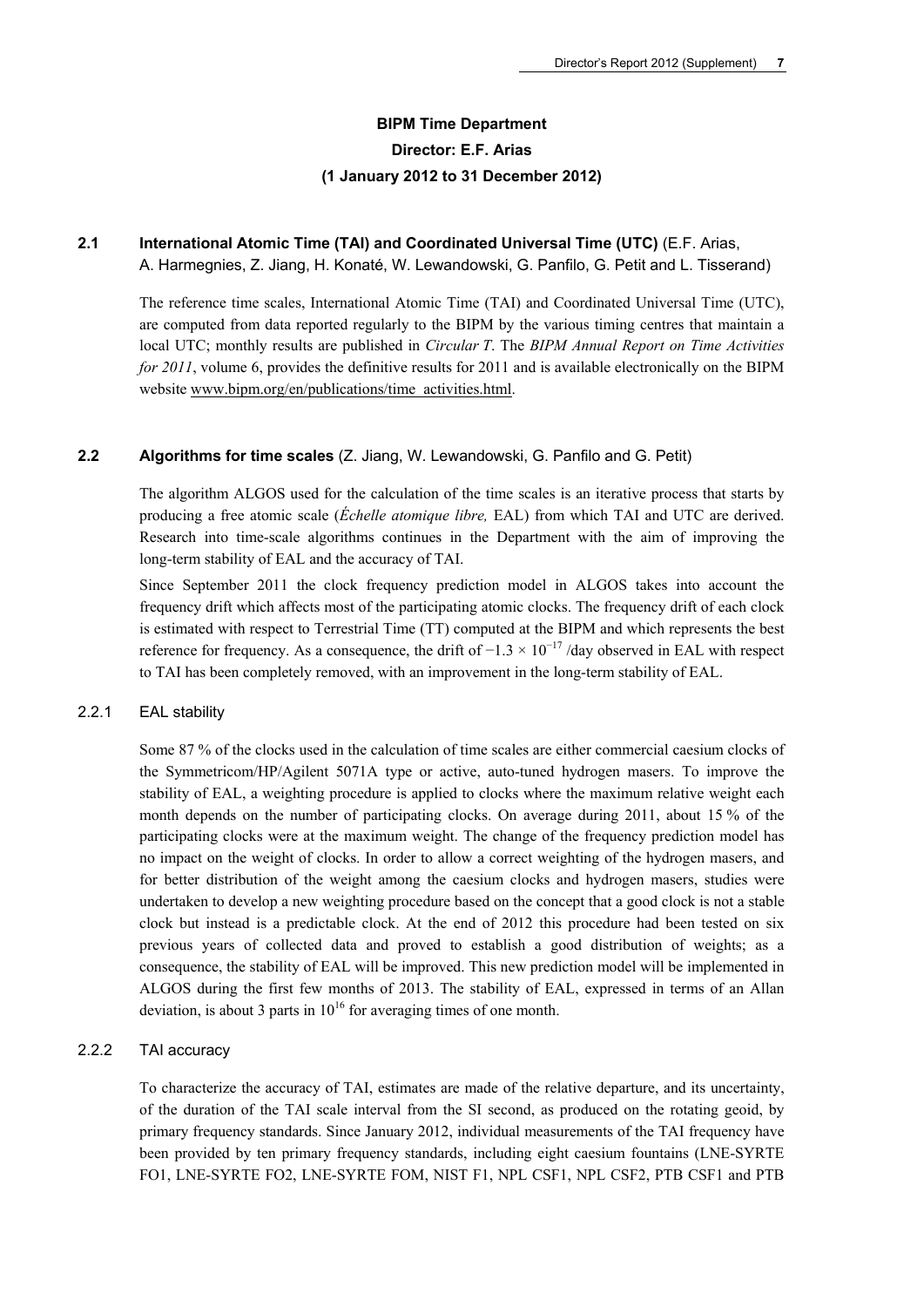CSF2). Reports on the operation of the primary frequency standards are regularly published on the BIPM website and collated in the *BIPM Annual Report on Time Activities*.

Since 2012, measurements of the TAI frequency by secondary frequency standards have been reported in *Circular T*. They have not been used for TAI steering so far, but will be after the implementation of the CIPM 2012 recommendations.

Since January 2012, the global treatment of individual measurements has led to a relative departure of the duration of the TAI scale unit from the SI second on the geoid ranging from  $+3.5 \times 10^{-15}$  to  $-0.3 \times 10^{-15}$ , with a standard uncertainty of maximum  $0.5 \times 10^{-15}$ . Between January and December 2012, ten steering corrections have been applied, giving a total correction to  $[f(EAL) - f(TA) ]$  of  $-0.043 \times 10^{-15}$ . Since the introduction of the new prediction algorithm in September 2011, monthly steering corrections of  $-5 \times 10^{-16}$  and  $-3 \times 10^{-16}$  have been applied. Since the drift affecting EAL has completely disappeared no corrections to the frequency of EAL have been applied since November 2012.

#### 2.2.3 Independent atomic time scales: TT(BIPM)

Because TAI is computed in 'real-time' and has operational constraints, it does not provide an optimal realization of TT, the time coordinate of the geocentric reference system. The BIPM therefore computes an additional realization, TT(BIPM), in post-processing, which is based on a weighted average of the evaluation of the TAI frequency by the primary frequency standards. The Time Department provided an updated computation of TT(BIPM), named TT(BIPM11), valid until December 2011, which had an estimated accuracy of about 3 parts in  $10^{16}$  over recent years. Moreover, the Time Department provides a monthly extension of TT(BIPM11) based on the most recent TAI computation. Such an extension is useful for pulsar analysis pending the yearly updates of TT(BIPM). Studies aimed at improving the computation of TT(BIPM) are ongoing, in order to keep it in line with improvements in the primary and secondary frequency standards.

#### 2.2.4 Local representations of UTC in national laboratories as broadcast by the GNSS

The Time Department continues to calculate and publish the differences between the predictions of UTC(USNO) and UTC(SU) (as broadcast by GPS and GLONASS) and UTC in BIPM *Circular T*.

#### **2.3 Primary frequency standards and secondary representations of the second** (E.F. Arias, G Panfilo, G. Petit and L. Robertsson)

Members of the BIPM Time Department actively participate in the work of the CCL/CCTF Frequency Standards Working Group (WGFS), and the CCTF Working Group on Primary Frequency Standards (WGPFS), seeking to encourage comparisons, knowledge-sharing between laboratories, the creation of better documentation, and the use of high-accuracy primary frequency standards (Cs fountains) for TAI.

The CCL/CCTF Frequency Standards Working Group maintains a list of recommended values of standard frequencies for applications including secondary representations of the second. At its meeting in September 2012 it proposed additions and updates to microwave and optical atomic transitions in the list. The latest changes to the list, containing frequency values and uncertainties for transitions in Rb,  $Hg^+$ ,  $Yb^+$ ,  $Yb$ ,  $Sr^+$ , Sr and  $Al^+$  were recommended by the CCTF in September 2012 as secondary representations of the second.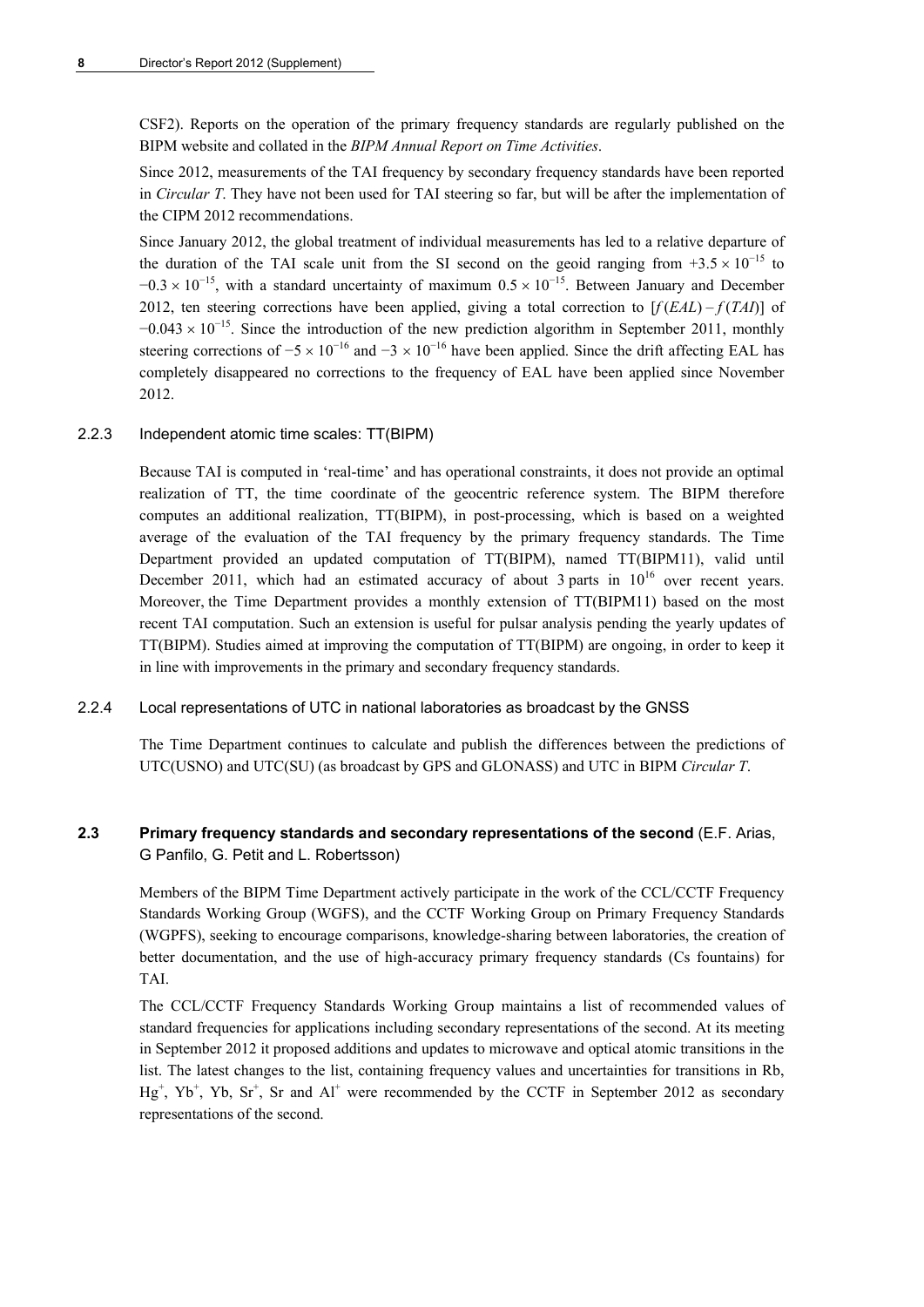#### *Secondary representations of the second reported in BIPM Circular T*

Since January 2012 the LNE-SYRTE has reported frequency measurements of the Rb microwave transition obtained with a double Cs-Rb fountain (FO2Rb). Reports with data since November 2009 onwards have been reviewed and approved by the CCTF WGPFS only for comparison via *Circular T* with the frequency of TAI. From May 2012 a new table has been included in *Circular T*; 21 measurement reports of FO2Rb were submitted in 2012.

#### *Advanced time and frequency transfer*

The Time Department has not particularly developed activities in this field, but instead has followed the evolution of the techniques for optical clock comparison by contributing to the CCTF WG on Coordination of the Development of Advanced Time and Frequency Transfer Techniques (WGATFT) and by participating in meetings of experts, mainly on the use of optical fibres.

## **2.4 Time links** (E.F. Arias, A. Harmegnies, Z. Jiang, H. Konaté, W. Lewandowski, G. Panfilo, G. Petit, and L. Tisserand)

At the end of 2012, 72 time laboratories participated in the calculation of TAI at the BIPM. The laboratories are equipped with GNSS receivers and/or operating two-way satellite time and frequency transfer (TWSTFT) stations.

Significant improvements have been made within the Time Department to the time links used for the calculation of TAI; data from three independent techniques are included in the process of comparison of laboratories' clocks based on tracking GPS and GLONASS satellites, and TWSTFT.

The GPS all-in-view method is widely used and takes advantage of the increasing quality of the International GNSS Service (IGS) products (clocks and IGS time). Clock comparisons are possible using C/A code measurements from GPS single-frequency receivers, or dual-frequency, multi-channel GPS geodetic-type receivers (P3). The older GPS single-channel single-frequency receivers have almost disappeared, replaced by either multi-channel single- or dual-frequency receivers. The GPS phase and code data provided by time laboratories is processed each month using the Precise Point Positioning (PPP) technique. Fifteen TWSTFT links are officially submitted for use in the computation of TAI, representing 21 % of the time links. Since 2011, the combination of TWSTFT and PPP (so called TWPPP) is used whenever possible. This generally concerns about a dozen links for which the two techniques are available.

Since January 2011 the Time Department started computing combined GPS/GLONASS links resulting in improved link uncertainty. About four GPS/GLONASS links are regularly computed for *Circular T*.

Testing continues on other time and frequency comparison methods and techniques.

Comparisons of the different possible links on a baseline linking two contributing laboratories are computed and published monthly on the Time Department's ftp server.

Geodetic-type receivers also provide raw phase measurements which may be used, along with the code measurements, to compute time links. Since October 2007, the BIPM has computed its own solutions for such time links, using GPSPPP software from Natural Resources Canada (NRCan), and these links have been introduced into the TAI regular computation since September 2009. In 2011 a new version of the NRCan PPP software was installed. It is capable of processing both GPS and GLONASS data. Comparisons with other PPP software have been carried out. Studies are continuing to improve long-term stability, using new processing techniques, in collaboration with software developers at NRCan, the *Observatoire Royal de Belgique* (ORB), the *Centre National d'Études Spatiales* (CNES) and also with other institutes.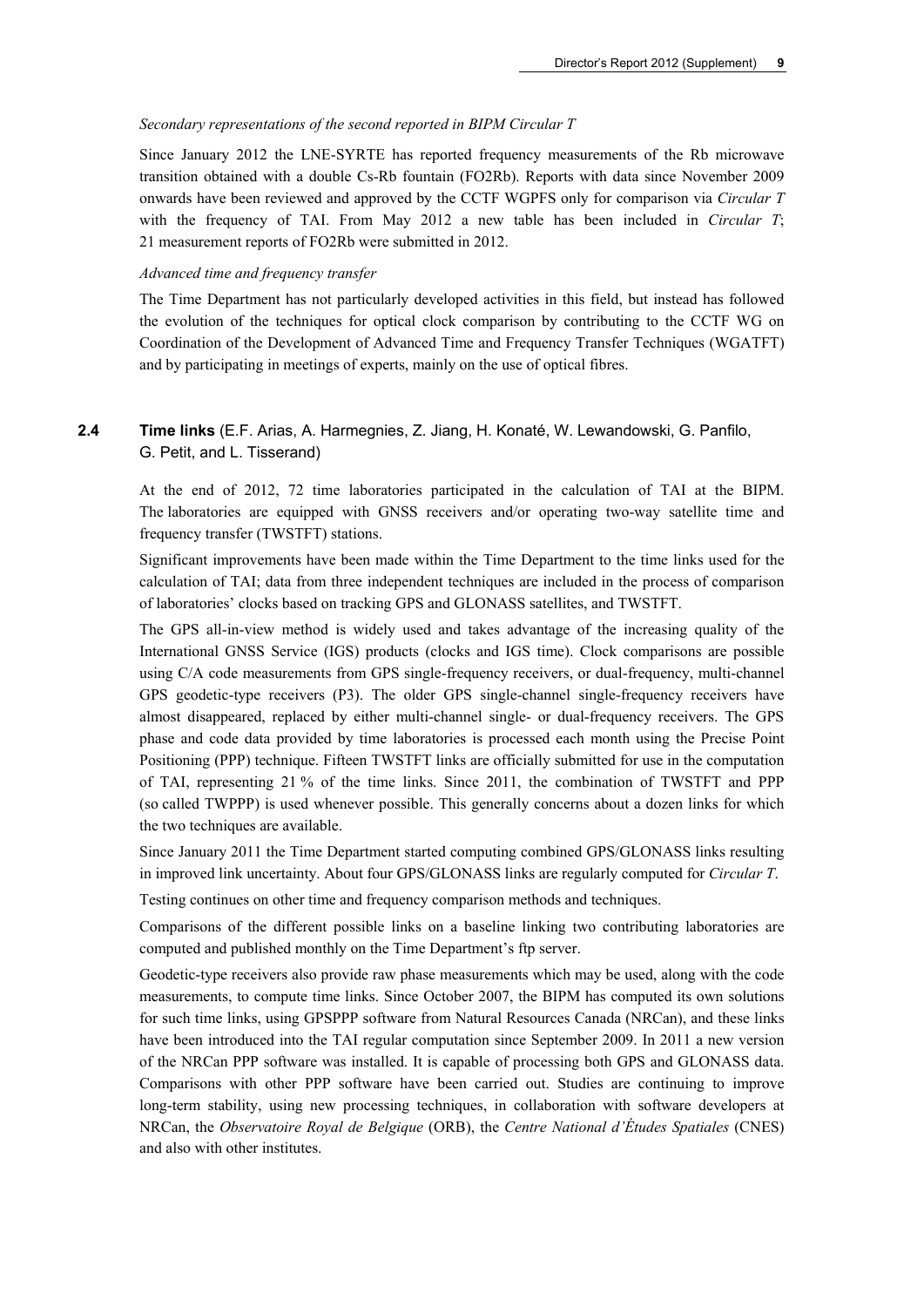## 2.4.1 Global Positioning System (GPS) and Global Navigation Satellite System (GLONASS) code measurements

All GNSS links are corrected for satellite positions using IGS and ESA post-processed, precise satellite ephemerides, and those links using single-frequency receivers are corrected for ionospheric delays using IGS maps of the total electron content of the ionosphere.

#### 2.4.2 Phase and code measurements from geodetic-type receivers

Techniques using dual-frequency, GNSS carrier-phase measurements in addition to the codes, are widely used by the geodetic community, and have been adapted to the needs of time and frequency transfer. A study is being conducted under the framework of the IGS Working Group on Clock Products, which has a physicist from the Time Department as a member.

The method developed to perform absolute calibration of the Ashtech Z12-T hardware delays allows the BIPM to use this receiver for differential calibrations of similar receivers world-wide; calibration campaigns began in January 2001. Calibration results have also been issued for other receivers: the Septentrio PolaRx2 since 2006 and the Dicom GTR50 and Javad JPS E-GGD since 2009. Other types of receivers are being investigated in collaboration with the laboratories equipped with them. Since 2009, the BIPM travelling receiver for differential calibrations is a GTR50. In all cases, at least two receivers remain at the BIPM to serve as a local reference to which the travelling receiver is compared between calibration trips. Results of the differential calibration exercises are made available on a dedicated web page ([www.bipm.org/jsp/en/TimeCalibrations.jsp\)](http://www.bipm.org/jsp/en/TimeCalibrations.jsp), where past calibration results are also provided.

Data from geodetic-type receivers world-wide are collected for TAI computation, using procedures and software developed in collaboration with the ORB. These P3 time links are now routinely computed and compared to other available techniques, notably two-way time transfer. After one year of work, the software producing GPS P3 (iono-free) data has been upgraded and is now able to produce GLONASS P3. It will be implemented in some receivers to automatically produce both formatted GPS and GLONASS P3 code results. In the future, these newly available data are likely to be used in multi-GNSS system time links, but further studies on inter-frequency biases have to be carried out.

#### 2.4.3. Two-way time transfer

Two meetings of the TWSTFT participating stations were held during 2012. The annual meeting of the CCTF WG on TWSTFT was held at the BIPM headquarters in September 2012.

The TWSTFT technique is currently operational in eleven European, two North American and nine Asia-Pacific time laboratories. Fifteen TWSTFT links are routinely used in the computation of TAI; thirteen of them are combined with GPS PPP solutions. Some of them are used for particular studies such as the Time Transfer by Laser Link (T2L2) experiment. The TWSTFT technique applied to clock comparisons in TAI is at present reaching its maximum potential with sessions scheduled every two hours.

The BIPM is also involved in the calibration of two-way time-transfer links by comparison with GPS.

Results of time links and link comparison using GNSS single-frequency, dual-frequency and TW observations are published monthly on the Time Department's ftp server [\(ftp://tai.bipm.org/TimeLink/LkC\)](ftp://tai.bipm.org/TimeLink/LkC).

#### 2.4.4 Uncertainties of TAI time links

The values of Type A and Type B uncertainties of TAI time links are published in *Circular T*, together with information on the time links used in each monthly calculation. The values of  $u_A$  have been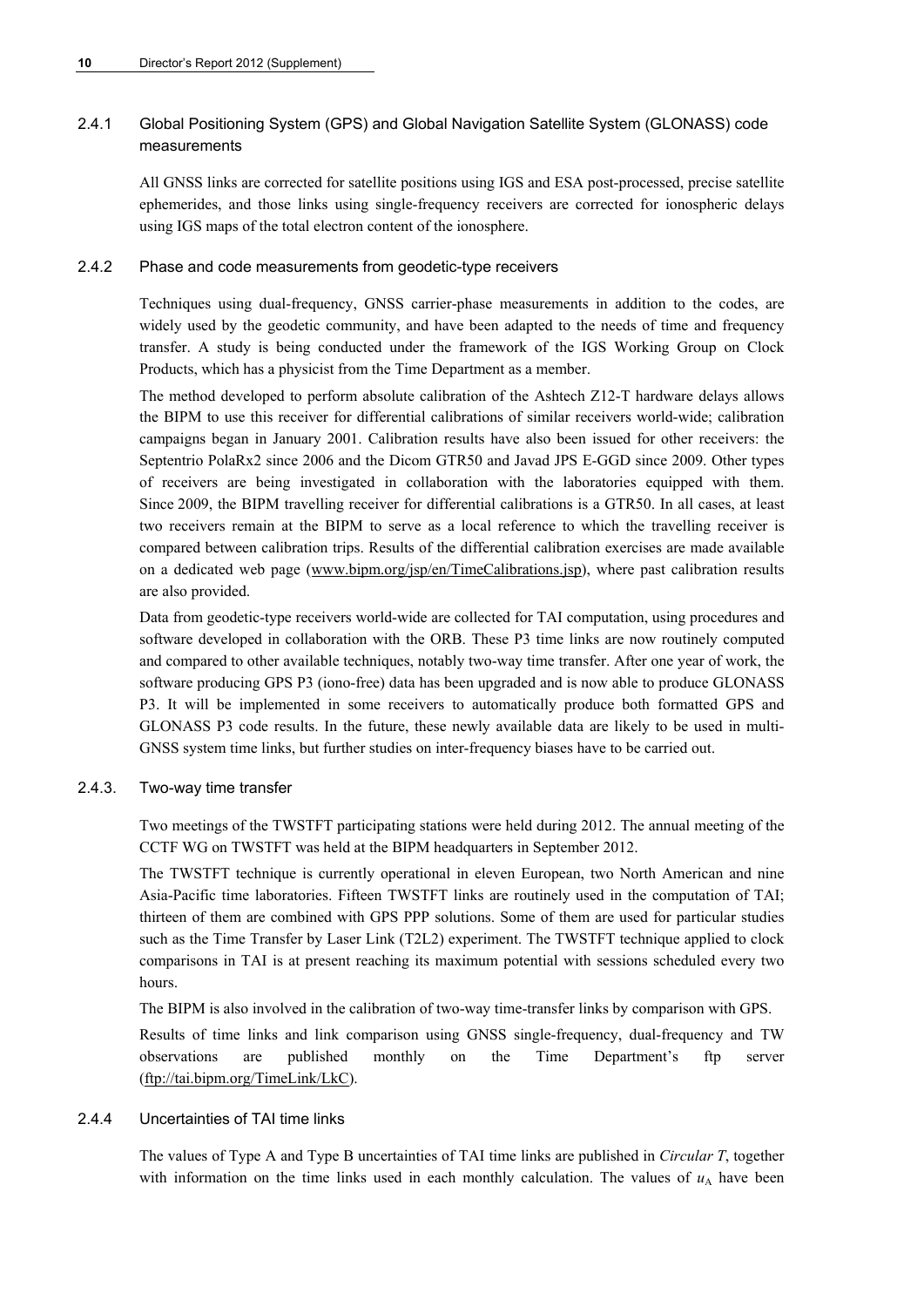individually updated when deemed necessary, depending on the noise level present in the links. Due to upgrading of time transfer equipment at participating laboratories, the Time Department has refined the methods for clock comparison, and a global re-evaluation of  $u<sub>A</sub>$  values, using the latest evaluation tools, has been made and published in *Circular T* of December 2011.

#### 2.4.5 Calibration of delays of time-transfer equipment

The BIPM continues to organize and run campaigns for measuring the relative delays of GPS time equipment in time laboratories that contribute to TAI. The BIPM also supports TWSTFT calibration trips, using a GPS receiver from its time laboratory.

Work on the absolute calibration of GNSS receivers has been carried out by a Ph.D student through a collaboration co-financed with the CNES, and involving the LNE-SYRTE. The doctoral thesis "Contribution to the absolute calibration of a GNSS reception chain" was defended in November 2011, completing the planned programme of work. It focused on the development and optimization of a method of absolute calibration to independently determine the electrical delay of each element in a GNSS reception chain (time receiver, antenna and antenna cable) with an overall uncertainty of less than one nanosecond. The absolute calibration method can be used to characterize performance and environmental sensitivity of each component of the acquisition system.

Cooperation continued with EURAMET to obtain regional support for GNSS equipment calibration in contributing laboratories. This action follows a Recommendation of the CCTF (2009) and opens up the possibility of future interaction with other RMOs.

**2.5 Key comparisons** (E.F. Arias, H. Konaté, Z. Jiang, W. Lewandowski, G. Panfilo, G. Petit, L. Tisserand, A. Harmegnies and L. Robertsson)

#### *Key comparison in Time CCTF-K001.UTC*

Results of the key comparison in time, CCTF-K001.UTC, involving the time laboratories participating in the CIPM MRA, are published regularly in the form of the monthly BIPM *Circular T*. The CCTF approved updates to the existing guidelines and new guidelines on the evaluation of the uncertainty in frequency and on the evaluation of the uncertainty in the prediction of [*UTC*-*UTC*(*k*)] in September 2012. These guidelines had been prepared by staff of the Time Department to support the CCTF Working Group on the CIPM MRA (WGMRA).

#### *Key comparison of stabilized lasers CCL-K11.UTC*

The BIPM continues to support the CCL-K11 key comparison in terms of participation in measurement campaigns as well as by providing general advice. This follows a decision at the 98th meeting of the CIPM in 2009. During 2012, staff from the Time Department were only involved in the reporting of measurement results and no BIPM presence for measurement campaigns took place.

#### *Key comparison of absolute gravimeters CCM.G-K1*

The campaign of comparison of absolute gravimeters ICAG-2009 concluded the contribution of the BIPM to the maintenance of the world global gravity network. Since then the key comparison CCM.G-K1 has been defined as part of the ICAG. This activity has been transferred to the NMIs, and the next ICAG in 2013 will take place in Luxembourg piloted by the METAS. As agreed, the BIPM provided support to the organization of the future ICAG during 2012 and staff from the Time Department contributed to the CCM Working Group on Gravimetry (WGG). A series of relevant publications related to ICAG-2009 have been published, including the reports of the key comparison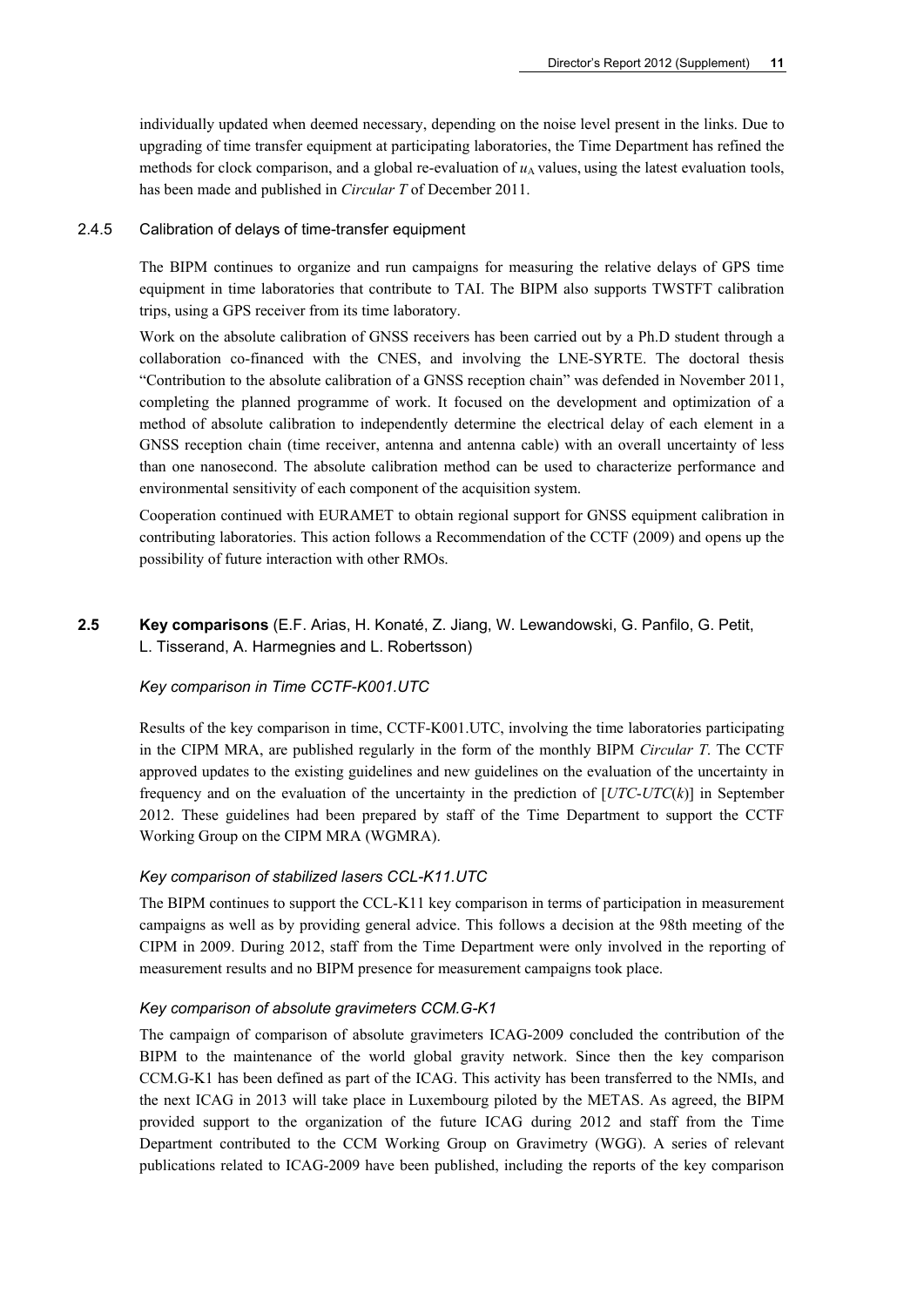and a scientific article. Studies based on gravity measurements on the BIPM watt balance site were ongoing at the end of 2012, and a scientific article on the characterization of gravity for the watt balance experiment is expected to be published in the first three months of 2013.

#### **2.6 Rapid UTC** (F. Arias, A. Harmegnies, G. Panfilo, G. Petit, L. Tisserand)

At the end of 2011 the Time Department called for expressions of interest to participate in a pilot experiment for producing a "rapid UTC" (UTCr), that is, daily values of  $[UTCr - UTC(k)]$  evaluated on a weekly solution. With the full support of the time laboratories and of the CCTF, the pilot experiment started in January 2012 with the participation of about 40 laboratories that contribute approximately 60 % of the clocks in UTC. The first results  $(\underline{ftp}/\overline{tail} \underline{bin} \underline{neg}/\underline{UTC})$  were published at the end of February 2012. Since then, the weekly solutions have been published every Wednesday without interruption.

A report was submitted to the CCTF in September 2012 and the pilot experiment is expected to become operational in 2013.

The new product does not change the procedures for the monthly calculation of UTC, which remains the only key comparison on time.

#### **2.7 New proposed definition of UTC** (F. Arias, W. Lewandowski)

The BIPM has actively participated, since 2000, in discussions about a possible redefinition of UTC without leap seconds. This proposal is in favour of systems that need precise time synchronization and does not allow a discontinuity in the time scale that they use as a reference.

The actions of BIPM delegates during this process have been critical at the International Telecommunication Union (ITU), and also in disseminating information and promoting decision making at the level of national representatives. A delegate from the BIPM attended the Radiocommunication Assembly 2012 (RA-12) which was held in Geneva, Switzerland, on 16 to 20 January 2012, where the ITU member states discussed the adoption of modified UTC. It was decided to postpone the decision until the World Radiocommunication Conference 2015 (WRC-15) to be held in Geneva on 2 to 27 November 2015. In the meantime investigations will continue on the feasibility of a continuous timescale to be used as the international time reference. Staff from the Time Department contributed to two Radiocommunication Seminars in St Petersburg, Russian Federation (June 2012) and Manta, Ecuador (September 2012), respectively. Staff from the Time Department attended regular meetings of Study Group 7 and Working Party 7A of the ITU-R.

#### **2.8 Pulsars** (G. Petit)

Collaboration continues with radioastronomy groups observing pulsars and analyzing pulsar data to study the potential capability of using millisecond pulsars as a means of sensing the very long-term stability of atomic time. The Time Department provides these groups with its post-processed realization of Terrestrial Time, TT(BIPM) and participates in a Working group on pulsars and time scales established by the International Astronomical Union (IAU).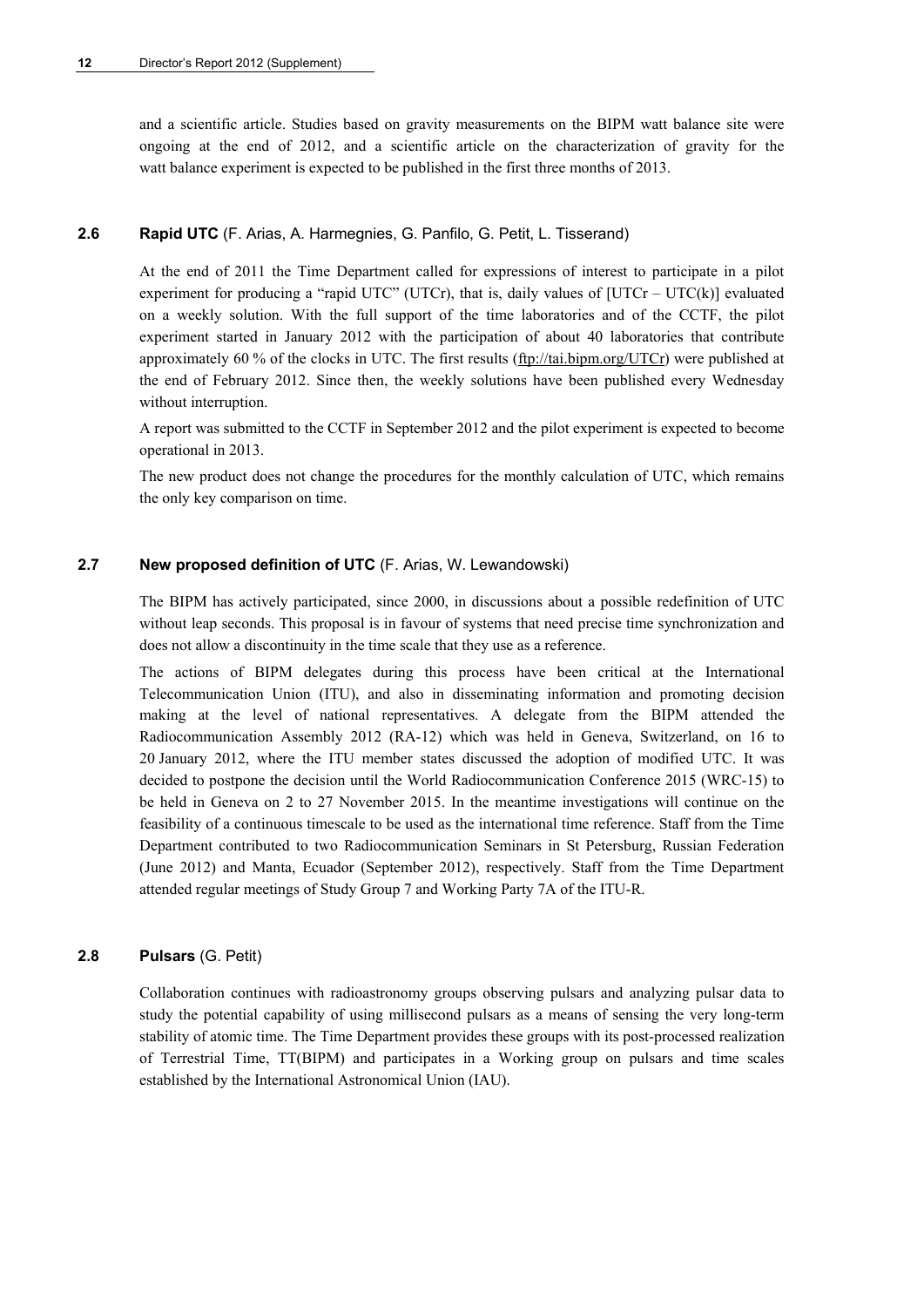#### **2.9 Space-time references** (E.F. Arias and G. Petit)

The BIPM maintains the web and ftp sites for the *IERS Conventions* (tai.bipm.org/iers/). The Conventions describe the latest realizations of the celestial and terrestrial reference frames, and of the model for the transformation between them. They also describe conventional models for the gravitational field, the displacement of markers on the Earth's crust and for the propagation of electromagnetic signals. In addition, the *Conventions* now provide a complete set of associated conventional software. These tasks are carried out with the help of the Advisory Board for the *IERS Conventions* updates, including representatives from all groups involved in the International Earth Rotation and Reference Systems Service (IERS). After the completion of the new reference edition, *IERS Conventions* (2010) in December 2010, work is continuing to provide updates to the *Conventions* (2010) which are regularly posted on the website (tai.bipm.org/iers/convupdt).

Activities related to the realization of reference frames for astronomy and geodesy are being developed in cooperation with the IERS. In these domains, improvements in accuracy will increase the need for a full relativistic treatment and it is essential to continue to participate in international working groups on these matters. Cooperation continues for the maintenance of the international celestial reference system within the framework of the activities of a working group created by the IAU in August 2012.

#### **2.10 Comb activities** (L. Robertsson)

As a result of the reorganization of activities in the Time Department, BIPM comb activities are limited to the maintenance of the BIPM frequency comb for internal use related to laser applications only and in other sections when needed.

#### **2.11 Publications**

#### External publications

- 1. Arias E.F., Jiang Z., Robertsson L., Vitushkin L., Ruess D., Ullrich C., Inglis D., Liard J., Robinson I., Ji W., Shuqing W., Lee C., Palinkas V., Mäkinen J., Pereira Dos Santos F., Bodart Q., Merlet S., Mizushima S., Choi I.-M., Baumann H., Karaböce B., Final report of key comparison CCM.G-K1: International comparison of absolute gravimeters ICAG2009, *Metrologia,* 2012, **49**, *[Tech. Suppl.,](http://stacks.iop.org/0026-1394/49/07011)* 07011.
- 2. Arias F., Harmegnies A., Jiang Z., Konaté H., Lewandowski W., Panfilo G., Petit G., Tisserand L., UTCr: a rapid realization of UTC, *Proc. EFTF 2012*[, 2012, 24-27](http://www.eftf.org/proceedings/proceedingsEFTF2012.pdf#page=100)*.*
- 3. Bauch A., Beutler G., Petit G., Time and Frequency Metrology and its use for Navigation: Status and Proposed Future Research Themes, Galileo Science Advisory Committee, 2012.
- 4. Francis O, Rothleitner Ch., Jiang Z., Accurate determination of the Earth Tidal Parameters at the BIPM to support the Watt balance project, *Proc. IAG Symposium*, **139**, 2012.
- 5. Jiang Z., Becker M., Jousset P., Coulomb A., Tisserand L., Boulanger P., Lequin D., Lhermitte F., Houillon J.L., Dupont F., High precision levelling supporting the International Comparison of Absolute Gravimeters, *[Metrologia,](http://stacks.iop.org/0026-1394/49/41)* 2012, **49**(1), 41-48.
- 6. Jiang Z., Lewandowski W., Use of GLONASS for UTC time transfer, *[Metrologia,](http://stacks.iop.org/0026-1394/49/57)* 2012, **49**(1), [57-61.](http://stacks.iop.org/0026-1394/49/57)
- 7. Jiang Z., Lewandowski W., Accurate GLONASS time transfer for the generation of Coordinated Universal Time, *[Int. Journal of Navigation and Observation](http://dx.doi.org/doi:10.1155/2012/353961)*, 2012, **2012**, Article ID 353961, [14pp](http://dx.doi.org/doi:10.1155/2012/353961)*.*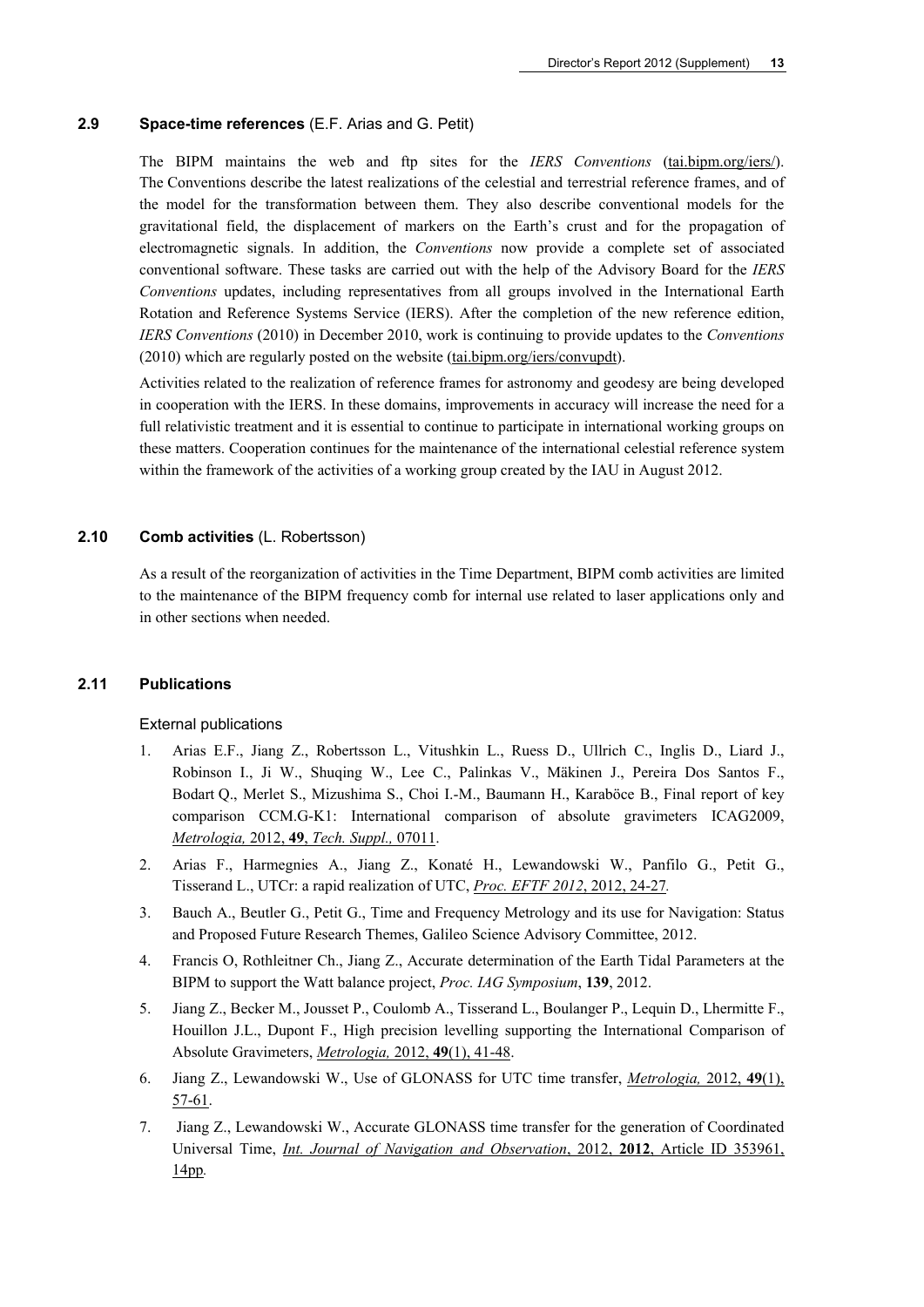- 8. Jiang Z., Matsakis D., Mitchell S., Breakiron L., Bauh A., Piester D., Maeno H., Bernier L.G. Long-term Instability of GPS-based Time Transfer and Proposals for Improvements, *[Proc. 43rd](http://www.pttimeeting.org/archivemeetings/2011papers/Paper45.pdf)  [PTTI Meeting 2011,](http://www.pttimeeting.org/archivemeetings/2011papers/Paper45.pdf)* 2012, 387-406.
- 9. Jiang Z., Lewandowski W., Panfilo G., Petit G., Reevaluation of the Measurement Uncertainty of the UTC Time Transfer, *[Proc. 43rd PTTI Meeting 2011,](http://www.pttimeeting.org/archivemeetings/2011papers/Paper17.pdf)* 2012, 133-140.
- 10. Jiang Z., Lewandowski W. Use of multi-technique combinations in UTC/TAI time and frequency transfer, *Proc. EFTF 2012*[, 2012, 335-339](http://www.eftf.org/proceedings/proceedingsEFTF2012.pdf#page=335)*.*
- 11. Jiang Z, Lewandowski W., Inter-comparison of the UTC time transfer links, *[Proc. EFTF 2012,](http://www.eftf.org/proceedings/proceedingsEFTF2012.pdf#page=126)*  2012, [126-132](http://www.eftf.org/proceedings/proceedingsEFTF2012.pdf#page=126)*.*
- 12. Jiang Z., Pálinkáš V., Francis O., Jousset P., Mäkinen J., Merlet S., Becker M., Coulomb A., Kessler-Schulz K.U., Schulz H.R., Rothleitner Ch., Tisserand L., Lequin D., Relative Gravity Measurement Campaign during the 8th International Comparison of Absolute Gravimeters (2009), *[Metrologia,](http://stacks.iop.org/0026-1394/49/95)* 2012, **49**(1), 95-107.
- 13. Jiang Z., Pálinkáš V., Arias F.E., Liard J., Merlet S., Wilmes H., Vitushkin L., Robertsson L., Tisserand L., Pereira Dos Santos F., Bodart Q., Falk R., Baumann H., Mizushima S., Mäkinen J., Bilker-Koivula M., Lee C., Choi I.M., Karaboce B., Ji W., Wu Q., Ruess D., Ullrich C., Kostelecký J., Schmerge D., Eckl M., Timmen L., Le Moigne N., Bayer R., Olszak T., Ågren J., Del Negro C., Greco F., Diament M., Deroussi S., Bonvalot S., Krynski J., Sekowski M., Hu H., Wang L.J., Svitlov S., Germak A., Francis O., Becker M., Inglis D., Robinson I, The 8th International Comparison of Absolute Gravimeters 2009: the first Key Comparison (CCM.G-K1) in the field of absolute gravimetry, *Metrologia,* 2012, **49**[\(6\), 666-684](http://stacks.iop.org/0026-1394/49/666).
- 14. Jiang Z., Pálinkáš V., Francis O., Merlet S., Baumann H., Becker M., Jousset P., Mäkinen J., Schulz H.R., Kessler-Schulz K.U., Svitlov S., Coulomb A., Tisserand L., Hu H., Rothleitner Ch., Accurate gravimetry at the BIPM Watt Balance site, *Proc. IAG Symposium*, **139**, 2012.
- 15. Matus M., del Mar Pérez M., Zelenika S., Dauletbayev A., Kuanbayev C., Hussein H., Robertsson L., The CCL-K11 ongoing key comparison. Final report for the year 2011, *Metrologia,* 2012, **49**, *[Tech. Suppl.,](http://stacks.iop.org/0026-1394/49/04009)* 04009.
- 16. Pálinkáš V., Liard J., Jiang Z., On the effective position of the free-fall solution and the self-attraction effect of the FG5 gravimeters, *Metrologia,* 2012, **49**[\(4\), 552-559](http://stacks.iop.org/0026-1394/49/552).
- 17. Panfilo G., The new prediction algorithm for UTC: application and results, *Proc. EFTF 2012,*  2012, 242-246.
- 18. Panfilo G., Harmegnies A., Tisserand L., A new prediction algorithm for the generation of International Atomic Time, *[Metrologia,](http://stacks.iop.org/0026-1394/49/49)* 2012, **49**(1), 49-56.
- 19. Petit G., Panfilo G., Comparison of frequency standards used for TAI, *[IEEE T. Instrum. Meas.](http://dx.doi.org/10.1109/TIM.2012.2228749)*, [2012,](http://dx.doi.org/10.1109/TIM.2012.2228749) **99**, 1-6*.*

#### BIPM publications

- 20. BIPM Annual Report on Time Activities for 2011, **6**, 105 pp., available only at www.bipm.org/en/publications/time\_activities.html.
- 21. *[Circular T](http://www.bipm.org/jsp/en/TimeFtp.jsp?TypePub=publication)* (monthly), 7 pp.
- 22. Liard J., Pálinkáš V., Jiang Z., The self-attraction effect in absolute gravimeters and its influence on CIPM key comparisons, *[Rapport BIPM-](http://www.bipm.org/utils/common/pdf/rapportBIPM/2012/01.pdf)*2012/01, 12 pp.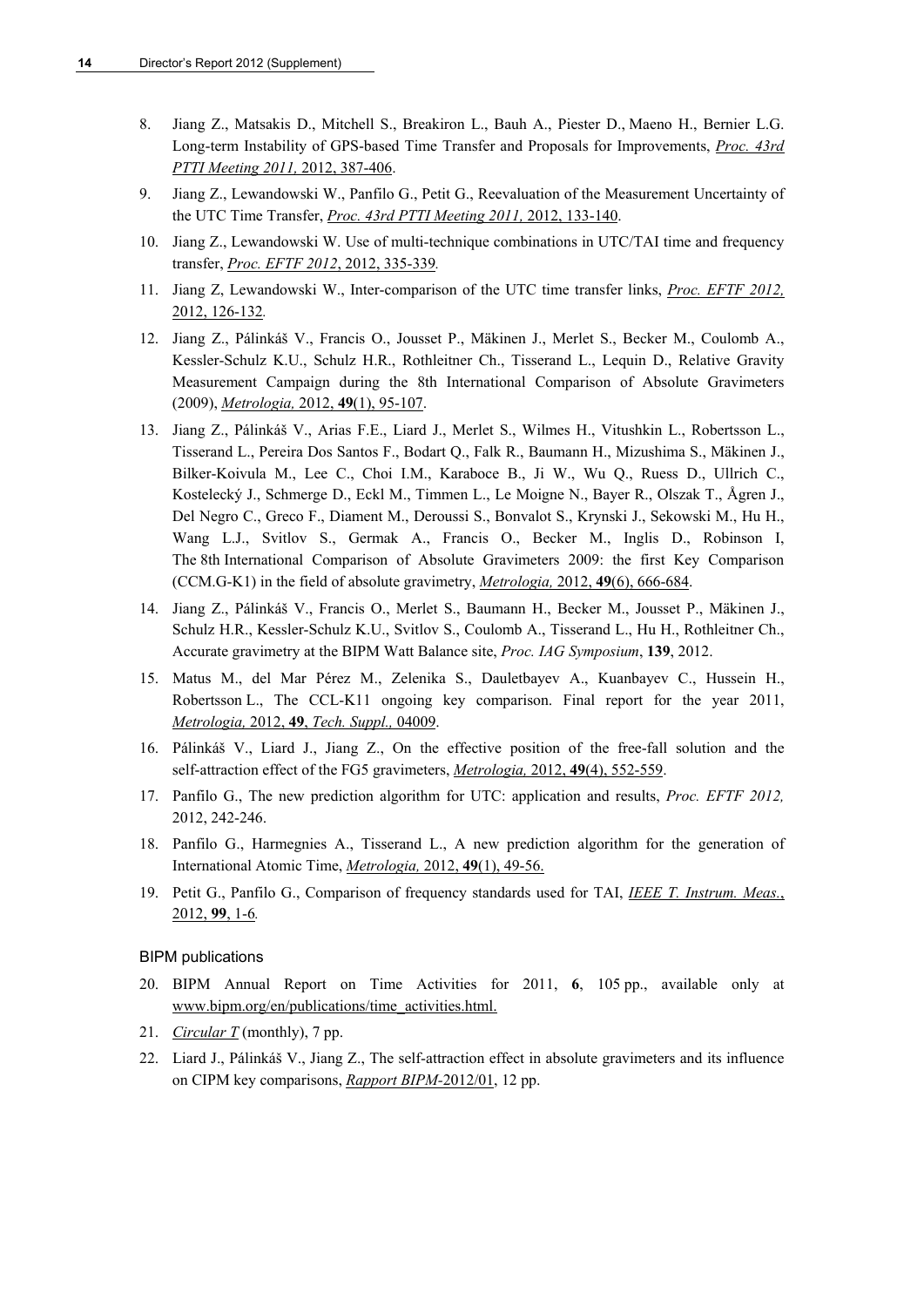#### **2.12 Activities related to the work of Consultative Committees**

E.F. Arias is Executive Secretary of the Consultative Committee for Time and Frequency (CCTF). She is a member of the CCTF Working Group on Two-Way Satellite Time and Frequency Transfer (TWSTFT), the CCTF Working Group on Primary Frequency Standards (WGPFS) and the CCTF Working Group on TAI (WGTAI).

Z. Jiang is a member of the CCTF Working Group on TWSTFT.

W. Lewandowski is Secretary of the CCTF Working Group on TWSTFT and Secretary of the CCTF Working Group on Global Navigation Satellite Systems Time-Transfer Standards (CGGTTS).

G. Panfilo is a member of the CCTF Working Group on Primary Frequency Standards (WGPFS) and of the Sub-Group on Algorithms of the CCTF Working Group on TAI and collaborates with the CCTF Working Group on the CIPM MRA (WGMRA).

G. Petit is a member of the CCTF Working Group on TAI and its Sub-Group on Algorithms, of the WGPFS, and of the CGGTTS.

L. Robertsson is Executive Secretary of the Consultative Committee for Length (CCL) and a member of the CCL Working Group on Strategic Planning (WG-S) and of the Discussion group DG-11 (Lasers). He is the BIPM representative on the CCM Working Group on Gravimetry (WGG).

#### **2.13 Activities related to external organizations**

E.F. Arias is a member of the IAU and participates in its working group on the International Celestial Reference System, she co-chairs the working group on the redefinition of UTC. She is an associate member of the IERS, a member of its International Celestial Reference System Centre, and of the Conventions Centre of the IERS. She is a member of the International VLBI Service (IVS), and of its Analysis Working Group on the International Celestial Reference Frame. She is the BIPM representative to the Governing Board of the IGS. She is the BIPM representative to the International Committee for GNSS and she is the chairperson of the Task Force on Time References. She is a member of the Global Geodetic Observing System (GGOS) Steering Committee representing the BIPM. She is a member of the Argentine Council of Research (CONICET) and an associated astronomer at the LNE-SYRTE, Paris Observatory. She is a corresponding member of the *Bureau des longitudes*. She is the BIPM representative to the Working Party 7A of the Study Group 7 of the International Telecommunication Union – Radiocommunication Sector (ITU-R).

W. Lewandowski is the BIPM representative to the Civil GPS Service Interface Committee and chairman of its Timing Sub-Committee. He is a member of the Scientific Council of the Space Research Centre of the Polish Academy of Sciences. He is also a member of a consultative Group on the Reform of Metrology at the Polish Ministry of Economy, an adviser to a Parliamentary Group on Space, and a member of the Committee on Research on Space Techniques of the Polish Academy of Sciences. He is member of European Commission Advisory Group on Galileo Time Infrastructure. Together with E.F. Arias, he is the BIPM representative to the Working Party 7A of the Study Group 7 of the ITU-R, and the UN International Committee on GNSS (ICG).

G. Petit is co-director of the Conventions Centre of the IERS. He is president of the IAU Commission 52 'Relativity in Fundamental Astronomy', member of the IAU Working Group on Numerical Standards in Fundamental Astronomy, of the IGS Working Group on Clock Products, of the GNSS Science Advisory Committee of the ESA, and of the Fundamental Physics Group of the CNES.

G. Panfilo collaborates with the Working Group 1 (WG1) on the Expression of uncertainty in Measurement (GUM) of the Joint Committee for Guides in Metrology (JCGM) to provide an example for the new version of the GUM.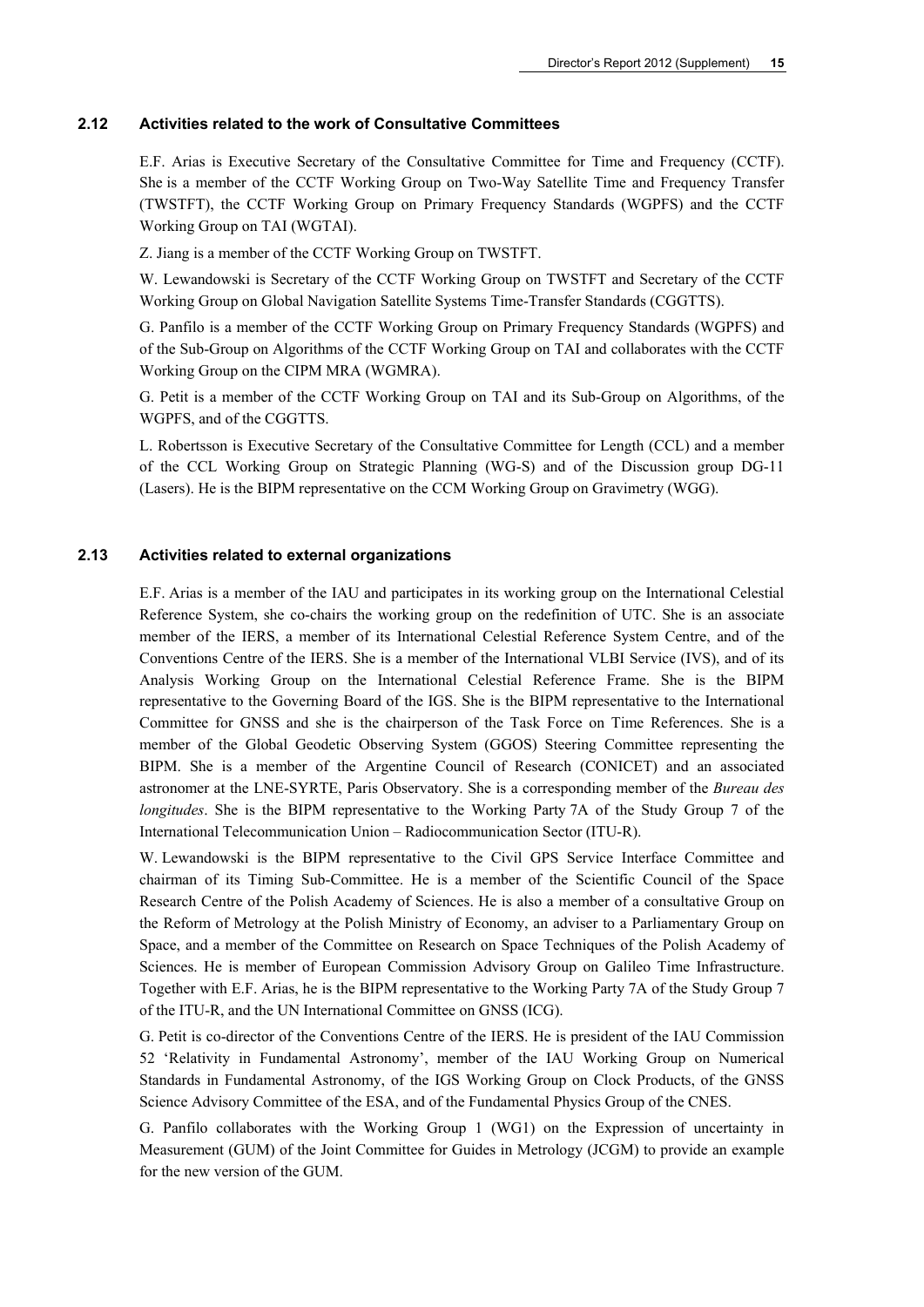## **2.14 Travel (conferences, lectures and presentations, visits)**

E.F. Arias to:

- Geneva (Switzerland), 16-20 January 2012, for the Radiocommunication Assembly 2012 at the International Telecommunication Union;
- La Plata (Argentina), 19-23 March 2012, for the ADeLa 2012 meeting as invited lecturer and to organize a panel discussion on the future of UTC;
- Gothenburg (Sweden), 24 to 27 April 2012, for the European Frequency and Time Forum (EFTF) and for the meetings of the CCTF WGs on Strategic Planning (as the secretary), on Coordination of the Development of Advanced Time and Frequency Transfer Techniques and on TWSTFT;
- Baltimore (USA), 22 to 24 May 2012, for the IEEE-IFCS 2012 and to give an invited lecture;
- Beijing (China), 22 to 31 August 2012, for the XXVIII General Assembly of the International Astronomical Union, including the Joint Discussion 7 on Reference Systems, and meetings of Commissions 8, 19 and 30, and to visit the NTSC (Lintong) and the NIM;
- Manta (Ecuador), 20 to 29 September 2012, for the ITU Seminar for the Americas, invited to give a lecture and for the meeting of the Working Party 7A as delegate of the BIPM;

Z. Jiang to:

- Vienna (Austria), 13-15 February 2012, for the Joint discussion meeting of IAG JWG2.1 and JWG2.2 at the BEV, with a presentation on the ICAG 2009;
- Gothenburg (Sweden), 24 to 27 April 2012, for the European Frequency and Time Forum (EFTF) with oral and poster presentations, and for the meeting of the CCTF WG on TWSTFT, (acting as secretary);
- Istanbul (Turkey), 29 and 30 May 2012, for the CCM-WGG meeting;
- Reston (USA), 26-29 November 2012, for the 44th PTTI, invited presentations and for a meeting of TW participant laboratories;

W. Lewandowski to:

- Vienna (Austria), 13 February 2012, for the preparatory meeting of the 7th ICG;
- Braunschweig (Germany), 17 April 2012, for the meeting of the Galileo FOC Timing Interface Working Group;
- Warsaw (Poland), 28 June to 3 July 2012, to the Space Research Centre and Space Commission;
- Nashville (Tennessee, USA), 17 to 21 September 2012, for the ION meeting and for the meeting of the Civil GPS Interface Committee (CGSIC) acting as chair of the Timing Sub-committee;
- Beijing (China), 5-9 November 2012, for the 7th Meeting of the ICG and to chair the meeting of the WG D Task Force on Timing References;
- Warsaw (Poland), 19 to 21 November, for meetings on the Galileo system, organized by the European Commission;
- Reston (USA), 26-29 November 2012, for the 44th PTTI, invited presentations and for a meeting of TW participant laboratories;

G. Panfilo to:

- Gothenburg (Sweden), 24 to 27 April 2012, for the European Frequency and Time Forum (EFTF) to give an invited lecture and for the meetings of the CCTF WGs on Coordination of the Development of Advanced Time and Frequency Transfer Techniques and on TWSTFT;
- Turin (Italy), 11-12 October 2012, invited to give a lecture on "Algorithms for the International Atomic Time" at the University of Turin;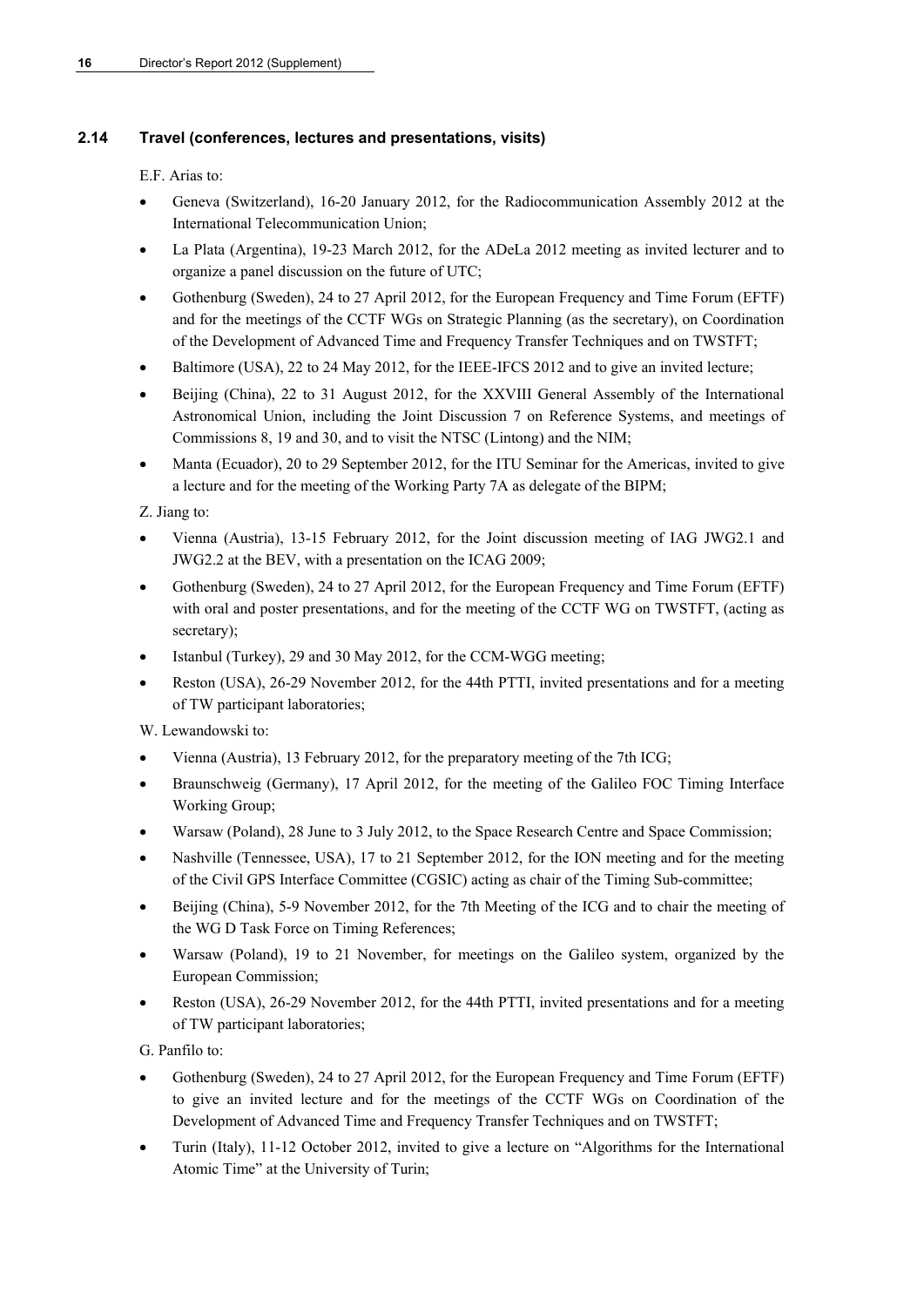G. Petit to:

- Bern (Switzerland), 18-19 January 2012, to attend the IGS workshop on GNSS biases, with oral presentations;
- Paris (France), 1 February 2012, for the meeting of the *Groupe de travail de Physique Fondamentale* of the CNES;
- Paris (France), 8 February 2012, to attend the kick-off meeting of the Labex First-TF network;
- Paris (France), 23 March and 4 October 2012, to attend meetings of the GNSS Science Advisory Committee;
- Vienna (Austria), 20-22 April 2012, to attend a workshop of the IERS Global Geophysical Fluid Center and a meeting of the Directing board of the IERS;
- Gothenburg (Sweden), 24-27 April 2012, to attend the European Frequency and Time Forum, and presentation;
- Alicante (Spain), 11-12 May 2012, to chair a PhD jury;
- Washington DC (USA), 1-5 July 2012, to attend the Conference on Precision Electromagnetic Measurements, to give a presentation, and to visit the USNO and NRL time laboratories;
- Paris (France), 14 November 2012, to attend the *Rencontres de l'Observatoire de Paris*;
- Hoofddorp (The Netherlands), 20-21 November 2012, to attend the workshop 'Optical networks for accurate time and frequency transfer'.

L. Robertsson to:

- Gothenburg (Sweden), 24 to 27 April 2012, for the European Frequency and Time Forum (EFTF) and for the meeting of the CCTF WG on Coordination of the Development of Advanced Time and Frequency Transfer Techniques and on TWSTFT (as the secretary);
- Hoofddorp (The Netherlands), 20-21 November 2012, for the Workshop on Optical Networks for Accurate Time and Frequency Transfer.

#### **2.15 Visitors**

- P. Lejba, Space Research Centre of the Polish Academy of Sciences (Poland), for activities on GNSS time transfer and calibration, under the supervision of W. Lewandowski, 6 to 9 February 2012;
- L.S. Ma, State Key Laboratory of Precision Spectroscopy East China Normal University (China), for discussions on optical frequency activities, 9 to 18 September 2012;
- M. Zucco, INRIM (Italy), for discussions on optical frequency activities, 9 to 18 September 2012;
- Y. Almleaky, Makkah Time Centre (Saudi Arabia), for discussions about the contribution to UTC;
- J. Davis, NPL (UK), for an external audit of the Time Department, 6 December 2012.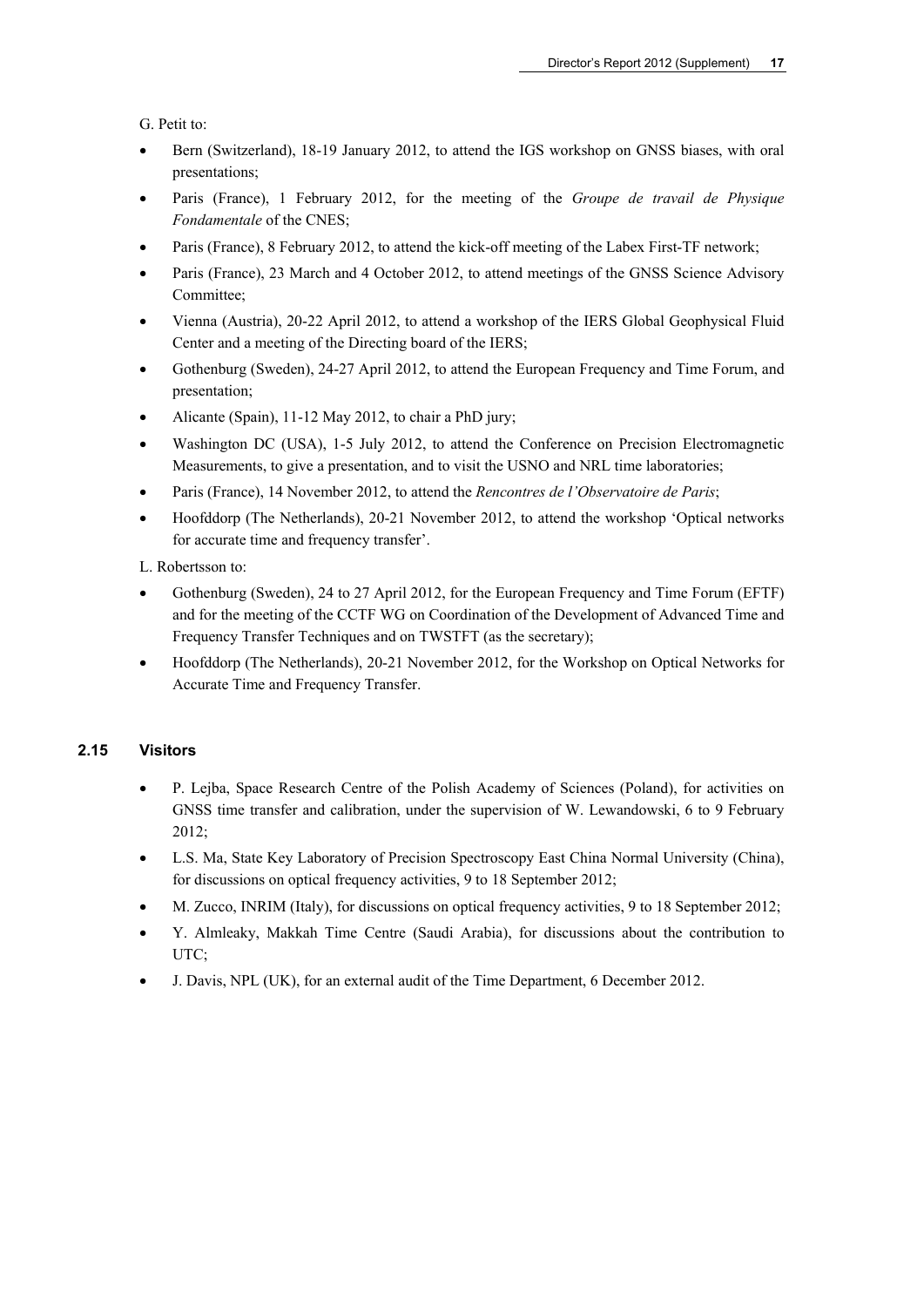## **BIPM Electricity Department**

**Director: M. Stock** 

#### **(1 January 2012 to 31 December 2012)**

#### **3.1 Electrical potential difference (voltage)** (R. Chayramy, S. Solve)

During the first part of 2012, work in the laboratory focused on the maintenance of the primary and secondary voltage standards, the test of the bias current source for the Josephson voltage standard for the BIPM watt balance, and on the comparison programme.

The BIPM's new automated measurement set-up for the calibration of Zener secondary voltage standards is now operated on a regular basis. Details of the switching system (scanner) developed at the BIPM to connect up to 12 Zener secondary standards with the primary Josephson voltage standard by introducing only very low thermal electromotive forces (EMFs), were presented at the Conference on Precision Electromagnetic Measurements (CPEM) held in Washington DC, USA, in July 2012. After more than one hundred thousand connection operations degradation of the quality of the silver contacts was experienced. The corresponding error on the calibrations has been evaluated and is below the noise floor of the Zener standards and thus does not affect the quality of the calibration results. However, the voltage offsets which comprise residual thermal EMFs and contact EMFs at each input of the scanner need to be monitored to guarantee the metrological performance of the scanner. At present the automatic calibration set-up allows calibrations of the 1.018 V Zener voltage output. A study was carried out to evaluate a possible extension of the present system to the level of 10 V using a 10 V programmable array.

The Electricity Department is developing a Josephson array voltage standard for the watt balance experiment. It will be used to measure the induced voltage of the induction coil, when it moves through the magnetic field. The programmable quantized Josephson array voltage will be opposed to the voltage over the coil and the small difference will be measured with a nanovoltmeter. The programmable Josephson SNS array consists of 13 segments, which are independently biased by a 13-channel bias current source. The first tests of the bias current source together with the SNS array showed that some adjustments were required to prevent the superconducting structures of the array from trapping magnetic flux during changes in the bias currents when the array voltage changed. The bias current source is now operational. Details of the apparatus were presented on a poster and in a paper at the CPEM conference held in Washington DC, USA, in July 2012. Furthermore the problems with the array identified in 2011 were confirmed by our colleagues at the NIST. The failures are related to the partial destruction of the on-chip leads for three least-significant-bit sub-arrays and damaged radiofrequency (RF) splitters for the most-significant-bit arrays. The RF splitters can be repaired whereas the damage to the LSB sub-arrays is irreversible. These failures relate to the large number of temperature cycles performed on the array since its delivery to the BIPM in 2006. The array can no longer be operated for the measurement of the induced voltage produced across the moving coil of the watt balance because all the sub-arrays are required for successful operation of this procedure. The NIST has offered to replace the array.

The Electricity Department carries out an ongoing on-site comparison of Josephson voltage standards, BIPM.EM-K10, at 1.018 V and 10 V. For this purpose a new transportable Josephson voltage standard (JVS) is being developed. A problem with the propagation of the RF signal along the oversized circular waveguide and the antenna on the chip was encountered in 2011 and no solution has been found so far. The reason why the array does not seem to receive the RF power which is available at the end of the waveguide remains difficult to understand. However, ideas for new experiments to determine the origin of this major problem exist. In the meantime, the new BIPM transportable JVS is operational with the previous measurement probe.

A peer review of the voltage metrology laboratory was conducted by an external expert in May 2012 which demonstrated the very satisfactory application of the BIPM Quality Management System in the laboratory.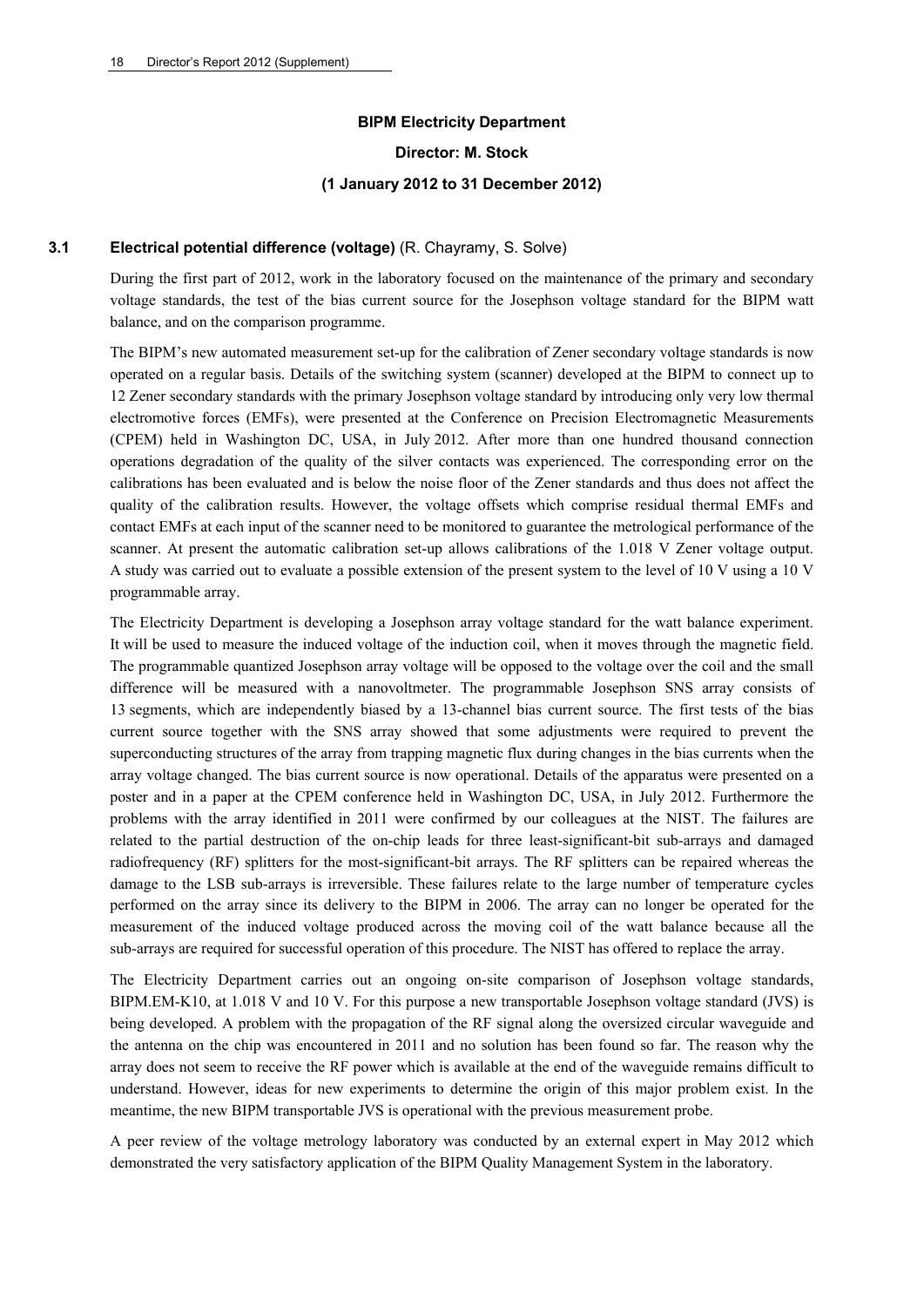Dr S. Solve has been sent on secondment to the NIST (Boulder, USA) for one year from July 2012 to learn about the use of NIST SNS arrays in the field of synthesis of AC voltages and corresponding applications in AC voltage metrology. The BIPM plans to propose a comparison in the field of AC voltages in the future. The work has initially focused on the determination of the metrological characteristics of a 20-bit digitizer operated to sample the voltage difference between the synthesized stepwise waveform produced by the programmable Josephson voltage standard (PJVS) and the sine-wave produced by a calibrator. The sampler measurements allow reconstruction of the sine-wave and therefore calibration of the calibrator signal with respect to the calculable quantum voltage levels of the PJVS.

In parallel, investigations have been carried out on 13 SNS 1 V arrays to determine their individual characteristics such as the number of junctions per sub-array (compared to the theoretical numbers) and the determination of the operating margins of the bias currents as a function of frequency and power level. The objective is to select a new array for the BIPM watt balance experiment, to replace the defective array.

A large number of experiments have been carried out to determine a typical value for the leakage resistance to ground (LRG) of a NIST 10 V programmable Josephson voltage standard. Two different measurement techniques have been implemented and software developed to conduct the measurements and to analyse the data. Two different types of digital nanovoltmeters have been used to cross-check the results. It is important to apply different measurement techniques and corresponding instrumentation as the experiments are sensitive to the level of electromagnetic noise and in particular to the electrical field distribution around the set-up. All results were found to converge towards the same conclusions:

- 1. The leakage resistance of the complete PJVS system is limited by that of the power supply which provides electrical energy to the PJVS bias source;
- 2. The leakage resistance to ground decreases proportionally with the number of DAC cards inserted in the PXI chassis. The LRG of a single card varies from 60 GΩ to 110 GΩ depending on the individual characteristics of the components of the DAC card;
- 3. The LRG value depends on the Josephson array chip and the cryo-probe;
- 4. While the low potential side of the PJVS remains floating from the ground, its leakage resistance to ground does not introduce an error on the PJVS voltage output. However, if the low potential side of the array needs to be grounded, for instance, in a direct comparison measurement with another JVS, the leakage resistance to ground will introduce a diminution of the PJVS output voltage, and will thus introduce a systematic voltage error.

The process to determine the leakage resistance to ground has been integrated into the NIST PJVS core software as a basic, but necessary check of the quantum standard. A measurement procedure has also been written and integrated into the user manual.

#### **3.2 Electrical impedance (resistance and capacitance)**

3.2.1 DC resistance and quantum Hall effect (N. Fletcher, R. Goebel, B. Rolland)

This activity is mainly dedicated to resistance comparisons and calibrations for NMIs and includes the maintenance of the primary references and facilities, which are used both for measurement services and research. The BIPM derives the resistance unit, the ohm, from the quantized Hall resistance. The operation of the quantum Hall effect is also required for the BIPM watt balance and for the derivation of the capacitance unit, the farad. Calibration activities were interrupted for several months in 2012 as a result of repeated failures of the air conditioning systems in some of the electricity laboratories. Sudden temperature changes can lead to changes of the resistance values of the reference standards, which then have to be recalibrated against the quantized Hall resistance. The problem has been fixed, and replacement of the old air conditioning systems will take place in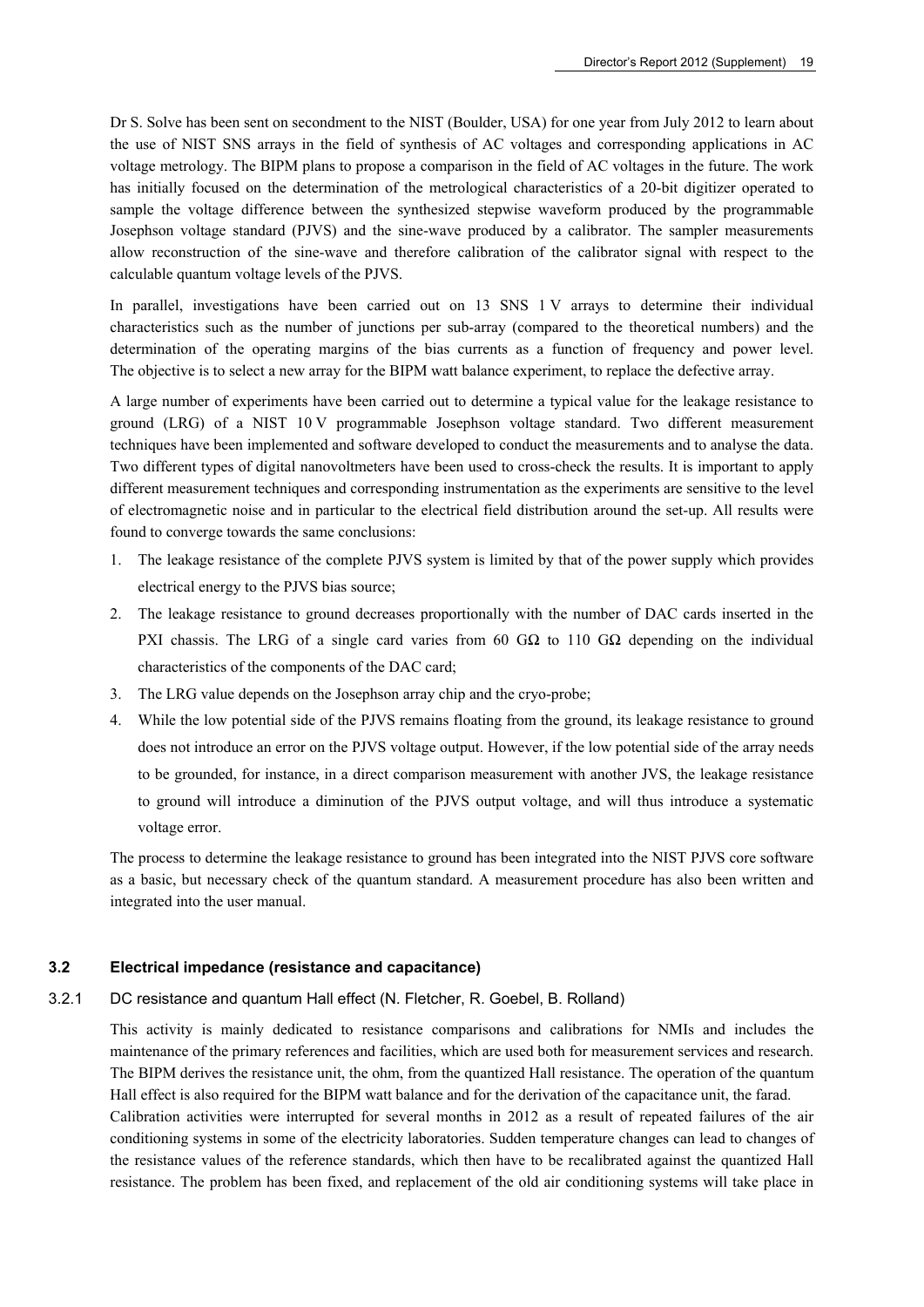the near future. Meanwhile, it has been decided to place the main conventional working standard in a new commercial large-size thermo-controlled enclosure, to protect it from possible thermal shocks. The power electronics of that enclosure had to be modified to avoid generation of high-frequency noise. During the interruption to the service, requests for calibrations and comparisons were postponed; these are now being carried out between September 2012 and early 2013.

The BIPM is preparing to restart the scheme of ongoing on-site comparisons of quantum Hall resistance standards and the associated measurement bridges (BIPM.EM-K12), upon request from member laboratories of the Consultative Committee for Electricity and Magnetism (CCEM). Five such comparisons were carried out between 1993 and 1999, with relative uncertainties of several parts in  $10^9$ . Recently 15 NMIs have declared an interest in such a comparison with the BIPM, because this is the only method to verify the very low intrinsic uncertainty of quantum Hall resistance standards. Comparisons using wire-wound transfer resistors are limited by stability of the resistors during travel to a few parts in  $10^8$ . The Electricity Department is therefore preparing the equipment needed for a transportable quantum Hall resistance standard. Three thermally stabilized enclosures for transportable resistance standards were constructed in 2012, on the basis of a prototype successfully developed in 2011. These enclosures achieve a temperature stability of better than 1 mK. The resistance elements which had been developed to be installed in the enclosure have been characterized with respect to their temporal stability and temperature coefficient. The temperature coefficients were found to be significantly larger than those specified by the manufacturer and investigations have been initiated by the supplier. A transportable 1 Hz bridge based on a BIPM design, optimized for the future on-site QHR comparisons, and a new cryostat have already been prepared. It is planned to carry out the first comparison in 2013.

The traceability chain from quantized Hall resistance to different resistance values critically relies on cryogenic current comparators (CCCs). The systems operated by the BIPM currently rely on analogue electronics concepts developed in the 1980s. The Electricity Department plans to investigate a CCC based on modern commercially available numerically controlled current sources as a more convenient and potentially more accurate alternative. Progress was made in the construction of a new CCC-based comparison bridge using such current sources: a high-accuracy resistance divider for the compensation current was built, and the software is under development. A triple-shielded 40 m cable was installed in 2011 to link the electricity laboratory and the watt balance facility to enable the periodic calibration of the reference resistor used in the watt balance current source in-situ. It has been demonstrated that the long cable length does not significantly degrade the measurement results. The reference resistor initially chosen for the current source was found to be insufficiently stable and was therefore replaced by another type of high-quality standard resistor.

An external quality audit of the resistance measurement service took place in December 2012.

#### 3.2.2 Maintenance of a reference of capacitance (R. Chayramy, N. Fletcher, R. Goebel)

The capacitance reference at 10 pF has been maintained by regular links to the quantum Hall resistance using a quadrature bridge (twice over the reporting period). The working standards were used to disseminate the farad via comparisons and calibrations as listed in sections 4 and 5 of this report. During 2012, 30 capacitance calibration certificates were issued for eight different NMIs.

An external quality audit of the capacitance measurement service took place in December 2012.

The BIPM participated in the EURAMET comparison EM-S31 of 10 pF and 100 pF standards traceable to the QHR during 2011. This comparison was started within the framework of the EMRP Joint Research Project "*Quantum Ampere: Realisation of the new SI ampere*" (REUNIAM). The draft A comparison report has shown some unexplained discrepancies, particularly in the frequency dependence of standards. A discussion meeting was held at the CPEM conference in July 2012 to look for ways forward to explain these results. It was decided to carry out supplementary measurements of the frequency dependence of resistors, which is a key step in the chain from the dc QHR to ac capacitance. Two 12.906 k $\Omega$  (=  $R_K/2$ ) secondary ac-dc reference standards, one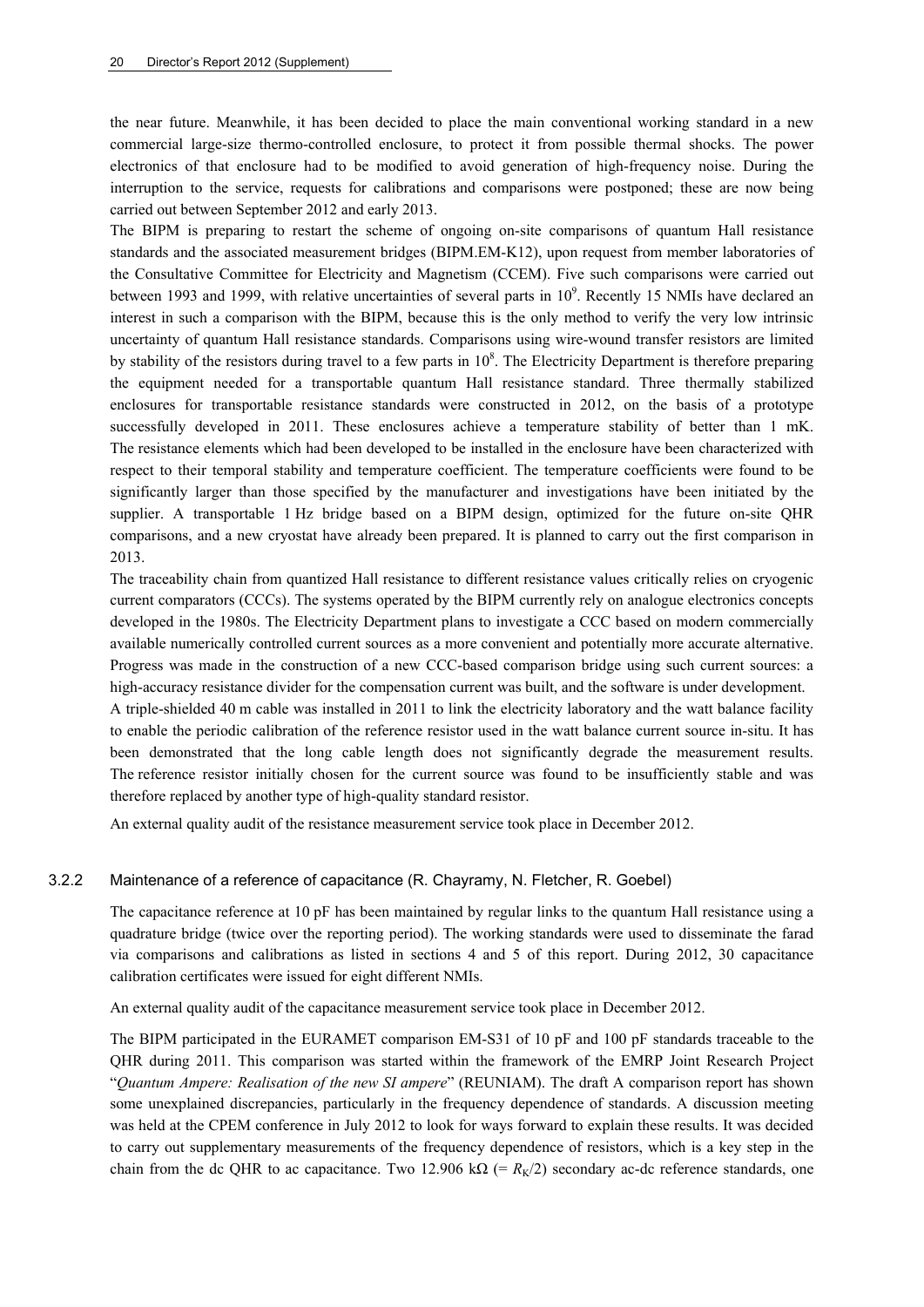provided by the BIPM and one by the LNE are being circulated between four laboratories. The quantity to be compared is the variation in the resistance (using a four terminal-pair definition) between dc and frequencies up to a few kHz.

The reference at the BIPM for such measurements is a pair of coaxial resistors (Haddad type) with a simple geometry and calculable frequency dependence. The secondary standards used in the quadrature bridge have a stable frequency dependence, and only the absolute dc value is calibrated regularly. Full characterization of these secondary standards against the coaxial reference has not been performed for several years, and is now being studied as part of this comparison. One of the injection transformers in the bridge used for these measurements was found to be defective, and a replacement has been developed. New software for running the bridge has also been written.

The results of the supplementary measurements will be available in the first half of 2013, and will provide an important test between the BIPM and other laboratories with top-level capacitance traceability and coaxial bridge systems. The knowledge of the frequency dependence of the standards used in the quadrature bridge is one of the critical items in the uncertainty budget for the link between  $R_K$  and capacitance. The characterization of this component and the opportunity to compare directly with other laboratories at this time fits in very well with the ongoing work on the calculable capacitor (see section 3).

#### **3.3 Calculable capacitor** (N. Fletcher, R. Goebel, L. Robertsson, M. Stock)

Construction of the BIPM calculable capacitor started in early 2010 and is now essentially complete. Several major modifications were implemented after the testing of the main elements of the mechanical design during the secondment of John Fiander from the NMIA in 2010. After the construction of two sets of modified parts by the BIPM workshop, the formal collaboration with the NMIA was completed at the end of 2011.

The remaining mechanical problem with the moveable lower guard was resolved in 2012. The sensitivity to external vibration has been reduced by changes to the spring mounting, to the level that the interferometer can now be reliably operated. A system of servo electronics has been developed that uses the frequency modulation already present in the laser system to lock the cavity length to a maximum of the interferometer fringe pattern. The cavity is sufficiently stable to allow the servo to maintain a fringe lock for several hours, which is longer than the time required for capacitance measurements.

The improved stability of the interferometer signal has also allowed the development of an alignment technique to ensure the parallelism of the main electrodes, the laser beam and the movement of the upper guard electrode. An external autocollimator is used to monitor any rotation of the upper end of the moveable guard; the lower end is mechanically guided by a tight fitting PTFE ring. After iteration of the various mirror and beam alignments, the amplitude of the fringe signal produced by the interferometer remains unchanged along the entire travel of the guard, meaning that the angle between the upper mirror and the laser beam does not change. These conditions taken together mean that the optical length measured with the interferometer is the same as the electrical length that defines the capacitance change measured in the experiment. Further optimization of the interferometer is planned with the aid of a CCD camera installed to monitor the beam shape. This will allow, for example, a study of any undesirable higher order modes excited in the cavity.

The vacuum enclosure for the capacitor has been installed and several minor leaks detected and eliminated. A particular problem was found with the adhesive used in the custom coaxial connectors designed for the main electrode connections. The alignments of the upper guard electrode are driven by rotary piezo-motors to allow adjustment from outside the vacuum enclosure. These have proven to give sufficient control and sensitivity of the interferometer alignments once the instrument is sealed and under vacuum.

With the optical system aligned and the interferometer servo working, and the capacitor under vacuum, it was possible to proceed to some first measurements with the complete system. The first step is to scale the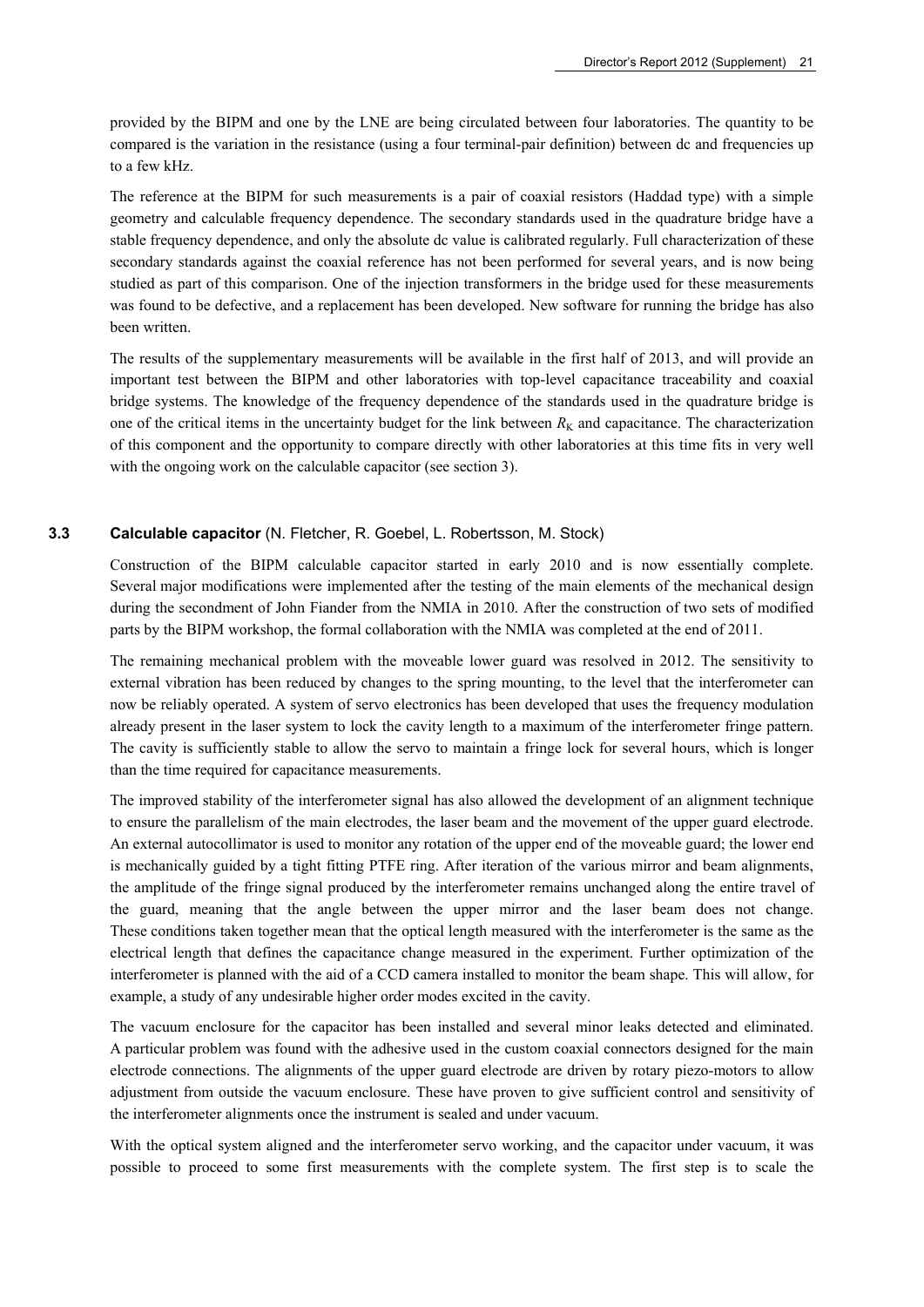capacitance change given by the calculable capacitor (a 0.4 pF change from 0.2 pF to 0.6 pF, corresponding to a length change of 0.2 m) to a fixed 1 pF standard. A bridge for this purpose was constructed at the start of the project, but had not been fully used until now. It performed as expected when used with the real calculable capacitor. The noise level of the servo-locked capacitor combined with the bridge gives a resolution of around 1 part in  $10^8$  within a 5-10 minute measurement. A measurement algorithm for calibrating the 1 pF standard has been developed. The value measured in this way can be compared with the value of the same standard calibrated by the BIPM's existing chain of bridges linking to the quantum Hall effect (and the value of  $R_K$ ). This is the same chain that is regularly operated to provide traceability for the BIPM's capacitance calibration services. The status of this work was presented at the CPEM conference held in Washington DC, USA, in July 2012.

The comparison of these two routes to 1 pF agreed to better than 2 parts in  $10^8$ , which was very encouraging. This cannot be considered as a full measurement of  $R_K$  using the calculable capacitor, and a proper uncertainty budget has not yet been established. It is however an indication that there is no major problem with the new instrument. At present, the limiting factor is the main electrode alignment in the capacitor. The techniques for adjusting and verifying all the necessary alignments were demonstrated during the construction, but after the installation of all the modified parts, the capacitor was not rigorously set up. After these first check measurements, the capacitor will be fully stripped down, cleaned and carefully assembled and aligned as we progress towards a complete  $R_K$  measurement in 2013.

#### **3.4 BIPM ongoing comparisons in electricity** (R. Chayramy, N. Fletcher, R. Goebel, S. Solve, M. Stock)

One on-site comparison of Josephson voltage standards with the METAS (Switzerland) has been successfully completed both at 1 V and 10 V. The reports on 3 previous comparisons with the INTI (Argentina), the MSL (New Zealand) and the CENAM (Mexico) have been published and very good agreement was observed between the results obtained by the BIPM and the participants:

| at $1.018$ V:          | $(U_{\text{INTI}} - U_{\text{BIPM}}) = -1.1 \text{ nV}$  | $u = 2.0$ nV |
|------------------------|----------------------------------------------------------|--------------|
| at $1.018 \text{ V}$ : | $(U_{\text{METAS}} - U_{\text{BIPM}}) = +0.3 \text{ nV}$ | $u = 0.4$ nV |
| at $10 \text{ V}$ :    | $(U_{\text{MSL}} - U_{\text{RIPM}}) = +2.5 \text{ nV}$   | $u = 4.0$ nV |
| at $10 \text{ V}$ :    | $(U_{\text{CENAM}} - U_{\text{BIPM}}) = -0.6 \text{ nV}$ | $u = 0.7$ nV |
| at $10 \text{ V}$ :    | $(U_{\text{METAS}} - U_{\text{BIPM}}) = 0.3 \text{ nV}$  | $u = 1.0$ nV |

The comparison with the CENAM indicated some limitations of their Josephson voltage standard and led to an improvement after the comparison.

One bilateral voltage comparison using Zener voltage standards as transfer standards was carried out at the level of 10 V with the NSAI (Ireland) in March 2012. The comparison results have been published and very good agreement was observed between the results obtained by the BIPM and the NSAI.

at 10 V: 
$$
(U_{\text{NSAI}} - U_{\text{BIPM}}) = 0.83 \text{ }\mu\text{V}
$$
  $u = 1.35 \text{ }\mu\text{V}$ 

A resistance comparison with the NPLI (India), at 1  $\Omega$  and 10 k $\Omega$ , was planned for early 2012 but was postponed due to the air conditioning problems mentioned earlier. After a first series of measurements at the BIPM, the transfer standards were shipped to India in November 2012. Comparisons with the BIM (Bulgaria) and the NSAI (Ireland) were also postponed and are expected to start in the near future.

The final report of a comparison at  $10 \text{ k}\Omega$  with the KRISS (Republic of Korea) has been published with the result:

$$
(R_{KRISS} - R_{BIPM}) / (10 k\Omega) = -0.001 \times 10^{-6} \qquad u = 0.016 \times 10^{-6}
$$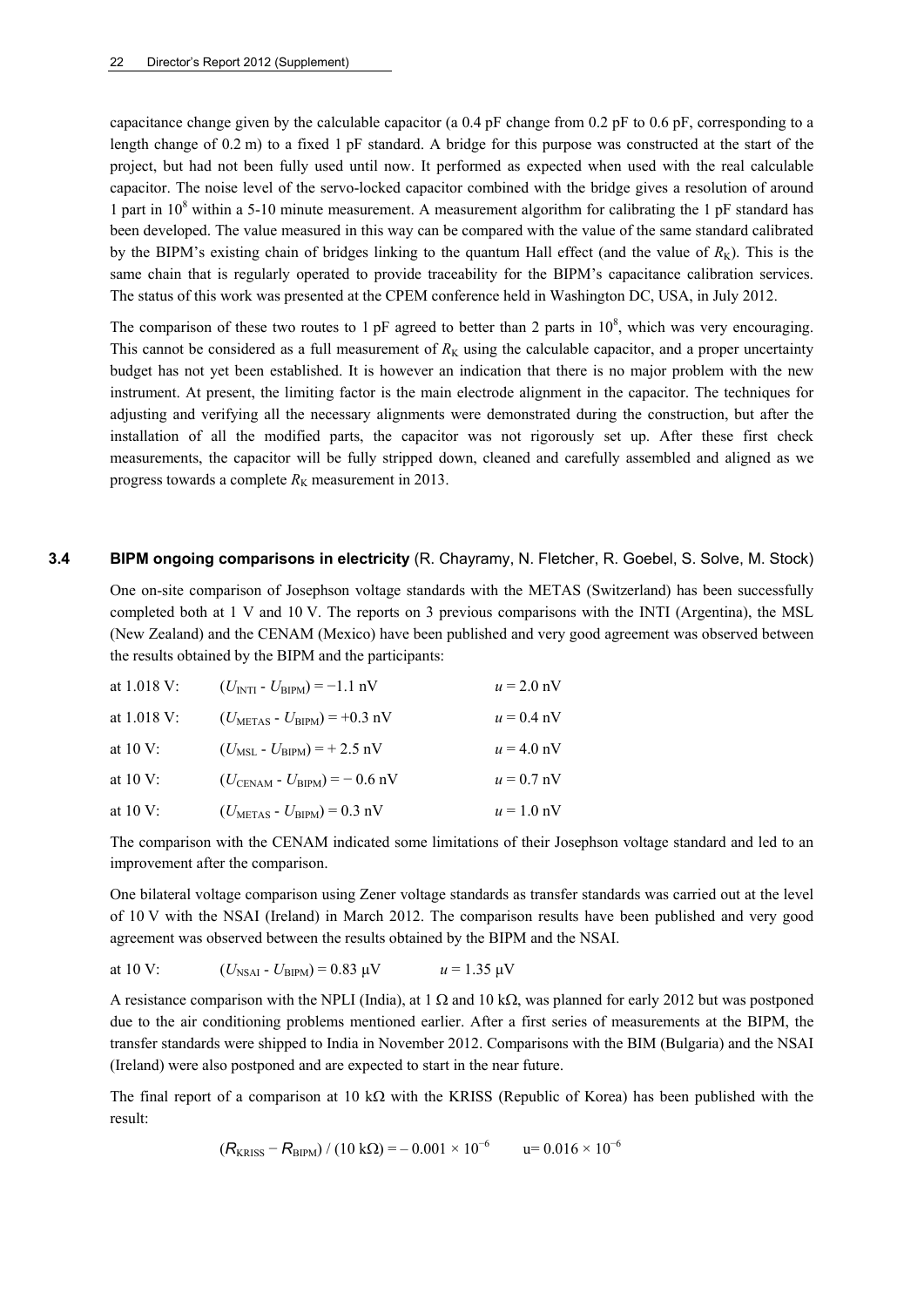A capacitance comparison at the level of 10 pF and 100 pF was carried out with the BIM (Bulgaria). The draft A report is being prepared.

#### **3.5 Calibrations** (R. Chayramy, N. Fletcher, R. Goebel, B. Rolland, S. Solve, M. Stock)

Due to problems with the air conditioning of the electricity laboratories, the resistance calibration service had to be interrupted for several months in 2012. A number of planned calibrations had to be postponed and are now scheduled to be carried out at the end of 2012. During the period from January 2012 to December 2012 the Electricity Department issued certificates for the following standards:

Resistance standards at 1  $\Omega$ , 100  $\Omega$  or 10 k  $\Omega$  were calibrated for: UTE (Uruguay), CMI (Czech Republic), INMETRO (Brazil), NMIA (Australia), BIM (Bulgaria), corresponding to 15 certificates. Calibrations for NIMT (Thailand) are under way. Requests are pending from NIS (Egypt), BEV (Austria), A\*STAR (Singapore) and SMD (Belgium).

Capacitance standards at 1 pF, 10 pF and 100 pF were calibrated for: UME (Turkey), A\*STAR (Singapore), MKEH (Hungary), NIMT (Thailand), VSL (The Netherlands), NRC (Canada), CEM (Spain), NMISA (South Africa), corresponding to 30 certificates. Requests are pending from BEV (Austria) and INM (Romania).

One Zener voltage standard was calibrated for the BIPM Ionizing Radiation Department.

#### **3.6 Publications**

- 1. [Janssen](http://iopscience.iop.org/search?searchType=fullText&fieldedquery=T+J+B+M+Janssen&f=author&time=all&issn=) T.J.B.M., [Williams](http://iopscience.iop.org/search?searchType=fullText&fieldedquery=J+M+Williams&f=author&time=all&issn=) J.M., [Fletcher](http://iopscience.iop.org/search?searchType=fullText&fieldedquery=N+E+Fletcher&f=author&time=all&issn=) N.E., [Goebel](http://iopscience.iop.org/search?searchType=fullText&fieldedquery=R+Goebel&f=author&time=all&issn=) R., [Tzalenchuk](http://iopscience.iop.org/search?searchType=fullText&fieldedquery=A+Tzalenchuk&f=author&time=all&issn=) A., [Yakimova](http://iopscience.iop.org/search?searchType=fullText&fieldedquery=R+Yakimova&f=author&time=all&issn=) R., [Lara-Avila](http://iopscience.iop.org/search?searchType=fullText&fieldedquery=S+Lara-Avila&f=author&time=all&issn=) S., Kubatkin S., [Falko](http://iopscience.iop.org/search?searchType=fullText&fieldedquery=V+I+Falko&f=author&time=all&issn=) V.I., Precision comparison of the quantum Hall effect in graphene and gallium arsenide, *Metrologia*, 2012, **49**[\(3\), 294-306](http://stacks.iop.org/0026-1394/49/294).
- 2. Solve S., Stock M., BIPM direct on-site Josephson voltage standard comparisons: 20 years of results, *[Meas.](http://stacks.iop.org/MST/23/124001)  Sci. Techno*. **23** [\(2012\) 124001](http://stacks.iop.org/MST/23/124001) (10 pp).
- 3. Solve S., Chayramy R., Picard A., Kiss A., Fang H., Robertsson L., de Mirandés E., Stock M., A bias source for the voltage reference of the BIPM watt balance, *[Proc. 2012 Conference on Precision Electromagnetic](http://dx.doi.org/10.1109/CPEM.2012.6250656)  [Measurements \(CPEM\),](http://dx.doi.org/10.1109/CPEM.2012.6250656)* 2012, 52-53.
- 4. Aviles D., Navarrete E., Hernández D., Solve S., Chayramy R., Direct comparison of Josephson Voltage Standards at 10 V between BIPM and CENAM, *[Proc. 2012 Conference on Precision Electromagnetic](http://dx.doi.org/10.1109/CPEM.2012.6250664)  [Measurements \(CPEM\)](http://dx.doi.org/10.1109/CPEM.2012.6250664)*, 2012, 68-69.
- 5. Chayramy R., Solve S., A very low thermal EMFs computer-controlled scanner, *[Proc. 2012 Conference on](http://dx.doi.org/10.1109/CPEM.2012.6251046)  [Precision Electromagnetic Measurements \(CPEM\)](http://dx.doi.org/10.1109/CPEM.2012.6251046)*, 2012, 548-549.
- 6. Fletcher N., Goebel R., Robertsson L., Stock M., Progress towards a determination of  $R_K$  at the BIPM, *Proc. [2012 Conference on Precision Electromagnetic Measurements \(CPEM\)](http://dx.doi.org/10.1109/CPEM.2012.6250897)*, 2012, 252-253.
- 7. Rolland B., Goebel R., Fletcher N., A transportable thermoregulated enclosure for standard resistors, *[Proc.](http://dx.doi.org/10.1109/CPEM.2012.6250961)  [2012 Conference on Precision Electromagnetic Measurements \(CPEM\)](http://dx.doi.org/10.1109/CPEM.2012.6250961)*, 2012, 378-379.
- 8. Power O., Solve S., Chayramy R. and Stock M., Bilateral comparison of 10 V standards between the NSAI-NML (Ireland) and the BIPM, March to April 2011 (part of the ongoing BIPM key comparison BIPM.EM-K11.b), *Metrologia*, 2012, **49**, *[Tech. Suppl.](http://stacks.iop.org/0026-1394/49/01014)*, 01014.
- 9. Solve S., Chayramy R., Stock M., Jeanneret B., Comparison of the Josephson voltage standards of the METAS and the BIPM (part of the ongoing BIPM key comparisons BIPM.EM-K10.a and BIPM.EM-K10.b), *Metrologia*, 2012, **49**, *[Tech. Suppl.](http://stacks.iop.org/0026-1394/49/01010)*, 01010.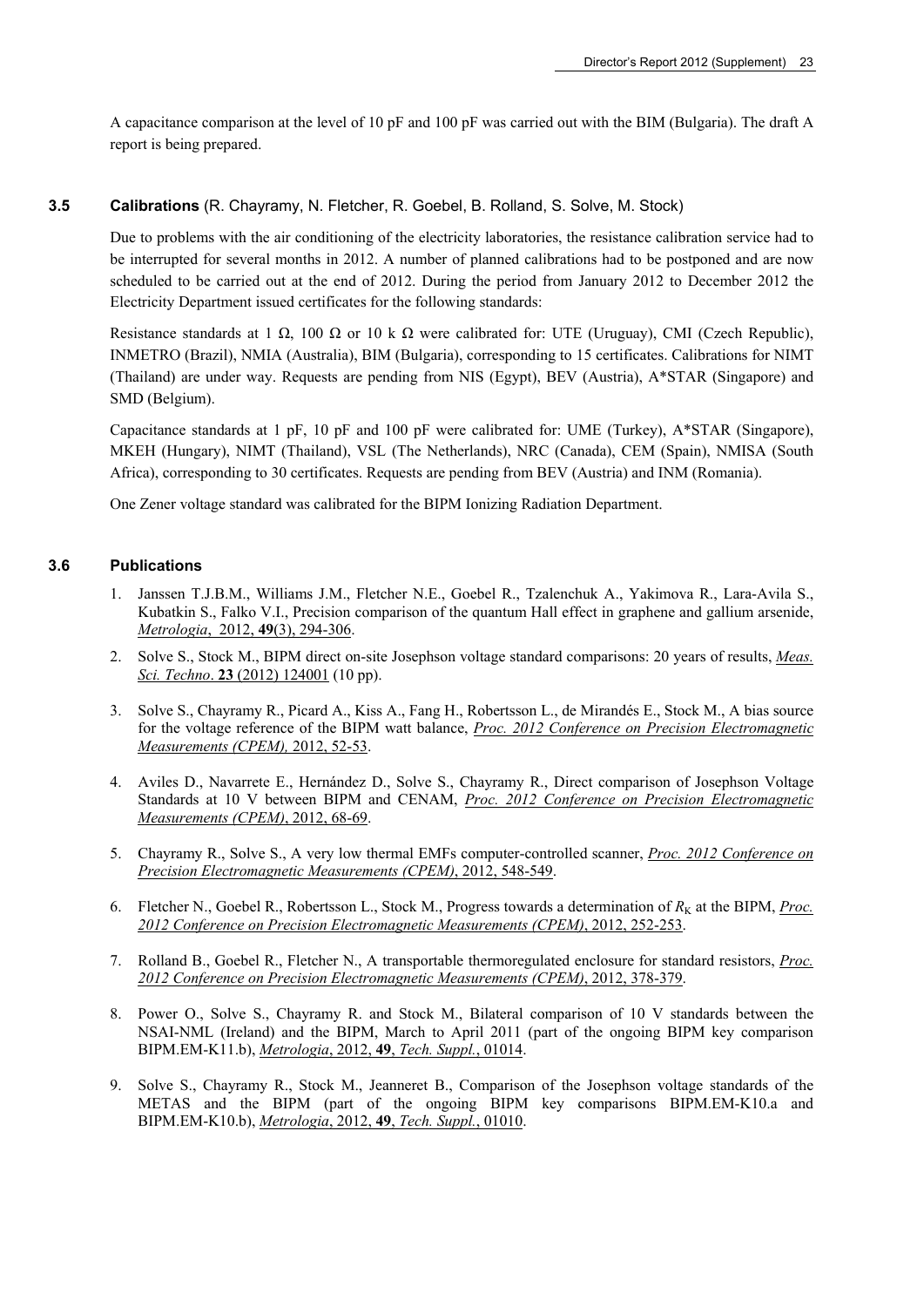- 10. Solve S., Chayramy R., Stock M., Avilés D., Navarrete E., Hernández D., Comparison of the Josephson voltage standards of the CENAM and the BIPM (part of the ongoing BIPM key comparisons BIPM.EM-K10.b), *Metrologia*, 2012, **49**, *[Tech. Suppl.](http://stacks.iop.org/0026-1394/49/01011)*, 01011.
- 11. Solve S., Chayramy R., Stock M., Iuzzolino R., Tonina A., Comparison of the Josephson voltage standards of the INTI and the BIPM (part of the ongoing BIPM key comparisons BIPM.EM-K10.a), *[Metrologia](http://stacks.iop.org/0026-1394/49/01009)*, 2012, **49**, *[Tech. Suppl.](http://stacks.iop.org/0026-1394/49/01009)*, 010109.
- 12. Solve S., Chayramy R., Stock M., Christian L., Comparison of the Josephson voltage standards of the MSL and the BIPM (part of the ongoing BIPM key comparisons BIPM.EM-K10.b), *[Metrologia](http://stacks.iop.org/0026-1394/49/01015)*, 2012, **49**, *Tech. Suppl.*[, 01015](http://stacks.iop.org/0026-1394/49/01015).

#### **3.7 Activities related to the work of Consultative Committees**

M. Stock is the Executive Secretary of the Consultative Committee for Electricity and Magnetism (CCEM) and the Consultative Committee for Photometry and Radiometry (CCPR) and a member of several of their working groups. The 21st CCPR meeting was held on 23 to 24 February 2012. At present the next CCEM meeting is being organized for March 2013 and CCPR working group meetings are planned for April 2013.

R. Goebel organizes the review of comparisons reports and protocols within the CCPR Working Group on Key Comparisons (WG-KC).

N. Fletcher acted as the scientific secretary of the BIPM Workshop on Challenges in Metrology for Dynamic Measurement, held at the BIPM headquarters on 15 to 16 November 2012.

#### **3.8 Activities related to external organizations**

M. Stock is a member of the Conference on Precision Electromagnetic Measurements (CPEM) Executive Committee. N. Fletcher and M. Stock are members of the Technical Committee of CPEM 2012. M. Stock is a member of the Scientific Committee for the 4th International Conference on Quantum Metrology (QM2013), to be held in Poznan, Poland, on 15 to 17 May 2013.

M. Stock is the contact person for the BIPM liaison with the International Commission on Illumination (CIE). A joint CCPR-CIE workshop was held on 22 February 2012 to coordinate the work between both organizations on the future *mise en pratique* for the definition of the candela.

N. Fletcher represents the BIPM on the 'Stakeholder Committee' for the EMRP Project GraphOhm (funded to start in July 2013).

#### **3.9 Travel (conferences, lectures and presentations, visits)**

S. Solve and R. Chayramy to:

 METAS, Bern (Switzerland), 24 January to 1 February 2012, to carry out a direct on-site BIPM Josephson voltage standard comparison.

M. Stock to:

- EURAMET TCPR, Helsinki (Finland), 7-8 March 2012;
- International School of Physics "Enrico Fermi", Varenna (Italy), 25-26 July 2012, to give a lecture on "Watt balance experiments for the determination of the Planck constant and the redefinition of the kilogram";
- LNE (France), 26-27 September 2012, to attend the kick-off meeting of the EMRP JRP kNOW (Realisation of the awaited definition of the kilogram).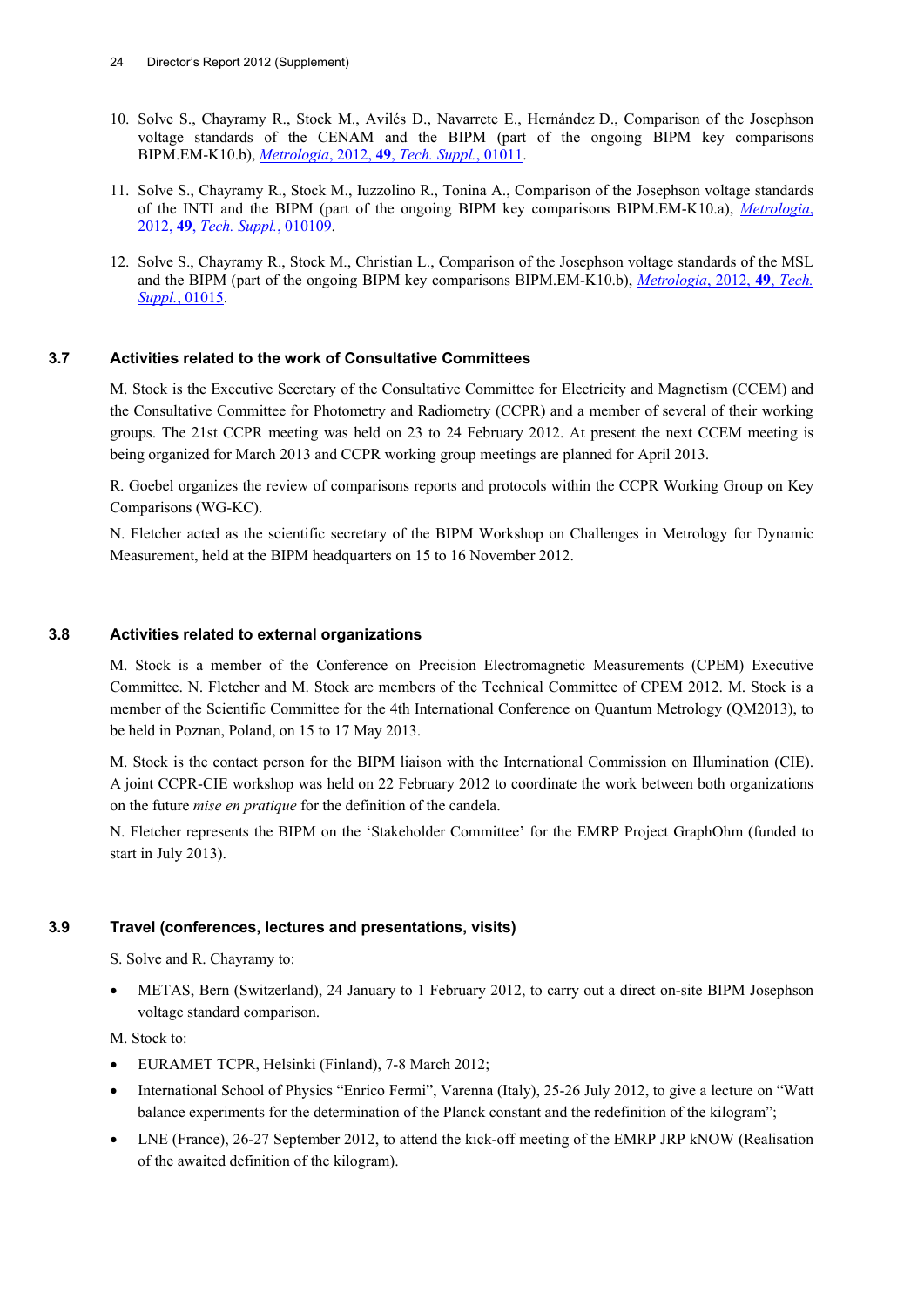M. Stock, N. Fletcher and S. Solve to:

- Boulder (United States), 30 June 6 July 2012, CPEM 2012 and satellite meetings:
	- o M. Stock attended the CPEM conference and meetings of CCEM working groups: WGLF (low frequency), GT-RF (radiofrequency), WGRMO and WGkg (monitoring the kilogram) and the CPEM Executive Committee meeting;
	- o N. Fletcher gave a presentation on the BIPM calculable capacitor and presented a poster. He attended the discussion meeting on EURAMET.EM-S.31;
	- o S. Solve presented two posters and attended the CCEM WGkg and WGLF, and a EURAMET workshop.

S. Solve to:

• NIST (United States), 1 July 2012 - 31 July 2013, as a guest researcher.

N. Fletcher to:

- SMU, Bratislava (Slovakia), 11-12 October 2012, EURAMET TCEM;
- NPL, Teddington (UK), 15-16 October 2012, to attend the conference 'Graphene: from Research to Applications'.

#### Presentations

 N. Fletcher gave a presentation at the BIPM headquarters, 9 February 2012, '*From wire wound resistors to epitaxial graphene: 30 years of progress in resistance measurements*' as part of the '*Hommage à Pierre Giacomo*'.

#### **3.10 Visitors**

- F. Piquemal, O. Thévenot, P. Gournay, G. Thillier, LNE (France), to discuss on the calculable capacitor, 10 January 2012;
- C. Williams, NIST (USA), to visit the laboratories, 24 January 2012;
- I.Budovsky, NMIA (Australia), to visit the laboratories, 4 April 2012;
- G. Small, NMIA (Australia), to discuss progress on the calculable capacitor project, 27 April 2012;
- R. Behr for a peer-review of the voltage metrology, 21-22 May 2012;
- M. Homklintian, NIMT (Thailand), to discuss calculable capacitor measurements, 20 August 2012;
- F. Torres, H.D. Alzate, A. Giraldo, A.P. Gomez (Delegation from Columbia), 24 August 2012;
- Speakers and steering committee members of the Workshop in Metrology for Dynamic Measurements (10 persons), 14 November 2012;
- C.S. Wey, A\*STAR (Singapore), for a peer-review of the resistance activity, 29 November 2012;
- O. Thévenot, LNE (France), for a peer-review of the resistance activity, 4 December 2012;
- J.H. Ullrich (President, PTB), to visit the laboratories, 4 December 2012;
- R. Sayed, NIS (Egypt), to deliver resistors for calibration and to visit the electricity laboratories, 11 December 2012;
- P. Scheibenreiter, BEV (Austria), to deliver resistance and capacitance standards, 11 December 2012.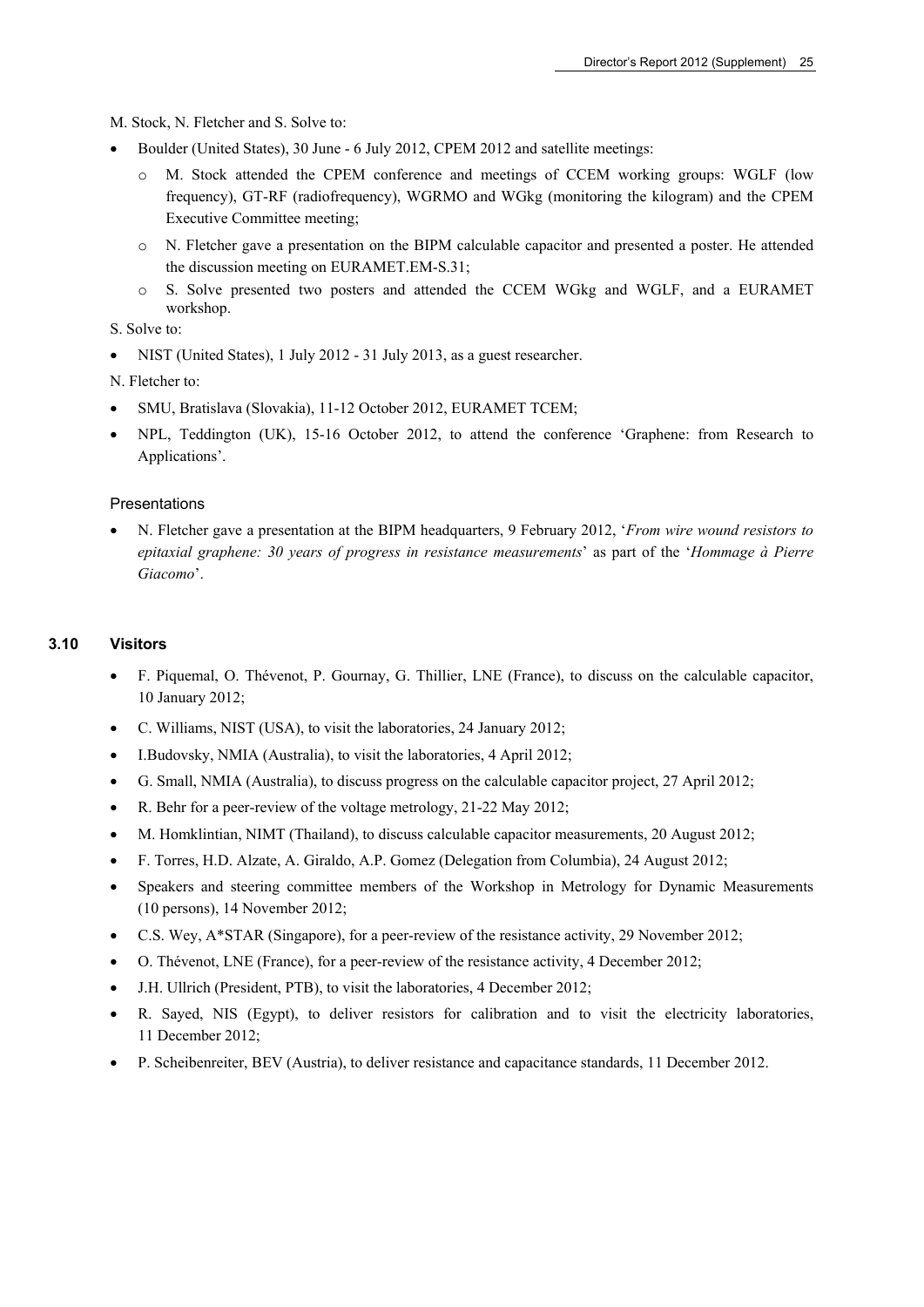#### **BIPM watt balance**

#### **(1 January 2012 to 31 December 2012)**

## **4.[1](#page-27-0) Watt balance** (R. Chayramy, A. Dupire, H. Fang, A. Kiss, J. Lan<sup>1</sup>, E. de Mirandés, A. Picard, L. Robertsson, S. Solve, M. Stock, A. Zeggagh<sup>[2](#page-27-1)</sup>)

The BIPM watt balance is designed to operate in a conventional two-phase mode, which is used by other watt balances, as well as in an original single phase mode, in which the usual two phases are carried out simultaneously, thus eliminating the drifts that occur between both phases. Studies have been conducted to overcome the main difficulty in the novel BIPM simultaneous measurement approach: separating the resistive voltage drop over the coil (due to the current flowing through the coil) from the induced voltage (due to its movement through a magnetic field). In particular, a new technique using a bifilar coil has been intensively investigated. In this technique the current flows through one of the coils, while a voltage is induced – and can be measured – in both coils. In the current-carrying coil the induced voltage is superimposed on the resistive voltage drop, in the other coil only the induced voltage is present. This offers the interesting possibility to determine the Planck constant *h* in three different ways from one single measurement series: using only one (or the other) coil for the current flow and the voltage measurement, or combining the use of both coils, by measuring the voltage in the coil which does not carry the current. Moreover, the results of the approaches using only one coil or combining both coils can be compared with a lower uncertainty than that of individual determinations of *h* since most measurement quantities are common for both methods (and therefore their uncertainties are completely correlated). A set of 14 series of measurements was carried out without any perturbation of the experiment in January and February 2012. For each series of measurements, one value of the Planck constant was calculated using each of the three methods described above with a type A uncertainty of a few parts of  $10^{-6}$ . The relative repeatability among the 14 series of measurements was in the order of  $10^{-6}$  for all *h* determinations. The relative difference between the approaches using only one coil or combining both coils was 2 × 10<sup>-7</sup> with a type A uncertainty of 3 × 10<sup>-7</sup>, so that in this particular study both approaches agreed at the 10<sup>-7</sup> level. The bifilar coil technique appears to be a promising approach because it allows a watt balance to be operated in a simultaneous measurement scheme without the superimposition of the two types of voltage.

The bifilar coil was also used to assess the performance of the method used at the BIPM to eliminate the unwanted resistive voltage drop on the normal mono-filar induction coil. To eliminate the resistive voltage drop the method essentially combines a pair of data taken at the same vertical position inside the magnetic field during up and down movements of the coil. The effect of any residual resistive voltage, after application of this technique, is evaluated by observing the ratio of the induced voltages across two windings when a current is driven successively through one winding and then through the other. Test measurements were carried out under conditions of poor temperature stability and the results showed that the accuracy of the data combination method is particularly affected by changes in the resistance of the coil due to temperature drift. Two additional methods have been developed to refine the data combination technique. The effect due to imperfect removal of the resistive voltage was largely reduced but further improvement is necessary.

The BIPM has successfully validated the dynamic coil alignment mechanism based on piezoelectric actuators. When measuring the Planck constant the system allows for compensation of undesirable deviations of the moving coil from a purely vertical movement during its travel in the working mode. The system also allows tilts and translations of the coil during alignment due to torques and forces to be distinguished. The performance of the system was evaluated on an independent set-up. Servo-control of the horizontal position and inclination was achieved either independently or simultaneously. The position stability over 1 minute (duration of travel of the coil over its total path) was better than  $0.5 \mu m$  and the angular stability was within  $0.5 \mu rad$ . An improved

1

<sup>&</sup>lt;sup>1</sup> PhD student from Tsinghua University (China), January to June 2012<br><sup>2</sup> Student from Foole des Mines, Douei (France), May 2011 to Septemb

<span id="page-27-1"></span><span id="page-27-0"></span><sup>&</sup>lt;sup>2</sup> Student from Ecole des Mines, Douai (France), May 2011 to September 2012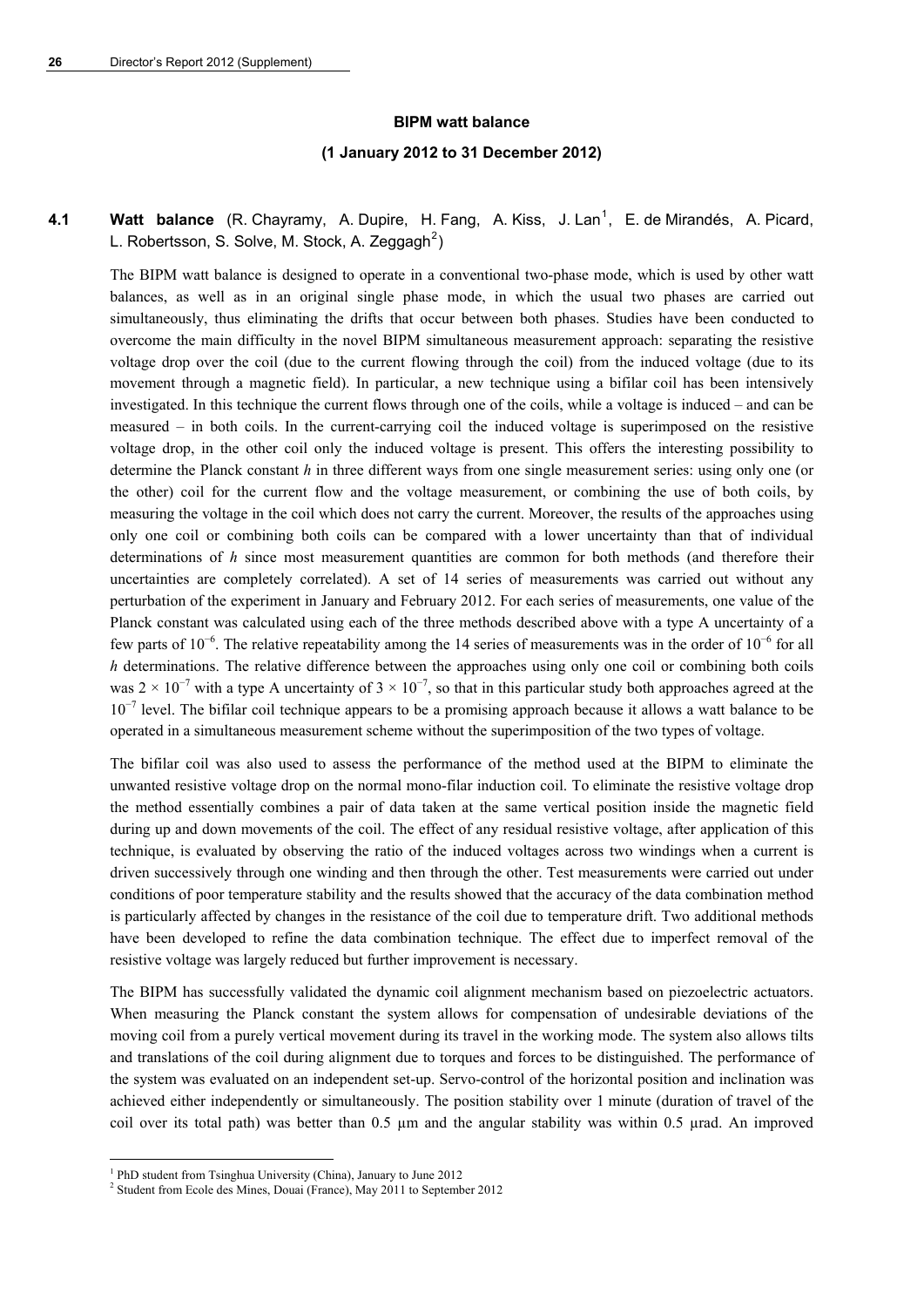version of the system is being fabricated in the BIPM workshop before its integration into the watt balance experiment in 2013.

A new current source, fully automated and capable of delivering currents of 1 mA, 2 mA, 5 mA and 10 mA, has been developed. This new current source enables the Planck constant to be determined at different mass values up to 1 kg. Special efforts were made to select high quality components and to minimize electro-magnetic coupling in order to achieve a low noise and low drift current source. The new source is fully operational and has been integrated into the watt balance experiment. Extensive measurements were carried out to evaluate its performance under real working conditions. The relative standard deviation of the current was measured as less than  $2 \times 10^{-7}$  (integration time of 80 ms), which was mainly limited by voltmeter noise. The relative drift of the current was less than  $1 \times 10^{-9}$  min<sup>-1</sup>.

A commercial vacuum compatible weighing cell of a capacity of 12 kg with a resolution of 10  $\mu$ g has been procured and fully characterized. Characterization was performed in air with the weighing cell mounted on a small concrete block which was vibration-isolated from the floor. The conversion function between the mass and the raw voltage output and the temperature coefficient have been determined. The sensitivity to tilts was evaluated and coefficients of 0.8  $\mu$ g  $\mu$ rad<sup>-1</sup> and 7.0  $\mu$ g  $\mu$ rad<sup>-1</sup> were obtained on the longitudinal and transverse axes, respectively. The dynamic response of the weighing cell has also been estimated by means of a piezoelectric actuator placed on the loading pan of the balance. Results showed that the weighing cell would be able to follow changes in the electro-magnetic force on the coil during its travel through a non-uniform magnetic field with relative variations in the order of  $10^{-4}$  (as expected for the new magnet), with a velocity larger than 80 mm s<sup>-1</sup>, which is significantly larger than the actual velocity of 0.2 mm s<sup>-1</sup>. The weighing cell was successfully tested in vacuum.

The current experimental apparatus is being transferred to inside a vacuum chamber located in a new laboratory with better thermal and vibrational isolation than the previous location. The transfer was delayed by several months due to a leaking element at the bottom of the vacuum chamber. The vacuum chamber is composed of four mobile parts which had to be completely dismantled for the repair. After the repair, the air-tightness of the chamber was tested and confirmed by evacuating it to a vacuum level of  $10^{-2}$  Pa, using a pumping system composed of an oil-free roots pump and a turbo-molecular pump. The chamber is installed on a concrete block of 64 t. A polished granite block provides a plane surface to an air-cushion system which allows the magnetic circuit to be slightly lifted, allowing it to be centred and tilted during the alignment procedure. Vibration investigations were carried out on the concrete block and on the granite block as well as inside the vacuum chamber after its installation on the granite block. All measurements gave a similar vertical root-mean-square velocity due to vibration of about 0.8  $\mu$ m s<sup>-1</sup>, significantly less than those recorded in its previous location. In the horizontal and vertical directions, vibration peaks were observed close to 0.2 Hz, 30 Hz and 48 Hz. The 0.2 Hz peak is likely to be due to the ground floor motion generated by ocean waves, which is difficult to suppress. The higher frequency vibrations are expected to be generated by air-conditioning and other equipment and transmitted by the floor. This was confirmed by measurements made during a short-duration electricity outage in the building. The origin of the vibration will be investigated and if possible eliminated.

Relative gravity measurements were carried out in the watt balance room after the installation of the vacuum chamber with a CG5 relative gravimeter. The first gravity test measurements were made to verify that they complied with the 2008 gravity map of the whole laboratory. The gravity gradient was measured inside the vacuum chamber at the expected position of the test mass and was compared to the same gravity gradient measured in 2008 in the absence of the vacuum chamber. The difference of gravity between the test mass location inside the vacuum chamber and one of our gravimetric reference points far from the chamber was also measured. A difference of about 5 μGal was found with respect to the to the 2008 result, when the vacuum chamber was absent. A difference of about 1 μGal was observed between the vacuum chamber opened and closed at the test mass location.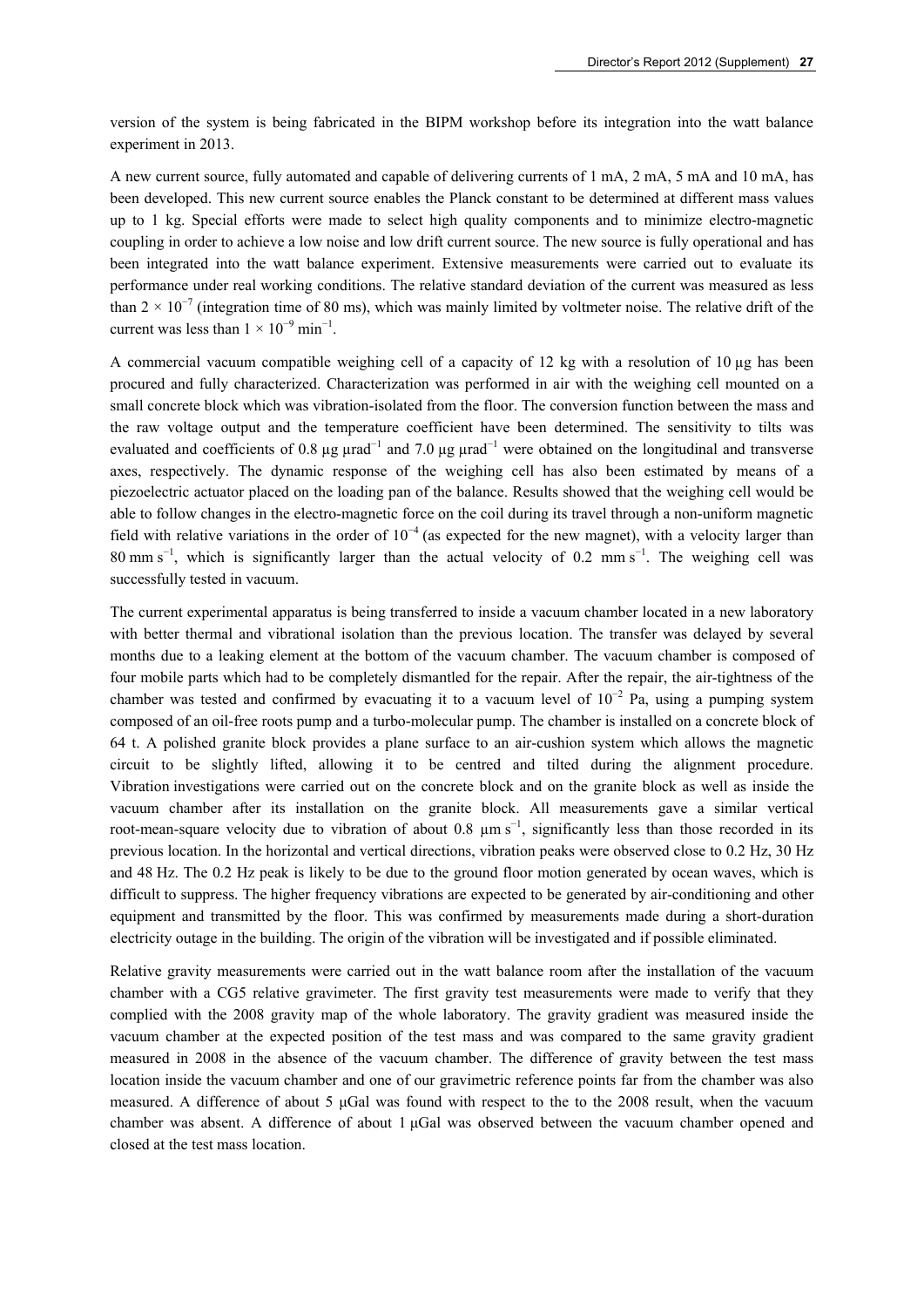The fabrication of the final magnetic circuit by a precision machining company is well advanced. The first parts are complete and the remainder are expected to be ready towards the end of 2012. On delivery of the parts the system will be assembled, initially without the magnets to verify the critical dimensions, in particular the parallelism of the pole faces. The final assembly – with the SmCo magnets in place and generating large magnetic forces – will be carried out at the BIPM, using an assembly device which is nearly complete.

The bias current electronics for the Josephson voltage standard, which will be used for the measurement of the induced voltage, has been completed and successfully tested. Problems were encountered with the SNS Josephson array which had been re-bonded at the NIST in April 2012. After its return it was found that the radiofrequency distribution did not work properly and that some sub-arrays were not functioning. These are considered to be the consequence of the large number of thermal cycles the array had undergone. A new array is being selected by a BIPM staff member who is currently working as guest researcher at the NIST. The fabrication of a second, simpler, Josephson voltage standard for the current measurement has started.

During 2012, the BIPM investigated the differences in the behaviour of a superconducting and a normal conducting coil when subjected to the same external magnetic field. The scope of this comparison was to try to verify experimentally if the principle of a watt balance, which is based on classical physics, could hold at the 10<sup>-8</sup> level if the watt balance coil was superconducting. The problem of superposition of the resistive voltage and the induced voltage, discussed above, would be non-existent for a superconducting coil.

A bifilar coil was made with one NbTi wire (critical temperature about 9.3 K) and one Cu wire juxtaposed to the NbTi wire. This bifilar coil (~500 turns each winding, 230  $\mu$ m wire diameter and ~17 cm coil diameter) was used in a configuration which closely resembles the typical moving phase of a watt balance. The bifilar coil was placed inside a cryostat. An external magnetic field, approximately radial and of value 3 mT at the position of the bifilar coil, was established by two field coils outside the cryostat.

In a typical moving phase of a watt balance, the relative motion between the balance coil and the magnetic field source induces an electromotive force in the balance coil which is proportional to the velocity of the relative motion, the strength of the magnetic induction and the wire length of the coil. In the experiment, the relative motion was achieved by displacing the external field coils vertically. For both the NbTi and the Cu wires, the velocity of the external coils is the same and the wire lengths are nearly identical. Therefore, *a priori*, if there is a difference in their induced voltages, it is expected to be the signature of a difference in the magnetic field "as seen" by each of the wires and which may be a demonstration of the quantum behaviour of the NbTi coil.

The experiment was carried out with the bifilar coils at 4 K (cryostat filled with liquid helium), at 10 K (just after evaporation of the liquid helium), at 77 K (cryostat filled with liquid nitrogen), and at 300 K (cryostat empty). Under these four conditions, the ratio of the voltages induced in the two wires of the bifilar coil was measured. The results showed evidence of a significantly different (about 1 %) voltage ratio between a superconducting NbTi wire and when the NbTi wire was conducting normally (the Cu wire acted as a normal conductor in all cases). This type of behaviour is thought to be a consequence of the Meissner effect experienced by the NbTi wire below the transition temperature.

To corroborate this hypothesis, a second bifilar coil was built. This second coil was composed of two NbTi juxtaposed wires and had the same dimensions as the NbTi–Cu coil. The two bifilar coils were placed together inside the cryostat with a vertical separation of 12 mm. The experiment was repeated and the four induced voltages were compared. Again, a significant difference in the voltage profiles was observed when comparing measurements above and below the critical temperature. By modelling all the experimental results together a preliminary conclusion was reached which assumes the following: superconducting coils experience a Meissner effect which is manifested by the expulsion of the external magnetic field. This is achieved through the generation of surface currents in the superconducting wire. Considering that a non-uniform external magnetic field is in motion with respect to the superconducting wires, the amplitude of the surface currents must change over time. The change of the related magnetic field induces an additional voltage in the adjacent wires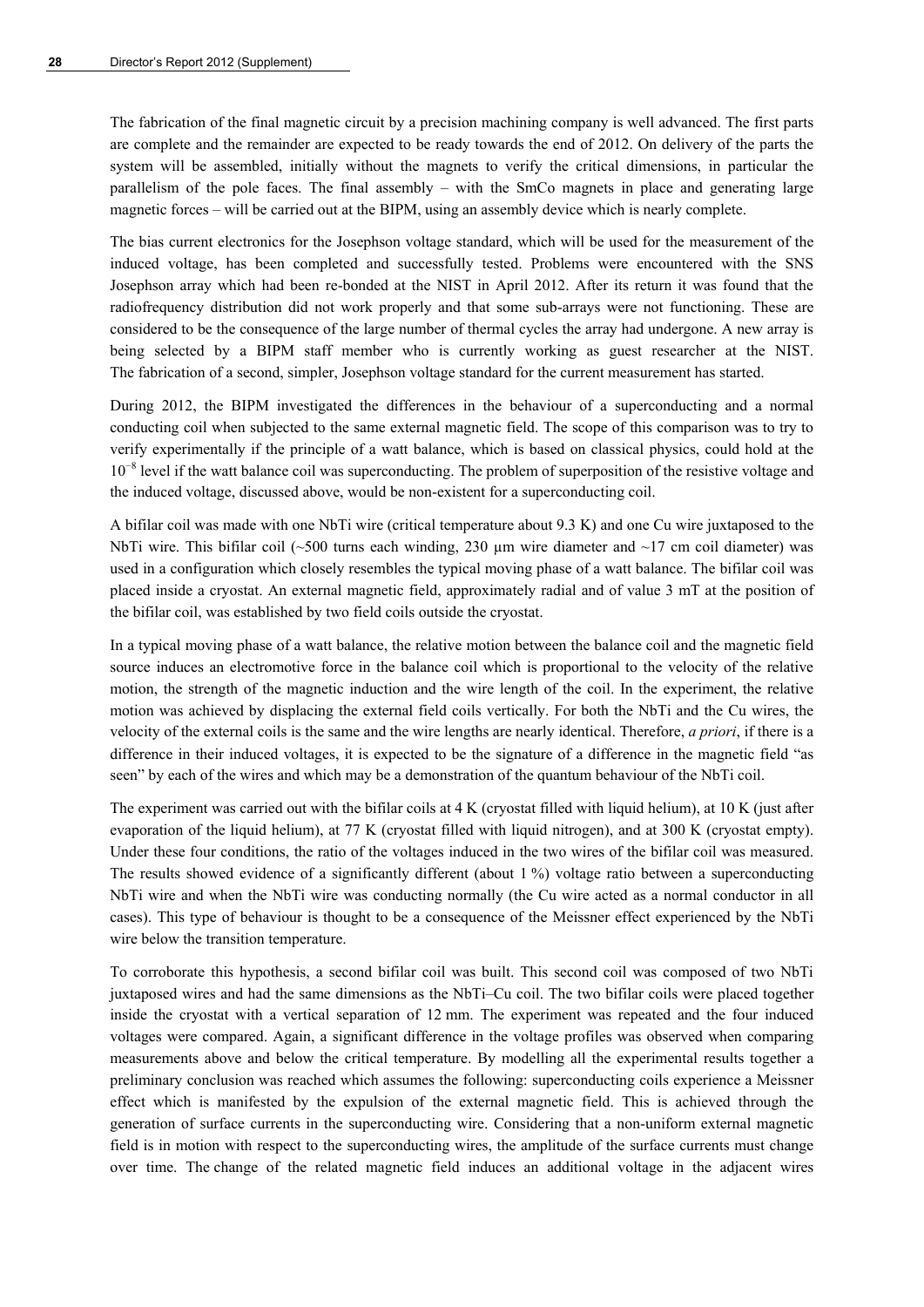(superconducting or not). This extra voltage is dependent on the particular configuration and on the distance between the source wire and the receptive wire.

As a preliminary conclusion, we consider that a superconducting wire under a changing magnetic field will induce an extra voltage in the neighbouring wires due to the Meissner effect. The question still pending is how symmetric this effect will be among the different turns of a single superconducting coil placed under the same conditions. Answering this question is crucial to assess the performance of a superconducting watt balance at the 10<sup>-8</sup> level. These investigations are also of interest with respect to the use of superconducting solenoids to generate the magnetic field, in other existing or planned experiments. Future investigations of this phenomenon are planned.

#### **4.2 Publications**

- 1. Stock M., Watt balance experiments for the determination of the Planck constant and the redefinition of the kilogram, *[Metrologia](http://stacks.iop.org/met/50/R1)*, 2013, **50**, R1-R16.
- 2. Fang H. *et al*., Status of the BIPM watt balance, *[Proc. 2012 Conference on Precision Electromagnetic](http://dx.doi.org/10.1109/CPEM.2012.6250984)  [Measurements \(CPEM\),](http://dx.doi.org/10.1109/CPEM.2012.6250984)* 2012, 424-425.
- 3. de Mirandés E. *et al*., Superconducting coil system to study the behavior of superconducting coils for a cryogenic watt balance, *[Proc. 2012 Conference on Precision Electromagnetic Measurements \(CPEM\),](http://dx.doi.org/10.1109/CPEM.2012.6251007)  2012,* [470-471](http://dx.doi.org/10.1109/CPEM.2012.6251007).
- 4. Solve S. *et al*., A bias source for the voltage reference of the BIPM watt balance, *[Proc. 2012 Conference on](http://dx.doi.org/10.1109/CPEM.2012.6250656)  [Precision Electromagnetic Measurements \(CPEM\),](http://dx.doi.org/10.1109/CPEM.2012.6250656)* 2012, 52-53.

#### **4.3 Travel**

H. Fang, E. de Mirandés, S. Solve and M. Stock to:

- CPEM 2012 and satellite meetings, Boulder (USA), 30 June to 6 July 2012:
	- M. Stock attended the CPEM, meetings of CCEM working groups: WGLF (low-frequency quantities), GT-RF (radiofrequency quantities), WGRMO (RMO coordination) and WGKG (electrical methods to monitor the stability of the kilogram) and the CPEM Executive Committee meeting;
	- H. Fang gave two presentations on the BIPM watt balance at the WGKG meeting and at the CPEM;
	- E. de Mirandés attended the WGKG meeting and gave two presentations at the CPEM, a survey of measurements of the Planck constant (invited) and a talk on the superconducting moving coil experiment;
	- S. Solve presented two posters on the bias current source for the Josephson voltage standard and on a low thermal EMF switching system;
	- E. de Mirandés and M. Stock visited the NIST on 6 July 2012.

M. Stock to:

 International School of Physics "Enrico Fermi", Varenna (Italy), 25 to 26 July 2012 to give a lecture on "Watt balance experiments for the determination of the Planck constant and the redefinition of the kilogram".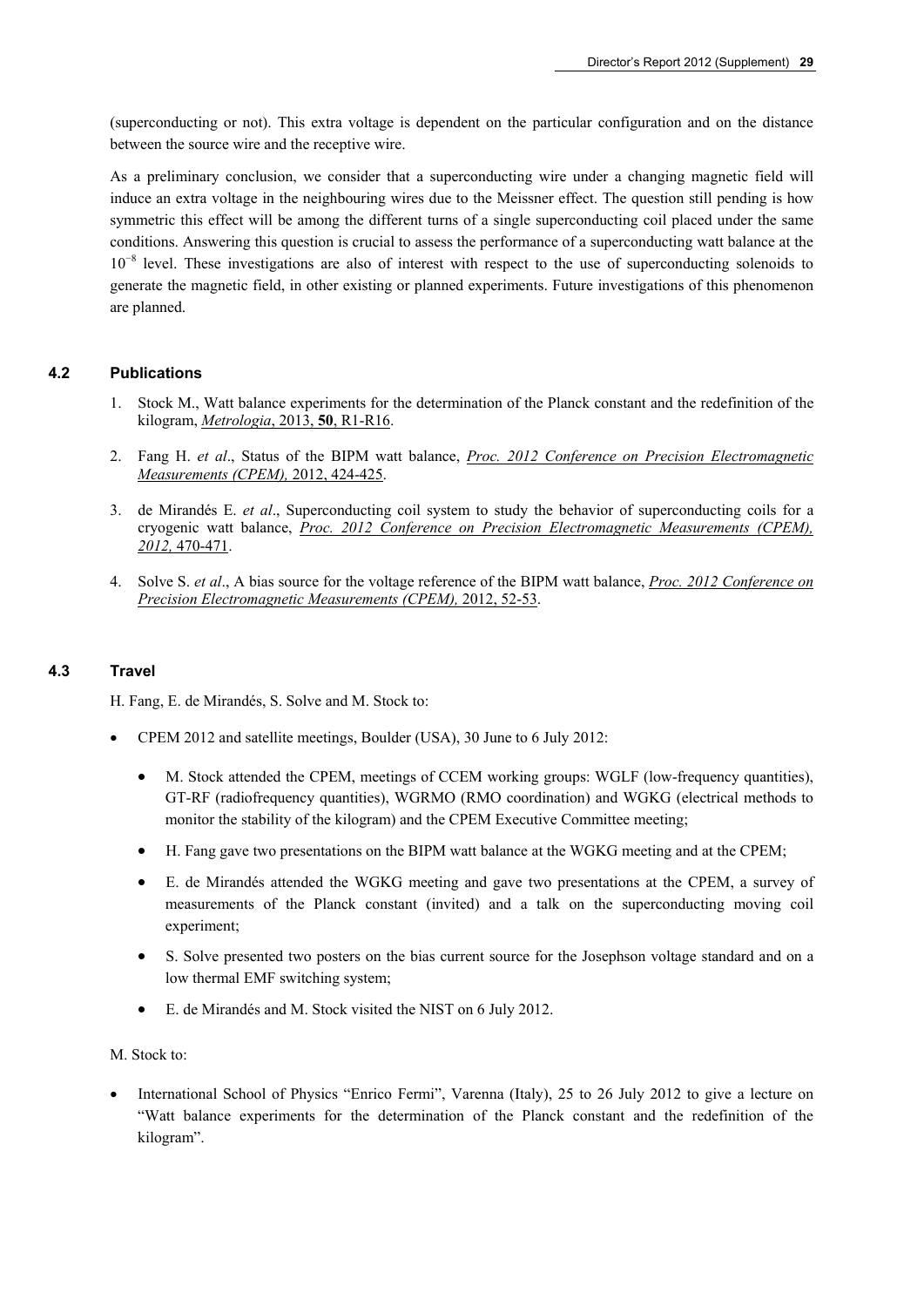#### **4.4 Visitors**

- C. Williams (NIST), 24 January 2012;
- S. Lee (KRISS), 5 March 2012;
- Film crew from France 2, 9 May 2012;
- B. Knapp (Professional Instruments Company) and E. Marsh (Pennsylvania State University), to discuss the fabrication of the magnet, 17 June 2012;
- $\bullet$  L. Pitre (LNE), 23 July 2012;
- M. Gläser (retired from the PTB), 30 July 2012;
- T. Whipple (The Times), 2 August 2012;
- E. Massa (INRIM), 28 September 2012;
- M. Schreiber (Sartorius Company), 2 October 2012;
- S. Tu (CMS), 12 November 2012;
- Speakers and steering committee members of the Workshop on Metrology for Dynamic Measurements (10 persons), 14 November 2012;
- J. Cáceres (LATU), 20 November 2012;
- Attendees of the CCM workshop on the *mise en pratique* of the new definition of the kilogram (20 persons), 22 November 2012;
- J.H. Ullrich (President of the PTB), 4 December 2012.

#### **4.5 Guest workers**

- J. Lan, PhD student from Tsinghua University and NIM, China, 2 January to 27 June 2012;
- A. Zeggagh, student from Ecole des Mines, Douai (France), 16 May 2011 to 28 September 2012.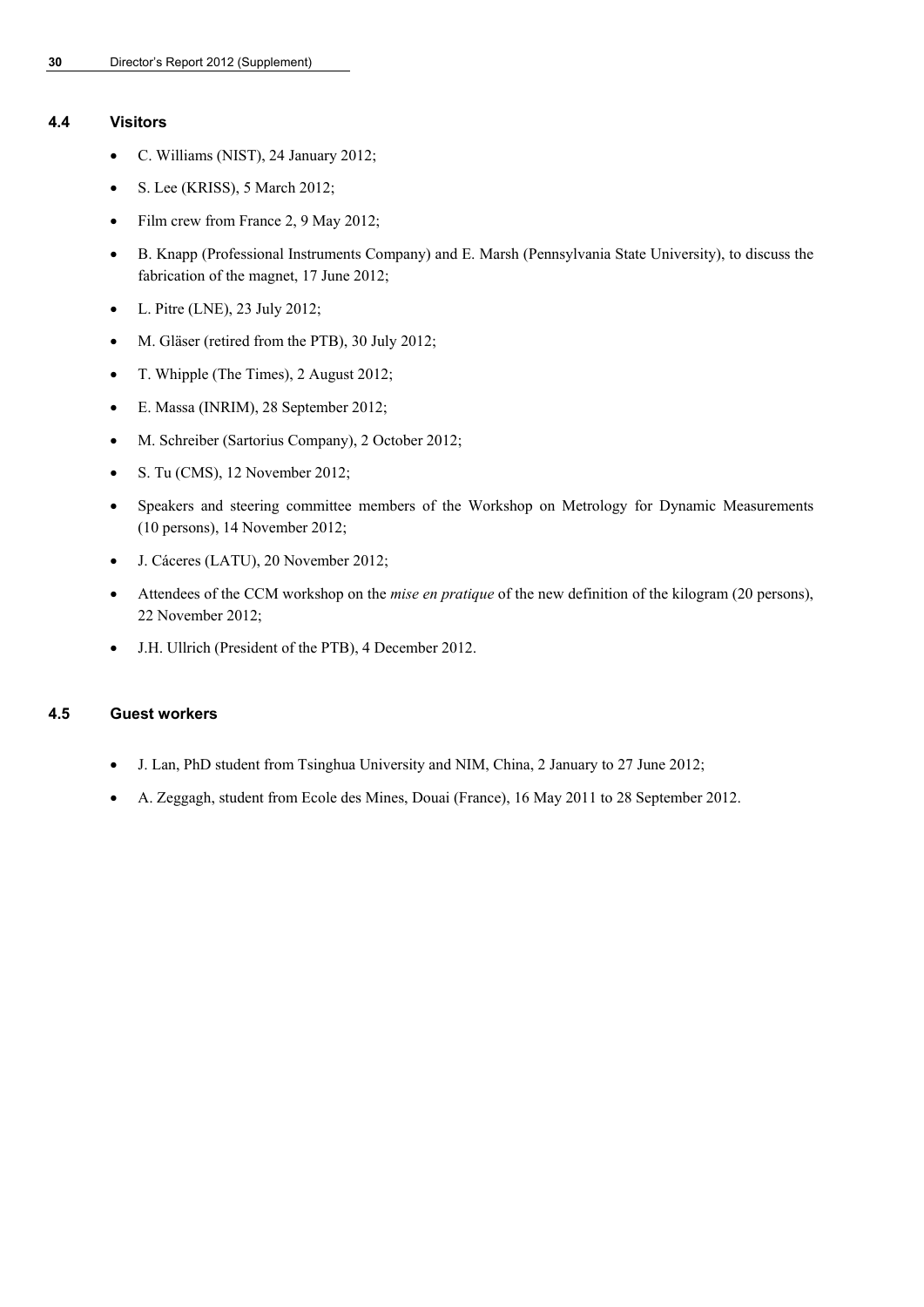## **BIPM Ionizing Radiation Department Director: J.M. Los Arcos (from 1 July 2012) (1 January 2012 to 31 December 2012)**

#### **5.1 Staff Changes**

P.J. Allisy-Roberts, former Director of the Ionizing Radiation Department retired on 31 May 2012; D.T. Burns acted as *ad interim* Director until J.M. Los Arcos took over on 1 July 2012.

#### **5.2 X- and -rays** (D.T. Burns, C. Kessler, S. Picard, P. Roger)

#### 5.2.1 Dosimetry standards and equipment

Work on the development of cavity ionization chambers continues. Chambers were constructed for the new Theratron <sup>60</sup>Co beam, including the development of a more robust waterproof sleeve arrangement, and for the transportable calorimeter system. Each of these chambers is mechanically measured using the 3D coordinate-measuring machine and characterized in the reference  ${}^{60}$ Co beam, thus building up confidence in the determination of air volumes. A thin-walled chamber with a waterproof exterior was developed for the medium-energy absorbed-dose project and remains to be tested. The supply of a primary standard to the ININ was completed in 2012 with measurements in the BIPM reference beam. A secondee from the ININ was trained at the BIPM in the use of the Monte Carlo code PENELOPE to evaluate correction factors for this standard.

During 2012, the BIPM carried out two calorimeter comparisons in accelerator beams. The fourth comparison in the series BIPM.RI(I)-K6 was carried out at the LNE-LNHB (France) from 5 to 23 March 2012 in the 6 MV, 12 MV and 20 MV beams of their Saturne 43 accelerator. Preliminary results have been evaluated and a Draft A report prepared. The fifth K6 comparison was carried out at the ARPANSA (Australia) from 20 September to 9 October 2012 in the 6 MV, 10 MV and 18 MV beams of their Elekta Synergy accelerator. The BIPM equipment was shipped in advance, with the exception of the calorimeter core and ionization chambers which were hand carried. Preliminary results have been evaluated and a Draft A report is in progress. These comparisons serve to validate the NMI dose reference used in the calibration and audit services offered to hospitals in each country. The Draft B report for the comparison previously carried out at the NIST (USA) is close to publication.

The calorimeter is used at regular intervals in the BIPM reference  ${}^{60}Co$  beam; the statistical standard uncertainty in the determination of the reference absorbed-dose rate from these accumulated measurements is around 4 parts in  $10<sup>4</sup>$ . The calorimetric absorbed-dose determination is around 1 part in  $10<sup>3</sup>$  higher than the reference ionometric determination, which is well within the combined standard uncertainty.

As well as the additional transfer chambers noted above, a second calorimeter core and jacket were fabricated, to serve both as independent verifications and as replacements in the event of failure. The second core was tested in a 12 MV accelerator beam and was shown to agree with the first core at the level of the statistical standard uncertainty of the measurements of 1.7 parts in  $10<sup>3</sup>$ . However, a mechanical failure was identified on the second core and jacket ensemble on return from the comparison at the ARPANSA. The unusual calorimeter response noted in the BIPM <sup>60</sup>Co beam towards the end of 2011 was revealed to be a one-off event; the origin of this behaviour could not be established.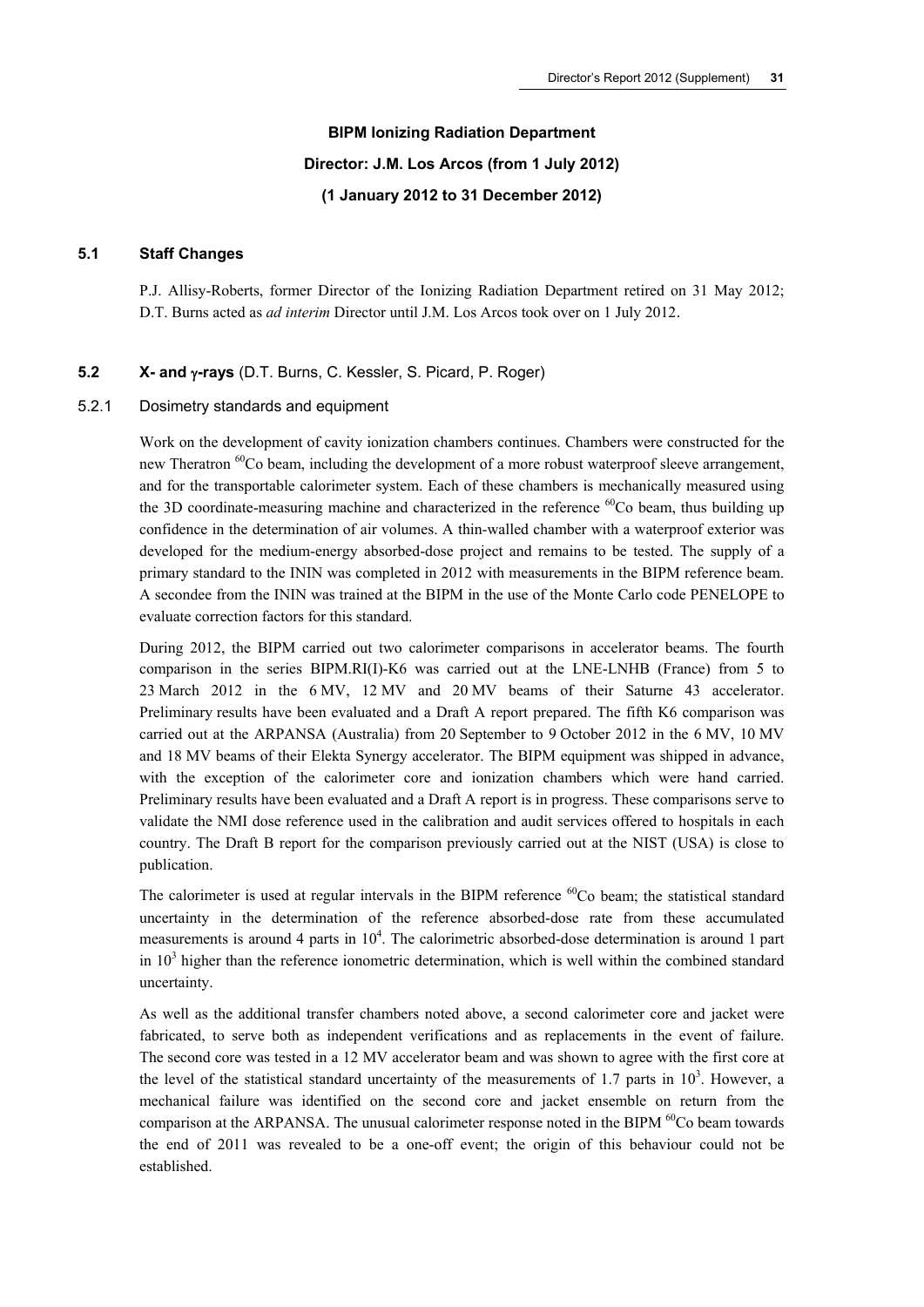Monte Carlo calculations for the absorbed-dose conversion from graphite to water have continued, with calculations being made for the comparison with the LNE-LNHB (France) using photon spectra supplied by the LNE-LNHB. The results using these spectra show a curious behaviour that is thought to originate from the use of variance reduction at the LNE-LNHB. However, the final results are consistent with those of the other NMI participants, which demonstrates the robustness of the BIPM dose-conversion procedure. Measurements and calculations were made of the depth-dose distribution in water (in the BIPM <sup>60</sup>Co reference beam) for a fixed detector distance. These complement corresponding work carried out in graphite in 2011. The level of agreement between the measurements and calculations was used to derive a standard uncertainty for the ratio of photon attenuation coefficients in graphite and water of less than 1 part in  $10<sup>3</sup>$ . This completes the evaluation of the dose-conversion uncertainties, which will now be published.

Following the installation of the new Theratron irradiator in November 2011, the  ${}^{60}Co$  source was finally installed in October 2012. The delay resulted from problems related to authorizations. Characterization of the new reference beam continues.

The project to develop an absorbed-dose standard for medium-energy x-rays has progressed and will continue into the Programme of Work 2013 to 2015. By simulating the x-ray tube and filter arrangement, phase-space spectra were generated for the four radiation qualities; the energy spectra observed were found to be in close agreement with those obtained using the Spekcalc software. The BIPM method for measuring the mean air-attenuation coefficient,  $\mu_a$ , for each quality, using an evacuated tube, was simulated, allowing the photon interaction cross-section data for air used by PENELOPE to be tested. Using a 3 mm slab of graphite, and simulating this arrangement, a similar test was made of the cross-section data for graphite (measurements were also made using a water 'slab' for use later). Interestingly, while the calculated  $\mu$ -values for air and graphite are each lower than the corresponding measured values by around 3 parts in  $10^2$ , the calculated and measured ratios  $\mu_{a,c}$  agree within the statistical standard uncertainty of 1 part in  $10^2$ , except at 100 kV where a difference of 4 parts in  $10^2$  is observed. While this is a positive result, there is at present no explanation for differences exceeding 5 parts in  $10^2$  between the preliminary air-kerma rates determined using a thin-walled graphite cavity chamber and the reference values determined using the free-air chamber. Similar differences are observed using a chamber with air-equivalent walls.

The work on evaluating best estimates for the  $W_a$ -value for air and the  $I_c$ -value for graphite was completed and published in *Metrologia*. The conclusion is to change the recommended value for *I*<sup>c</sup> from 78 eV to 81 eV (with standard uncertainty  $2$  eV) with no evidence for a need to change the present recommendation for *W*a of 33.97 eV. However, the uncertainty of *W*a should be increased from 1.5 parts in  $10^3$  to 3.2 parts in  $10^3$ , which will result in a significant increase in the air-kerma determination using free-air chambers. The recommended value for the product  $W_a s_{c,a}$  entering in the air-kerma determination for  ${}^{60}$ Co using graphite-walled cavity standards is 33.72 eV with a standard uncertainty of 8 parts in  $10<sup>4</sup>$ . This work will be incorporated into the International Commission on Radiation Units and Measurements (ICRU) Report on Key Data.

The ICRU Report Committee on Key Data must also make a recommendation on the *I*-value for water. This is a complex data set including measurements made over the past 40 years and values derived from theory, with uncertainty estimates which are sometimes unreliable or non-existent. An analysis was made and presented to the Report Committee, the recommendation being the value  $I_w = 78$  eV with standard uncertainty 2 eV. The aim is to finalize the draft report during 2013.

Primary measurements and reference chamber calibrations have continued in all of the reference x- and  $\gamma$ -ray beams. Comparisons and calibrations are underpinned by a significant effort in equipment calibration and maintenance, as required by the BIPM Quality Management System, and which were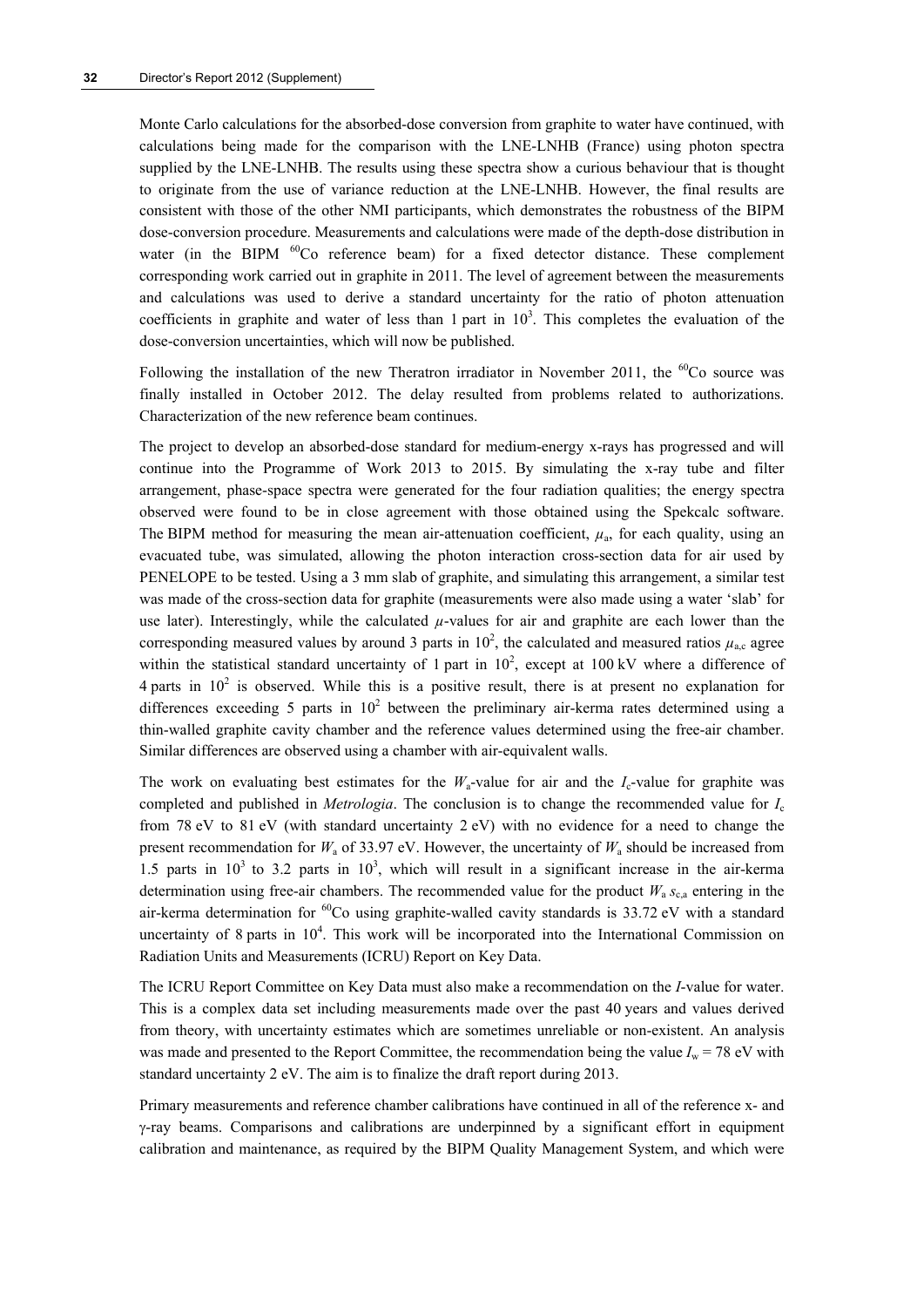successfully audited in April 2012. Procedures, technical instructions, forms and laboratory records were subsequently modified in response to the audit (and to the change in Director of Department).

#### 5.2.2 Dosimetry comparisons

Two comparisons in air kerma in gamma radiation were carried out, one in the <sup>60</sup>Co beam and the other in the 137Cs beam, both with the NMIJ (Japan). Four air-kerma comparisons were carried out in x-ray beams, with the VSL (Netherlands) at low energies and with the VSL, the IAEA and the VNIIM (Russia) in the mammography beams. Two high-energy absorbed-dose comparisons were carried out in the accelerator beams of the LNE-LNHB (France) and the ARPANSA (Australia), as described earlier.

Seven comparison reports were published in the *Metrologia Technical Supplement*, two reports for the ARPANSA (Australia) and one each for the GUM (Poland), the MKEH (Hungary), the NIST (USA), the NPL (UK) and the VNIIM (Russia).

The report "*A blind test of the alanine dosimetry secondary standard of the PTB conducted by the BIPM*" of the irradiations made in the BIPM reference  ${}^{60}$ Co beam at the end of 2011 has been submitted to *Metrologia*. This comparison was made at the request of the PTB to validate changes made to its alanine system.

#### 5.2.3 Characterizations of national standards for dosimetry

Twenty-four characterizations of national standards were carried out; four in low-energy x-rays for the NIS (Egypt), ININ (Mexico) and the CMI (Czech Rep), three in mammography x-rays for the ININ and the CMI, three in medium-energy x-rays for the NIS, the ININ and the CMI, eleven in <sup>60</sup>Co for the NIS, the METAS (Switzerland), the CMI, the BIM (Bulgaria) and the KRISS (Republic of Korea) and three in  $^{137}Cs$  for the NIS, the CMI and the BIM.

The IAEA/WHO dosimetry assurance programme continues to be supported by biannual reference irradiations, which in 2012 involved one series of irradiations for the radiotherapy level in the  ${}^{60}Co$ beam and one for the radiation-protection level in the <sup>137</sup>Cs beam.

#### **5.3 Radionuclides** (J.M. Los Arcos, S. Courte, C. Michotte, M. Nonis and G. Ratel)

#### 5.3.1 International Reference System (SIR) for γ-ray emitting radionuclides

#### 5.3.1.1 SIR submissions in 2012

During 2012, the BIPM received nine ampoules filled with six different radionuclides from six laboratories (i.e. one ampoule each containing  $^{59}Fe$  (PTB),  $^{60}Co$  (BARC and NRC),  $^{109}Cd$  (LNE-LNHB),  $^{131}$ I (LNE-LNHB and NIST),  $^{133}$ Ba (BEV and LNE-LNHB) and  $^{222}$ Rn (LNE-LNHB). All the submissions had been made to generate equivalence values in the associated ongoing BIPM key comparisons BIPM.RI(II)-K1.

Two radionuclides with short half lives, a gas, <sup>222</sup>Rn ( $T_{1/2}$  = 3.8235 d, *u* = 0.0003 d) to supersede a previous entry which was questionable, and <sup>131</sup>I ( $T_{1/2} = 8.021$  d, u = 0.001 d) were measured in 2012.

Reporting forms for four previous submissions which were pending were received in 2012; in consequence the corresponding SIR results have been evaluated; this concerns  ${}^{60}Co$ ,  ${}^{152}Eu$  and  ${}^{241}Am$ from the CNEA (Argentina) and  $^{64}$ Cu from the ENEA (Italy).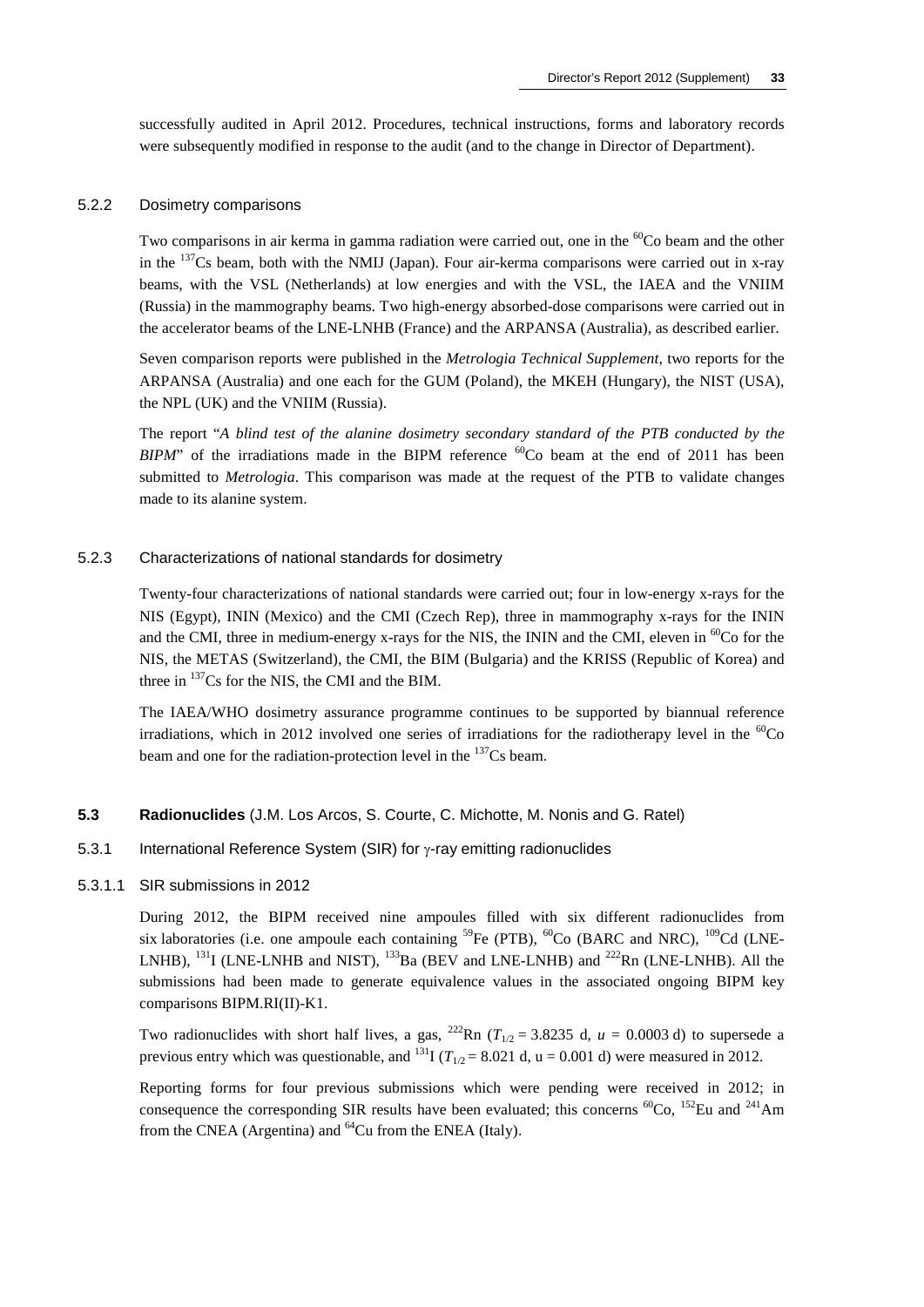#### **34** Director's Report 2012 (Supplement)

#### 5.3.1.2 SIR Reports and quality assurance

Updated reports of three comparisons were published in the *Metrologia Technical Supplements* covering 57Co and 222Rn. Each result prior to 2008 has now been published in the *Metrologia Technical Supplements* except for two which are now in preparation. There are three outstanding results from 2008 pending publication, one of which is actually in circulation. To date, all the Draft A reports have been submitted except for 3 results that are still to be received from the NMIs concerned.

There are 47 results awaiting publication in the KCDB and every effort will be made to ensure that reports are published as quickly as possible, particularly when NMIs make submissions that are to replace out-dated results already removed from the KCDB.

All the SIR measurements are covered by the BIPM Quality Management System and a successful external audit, including for the first time the extension to short-lived radionuclides, was carried out on 21 September 2012 by Prof Dr F.O. Bochud from the IRA-METAS (Switzerland).

#### 5.3.2 Gamma spectrometry

Routine measurements of potential impurities in SIR ampoules are made using the Ge(Li) and HPGe spectrometers. No impurity was detected in the  $^{131}$ I and  $^{109}$ Cd solutions submitted to the SIR by the LNE-LNHB and the NIST. Measurements of several swabs for BIPM sealed source leakage tests were carried out and a certificate issued.

No time was available to analyze the calibration measurements of the high-purity germanium spectrometer (HPGe).

#### 5.3.3 Extension of the SIR to short-lived radionuclides

The [BIPM.RI\(II\)-K4.Tc-99m](http://kcdb.bipm.org/appendixB/KCDB_ApB_info.asp?cmp_idy=869&cmp_cod=BIPM.RI(II)-K4.Tc-99m&prov=exalead) key comparison using the SIR Transfer Instrument (SIRTI) is now running at a rate of two comparisons per year: the NIM (China) and the CNEA (Argentina) participated in 2012 and the publication of the results is in preparation. Although the measurements suffered some technical problems at the NMIJ in 2011, the result of this third <sup>99m</sup>Tc comparison, show agreement with the KCRV within one standard uncertainty and has been published. The LNMRI (Brazil), the IFIN-HH (Romania), the VNIIM (Russian Federation) and the NMISA (South Africa) are the next planned participants. A copy of the SIRTI electronics was updated for running in connection with a new laptop with Windows 7. A backup copy of the SIRTI detector has been purchased and is being characterized before calibration against the SIR.

The extension of the SIRTI for measuring  ${}^{18}F$  is in development. Test measurements are in progress before calibration against the SIR. The NIST already volunteered to participate together with the ENEA which will participate immediately in the  $\frac{99 \text{m}}{2}$ Tc and  $^{18}$ F comparisons.

#### 5.3.4 Extension of the SIR to pure beta emitters

Within the framework of the comparison initiated by the Working Group for the extension of the SIR to the measurement of pure beta emitters, seven laboratories (ENEA (Italy), IRMM (EU), LNE-LNHB (France), NIST (USA), NMISA (South Africa), PTB (Germany) and POLATOM RC (Poland)) have sent an ampoule filled with a solution of  $^{63}$ Ni previously standardized with their own appropriate methods as already reported in the BIPM Director's Report 2011. The radionuclide  $^{63}$ Ni decays with a 100 % probability by an allowed transition of energy 65.87 keV,  $u = 0.20$  keV, to the ground state of <sup>63</sup>Cu.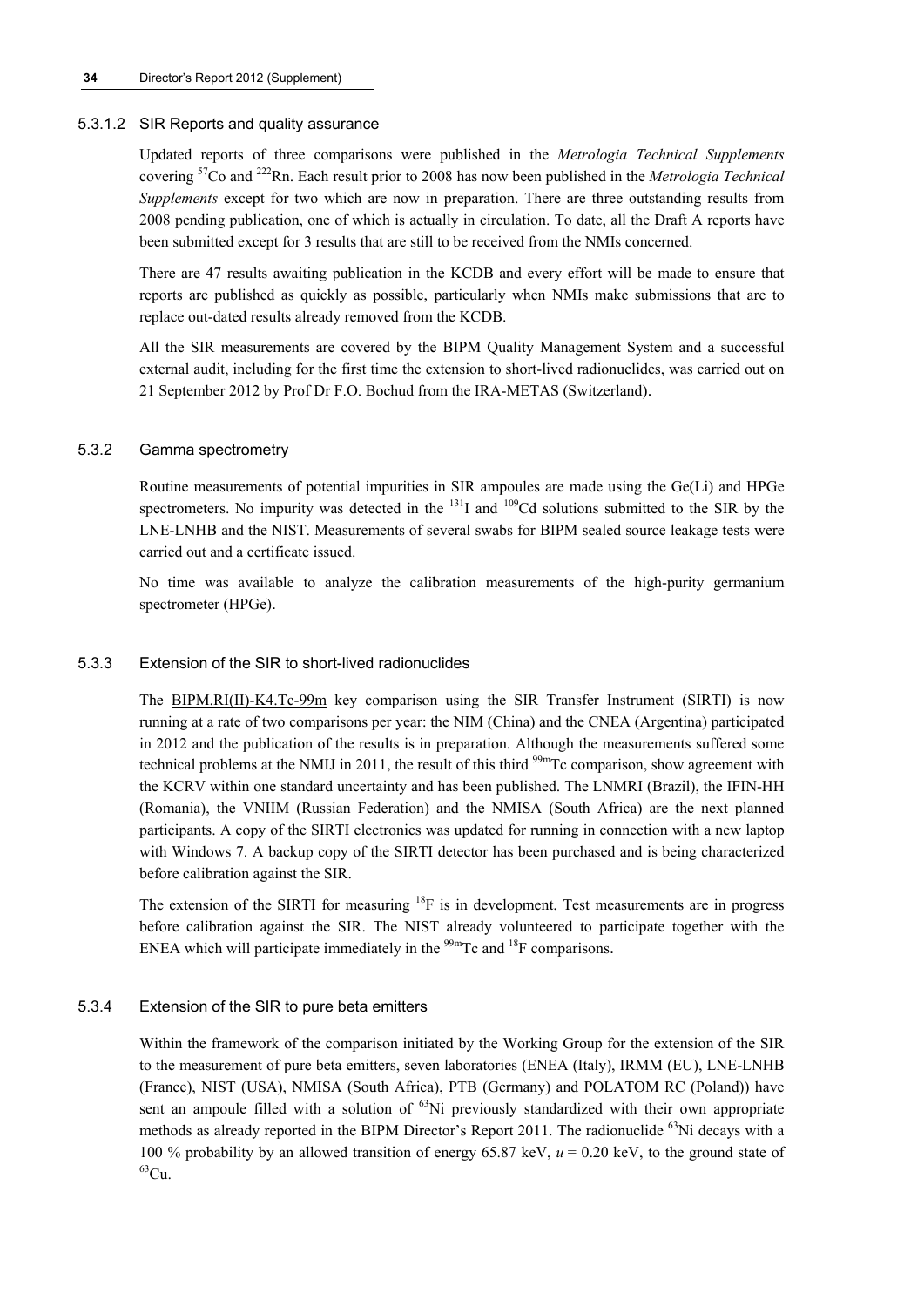The BIPM received a further ampoule of this radionuclide prepared by the NPL (United Kingdom) during 2012. Three sets of five samples were prepared from the <sup>63</sup>Ni solution with the three commercial scintillators, Ultima Gold, Hionic Fluor and Bio Fluor + already used in the first part of this exercise. In parallel three sets of ten quenched standards were prepared by addition of increasing number of drops of nitromethane from the same solution of  ${}^{3}H$  provided by the LNE-LNHB and used in 2011.

All these samples were measured with the BIPM Beckman LS spectrometer, for which the method based on the use of universal efficiency curves (UEC) were used, and the BIPM TDCR spectrometer.

The analyses of the parallel TDCR measurements are ongoing.

#### 5.3.5 CCRI activity comparison of <sup>99</sup>Tc

The [CCRI\(II\)-K2.Tc-99](http://kcdb.bipm.org/appendixB/KCDB_ApB_info.asp?cmp_idy=994&cmp_cod=CCRI(II)-K2.Pu-241&prov=exalead) activity comparison was organized and piloted by the NPL in 2012. The deadline for the results obtained by the laboratories was the end of July 2012; this date was set after a first postponement of the original deadline. A further extension to the end of February 2013 has been accepted by the participants. The BIPM participated in the activity comparison of this long-lived  $(T_{1/2} = 211.5 \times 10^3$  a,  $u = 1.1 \times 10^3$  a) almost pure beta emitter. Only the second order transition to the ground state with an end-point energy of 293.6 keV, *u* = 1.8 keV was considered in this study, since the emission probability of the other existing (second forbidden) beta transition is 1000 times smaller. Further, the gamma emission with an emission probability amounting to  $1.6 \times 10^{-3}$  was also neglected. At the same time three sets of quenched standards of  ${}^{3}H$  from a solution of tritiated water provided by the LNE-LNHB have been prepared, using nitromethane as a quenching agent, to enable the use of the CIEMAT/NIST method. The measurements were carried out with the commercial liquid-scintillation Beckman spectrometer and the BIPM developed TDCR instrument. Three commercial scintillators were used to prepare the samples (Ultima Gold, Hionic Fluor and Bio-Fluor+) by the pycnometer technique. The deposited masses of radioactive solution in the form of 0.1 M ammonium hydroxide ranged from 60 mg to 84 mg. Results obtained for the three scintillators were in good agreement but only the value obtained at reference date with Ultima Gold A = 56.09 kBq/g, *u* = 0.20 was kept as the BIPM result. The BIPM will take advantage of the postponement of the deadline to evaluate the data obtained with the TDCR spectrometer.

#### 5.3.6 Other CCRI activity comparisons with BIPM involvement

The final report of the [CCRI\(II\)-K2.Pu-241](http://kcdb.bipm.org/appendixB/KCDB_ApB_info.asp?cmp_idy=994&cmp_cod=CCRI(II)-K2.Pu-241&prov=exalead) comparison piloted by the NPL at the end of 2009 has been published. The comparison results were communicated by the participants using the Excel-based reporting forms produced by the BIPM and the corresponding BIPM software, KCsoft, helped to speed up the publication process.

#### **5.4 Thermometry** (S. Picard, M. Nonis)

The Ionizing Radiation Department provides internal calibration services for thermometry at the BIPM, under the BIPM Quality Management System. An external audit was carried out in May 2012 and the recommendation was made that the BIPM should participate in key comparisons of fixed points or standard platinum resistance thermometers (SPRTs). In June 2012, the BIPM was invited by the Consultative Committee for Thermometry (CCT) to take part in the CCT-K9 comparison which was already under way and piloted by the NIST (USA). For this purpose, comparison measurements were carried out at the BIPM during September 2012 and two BIPM SPRTs were hand-carried to the NIST at the end of September for subsequent measurement.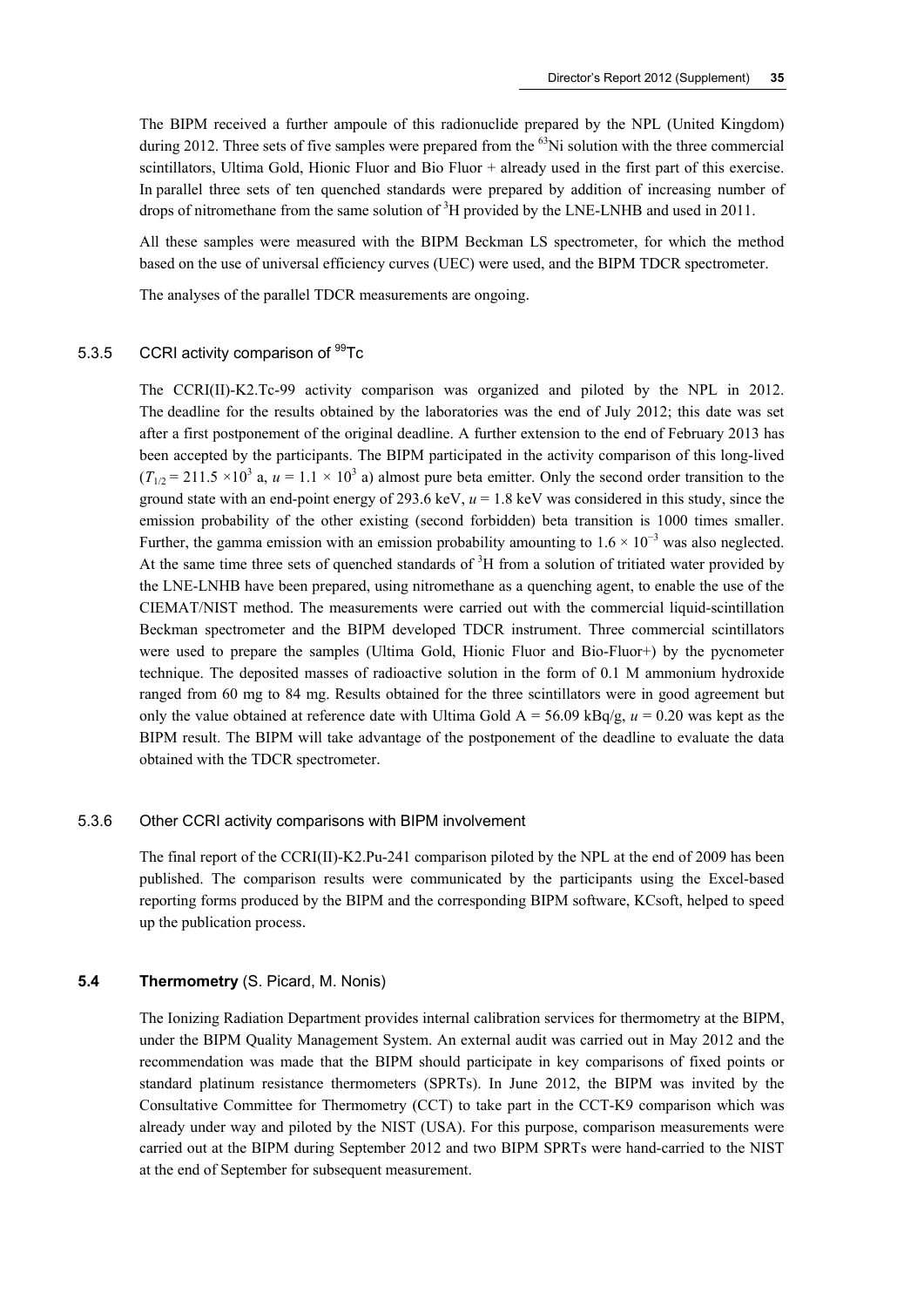In 2012, 18 SPRTs and nine commercial laboratory thermometers belonging to the Chemistry, Electricity, Mass, Time and Ionizing Radiation Departments were calibrated.

#### **5.5 Publications**

External publications

- 1. Burns D.T., An analysis of existing data for  $W_{\text{air}}$ ,  $I_c$  and the product  $W_{\text{air}}$   $s_{\text{c,air}}$ , *[Metrologia](http://stacks.iop.org/0026-1394/49/507)*, 2012, **49**, [507-512](http://stacks.iop.org/0026-1394/49/507)*.*
- 2. Andreo P., Burns D.T., Salvat F., On the uncertainties of photon mass energy-absorption coefficients and their ratios for radiation dosimetry, *[Physics in Medicine and Biology](http://stacks.iop.org/0031-9155/57/2117)*, 2012, **57**, [2117–2136](http://stacks.iop.org/0031-9155/57/2117)*.*
- 3. Burns D.T., Kessler C., Roger P., Csete I., Key comparison BIPM.RI(I)-K2 of the air-kerma standards of the MKEH, Hungary and the BIPM in low-energy x-rays, *[Metrologia](http://stacks.iop.org/0026-1394/49/06010)*, 2012, **49** *[Tech. Suppl](http://stacks.iop.org/0026-1394/49/06010)*., 06010.
- 4. Burns D.T., Lye J.E., Roger P., Butler D.J., Key comparison BIPM.RI(I)-K3 of the air-kerma standards of the ARPANSA, Australia and the BIPM in medium-energy x-rays, *[Metrologia](http://stacks.iop.org/0026-1394/49/06007)*, 2012, **49**, *[Tech. Suppl.](http://stacks.iop.org/0026-1394/49/06007)*, 06007.
- 5. Burns D.T., Kessler C., O'Brien M., Key comparison BIPM.RI(I)-K2 of the air-kerma standards of the NIST, USA and the BIPM in low-energy x-rays, *[Metrologia](http://stacks.iop.org/0026-1394/49/06006)*, 2012, **49**, *Tech. Suppl.*, [06006.](http://stacks.iop.org/0026-1394/49/06006)
- 6. Burns D.T., Roger P., Villevalde A.Y., Oborin A.V., Key comparison BIPM.RI(I)-K2 of the air-kerma standards of the VNIIM, Russian Federation and the BIPM in low-energy x-rays, *Metrologia*, 2012, **49,** *[Tech. Suppl.](http://stacks.iop.org/0026-1394/49/06003)*, 06003.
- 7. Burns D.T., Roger P., Knyziak A.B., Key comparison BIPM.RI(I)-K2 of the air-kerma standards of the GUM, Poland and the BIPM in low-energy x-rays, *[Metrologia](http://stacks.iop.org/0026-1394/49/06002)*, 2012, **49**, *Tech*. *Suppl*., [06002.](http://stacks.iop.org/0026-1394/49/06002)
- 8. Kessler C., Burns D.T., Allisy P.J., Butler D., Lye J., Webb D., Comparison of the standards for absorbed dose to water of the ARPANSA and the BIPM for 60Co gamma-radiation, *[Metrologia](http://stacks.iop.org/0026-1394/49/06009)*, 2012, **49**, *[Tech. Suppl](http://stacks.iop.org/0026-1394/49/06009)*., 06009.
- 9. Kessler C., Allisy P.J., Burns D.T., Duane S., Manning J., Comparison of the standards for absorbed dose to water of the NPL, United Kingdom and the BIPM for  ${}^{60}Co$  gamma-rays, *Metrologia*, 2012, **49**, *[Tech. Suppl](http://stacks.iop.org/0026-1394/49/06008)*., 06008.
- 10. Bé M.-M., Cassette P., Lépy M.C., Amiot M.-M, Kossert K., Nähle O.J., Ott O., Wanke C., Dryák P., Ratel G., Sahagia M., Luca A., Antohe A., Johannsson L., Keightley J., Pearce A., Standardization, decay data measurements and evaluation of <sup>64</sup>Cu, *[Appl. Radiat. Isot](http://dx.doi.org/10.1016/j.apradiso.2012.02.056).*, 2012, **70**[\(9\), 1894-1899.](http://dx.doi.org/10.1016/j.apradiso.2012.02.056)
- 11. Michotte C., Ratel G., Cassette P., Update of the BIPM.RI(II)-K1.Rn-222 comparison of activity measurements for the radionuclide 222Rn to include the LNE-LNHB, France, *[Metrologia](http://stacks.iop.org/0026-1394/49/06001)*, 2012, **49**, *[Tech. Suppl](http://stacks.iop.org/0026-1394/49/06001)*., 06001.
- 12. Michotte C., Ratel G., Courte S., Fitzgerald R., Sahagia M., Activity measurements of the radionuclide  $57C$  for the NIST, USA and the IFIN-HH, Romania in the ongoing comparison BIPM.RI(II)-K1.Co-57, *Metrologia*, 2012, **49**, *[Tech. Suppl](http://stacks.iop.org/met/49/06005)*., 06005.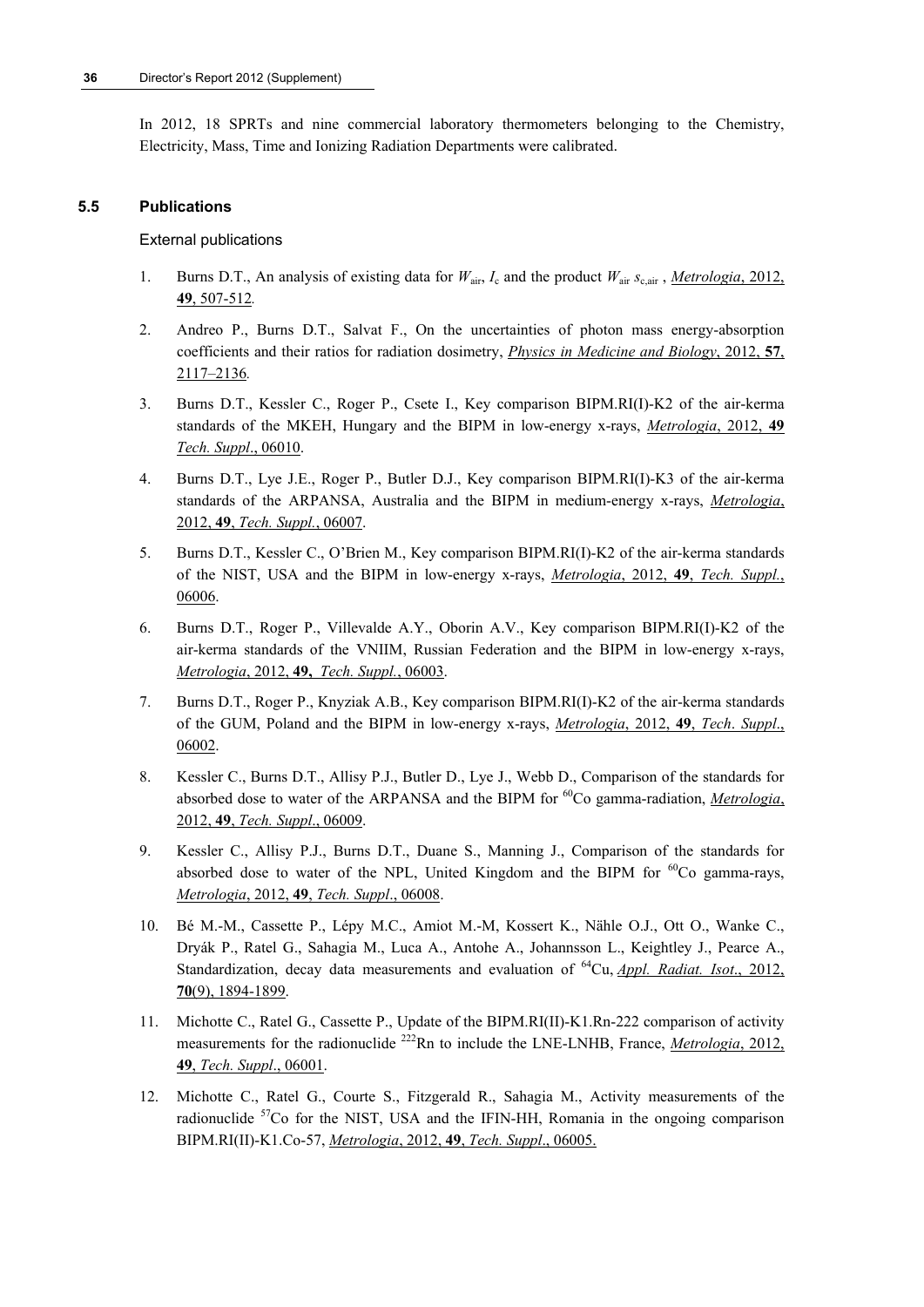- 13. Michotte C., Johansson L., CCRI(II) activity comparison of <sup>241</sup>Pu: CCRI(II)-K2.Pu-241, *Metrologia*, 2012, **49**, *[Tech. Suppl](http://stacks.iop.org/met/49/06012)*., 06012.
- 14. Michotte C., Sato Y., Unno Y., Yunoki A., Activity measurements of the radionuclide <sup>99m</sup>Tc for the NMIJ, Japan, in the ongoing comparison BIPM.RI(II)-K4.Tc-99m, *[Metrologia](http://stacks.iop.org/met/49/06013)*, 2012, **49**, *[Tech. Suppl.](http://stacks.iop.org/met/49/06013)*, 06013.

#### BIPM publications

- 15. Michotte C., 2012, Verification of the linearity of the new SIR using sources of  $^{64}$ Cu and  $^{99m}$ Tc *[Rapport BIPM-](http://www.bipm.org/utils/common/pdf/rapportBIPM/2012/02.pdf)*2012/02*,* 12 pp.
- 16. Roger P., 2012, High-voltage measurement for the BIPM x-ray generators *[Rapport BIPM-](http://www.bipm.org/utils/common/pdf/rapportBIPM/2011/07.pdf)*[2012/04,](http://www.bipm.org/utils/common/pdf/rapportBIPM/2011/07.pdf) 8 pp.

#### **5.6 Activities related to the work of Consultative Committees**

P.J. Allisy-Roberts was Executive Secretary of the CCRI until she retired on 31 May 2012. D.T. Burns acted as *ad interim* Executive Secretary until J.M. Los Arcos took over as the new Executive Secretary on 1 July 2012. There was one CCRI meeting in May and six Working Group meetings during 2012.

J.M. Los Arcos is the coordinator of the CCRI(II) Working Group on the Extension of the SIR to beta-emitters using liquid scintillation (ESWG(II)), which met in May 2012.

C. Michotte is the coordinator of the CCRI(II) Transfer Instrument Working Group (TIWG(II)), which met in May 2012, and a member of the Key Comparisons Working Group (KCWG(II)) which met in May and December 2012.

G. Ratel is a member of the CCRI(II) Working Group on the Extension of the SIR to beta-emitters using liquid scintillation (ESWG(II)), which met on 9 May 2012 and of which he was the *rapporteur*, the KCWG(II) which met on 10 May and 3-4 December 2012, the Transfer Instrument Working Group (TIWG(II)) which met on 10 May 2012 and the Working Group on Realization of the becquerel (BqWG(II)) which met on 9 May 2012.

D.T. Burns is a member of the CCRI(I) Key Comparisons Working Group (KCWG(I)), Accelerator Dosimetry Working Group (ADWG(I)) and Brachytherapy Standards Working Group (BSWG(I)) and the *ad hoc* group evaluating the effect of excess charge on the value for *W*air. Since 2009 he has been *rapporteur* at annual meetings of the CCRI.

S. Picard is Executive Secretary of the Consultative Committee for Acoustics, Ultrasound and Vibration (CCAUV), which held its 8th meeting on 13 to 14 June 2012. She is a member of the CCAUV Working Group for RMO Coordination (CCAUV-RMOWG), the CCAUV Working Group on Strategic Planning (CCAUV-SPWG) and the newly constituted CCAUV Working Group for Key Comparisons (CCAUV-KCWG) which met on 11 to 12 June 2012. She was appointed Interim Acting Executive Secretary of the Consultative Committee for Thermometry (CCT) in August 2012.

#### **5.7 Activities related to external organizations**

D.T. Burns is a Fellow of the Institute of Physics (FInstP) in the UK and in 2012 was elected as a Commissioner of the ICRU. He is a member of the ICRU Committee on Fundamental Quantities and Units and of two ICRU Report Committees (on Key Data for Dosimetry and on Operational Quantities for Radiation Protection). He is also Commission Sponsor for two reports (Key Data for Dosimetry and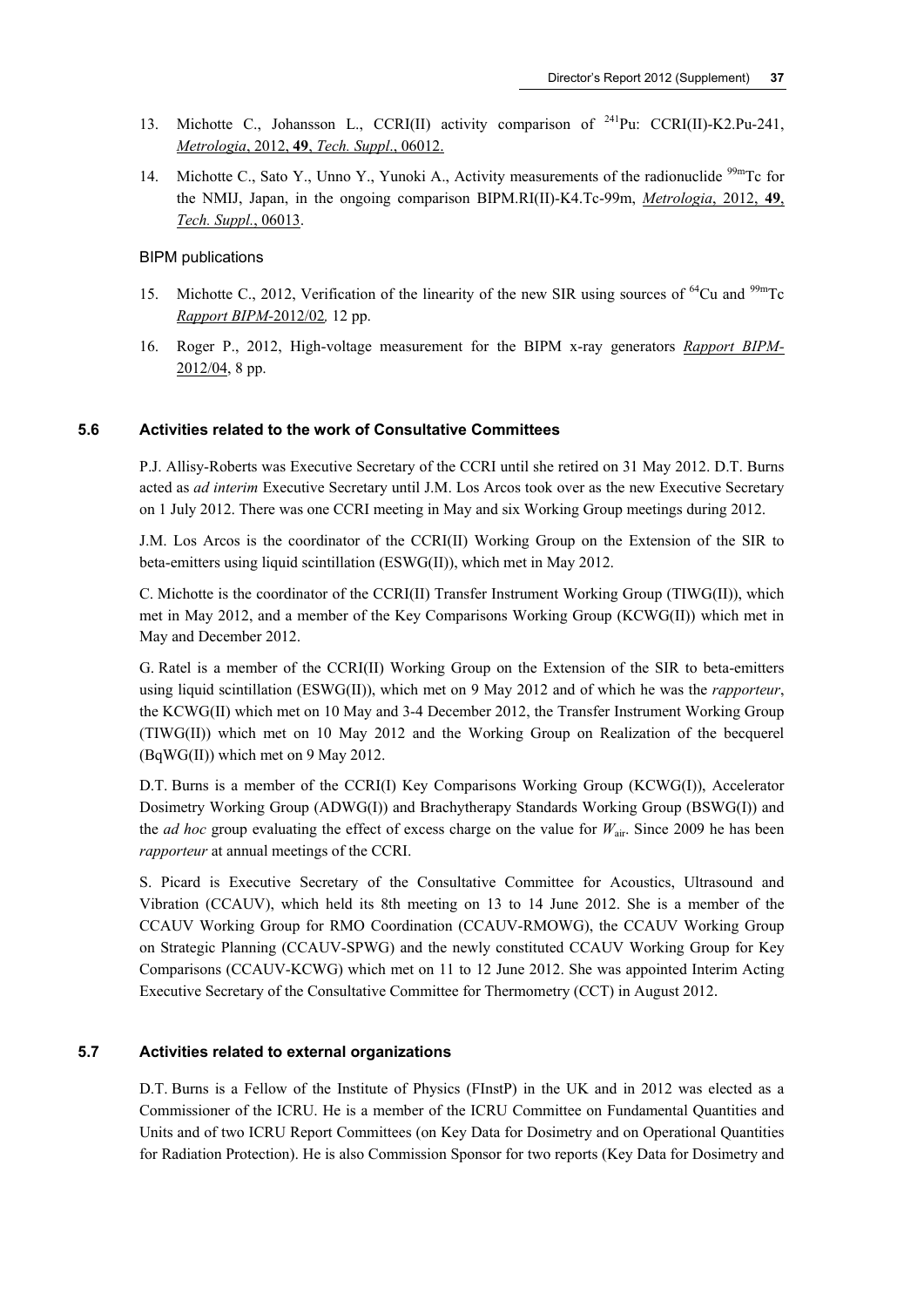Small and Non-Standard Fields) and is the BIPM contact person for the EURAMET-TC for ionizing radiation (replaced for the 2012 meeting by S. Picard).

C. Michotte is the contact person at the BIPM and *rapporteur* for the JCGM/WG1 meetings in June and November 2012.

G. Ratel is the BIPM representative on the International Committee for Radionuclide Metrology (ICRM), is President of the ICRM Nominating Committee, and a member of the Scientific Committee for the 19th International Conference on Radionuclide Metrology and its Applications (ICRM 2013) which will be held in Antwerp (Belgium) on 17 to 21 June 2013.

P.J. Allisy-Roberts has been the BIPM representative on the IAEA SSDL Scientific Committee which she currently chairs. She is a member of the Working Group for the UK NMS programme for ionizing radiation and acoustics and of the *Comité scientifique rayonnements ionisants* (LNE, France). She is a member of the editorial board of the Journal of Radiological Protection and of the *Revue Française de Métrologie*. She was elected to the Board of the European Federation of Medical Physicists where she currently serves as the European Matters Committee Chairman.

#### **5.8 Travel (conferences, lectures and presentations, visits)**

D.T. Burns to:

- Saclay (France), 5 to 9 March 2012, to participate in the BIPM.RI(I)-K6 comparison of absorbed dose to water in accelerator beams with the LNE-LNHB;
- Saclay (France), 10 September 2012, to participate in the jury for the defence of the thesis by N. Perichon (LNE-LNHB) entitled "*Etablissement des références nationales en termes de dose absorbée, par calorimétrie dans l'eau, pour les faisceaux de rayons X de moyenne énergie, applicables en radiothérapie*";
- Yallambie (Australia), 20 to 28 September 2012, to participate in the BIPM.RI(I)-K6 comparison of absorbed dose to water in accelerator beams with the ARPANSA and to give a joint talk with S. Picard entitled "The BIPM Graphite Calorimeter Standard for Absorbed Dose to Water".

S. Picard to:

- Saclay (France), 17 February 2012, to prepare the BIPM.RI(I)-K6 comparison of absorbed dose to water in accelerator beams with the LNE-LNHB;
- Saclay (France), 5 to 23 March 2012, to carry out the BIPM.RI(I)-K6 comparison of absorbed dose to water in accelerator beams with the LNE-LNHB;
- Beijing (China), 25 to 26 May 2012, to visit the dosimetry department of the NIM and to give a talk entitled "The BIPM Graphite Calorimeter Standard for Absorbed Dose to Water";
- Beijing (China), 26 to 31 May 2012, to participate in the 2012 World Congress on Medical Physics and Biomedical Engineering and to chair a session and give an oral presentation entitled "The BIPM Calorimetric Standard for Accelerator Dosimetry";
- Yallambie (Australia), 20 September to 9 October 2012, to carry out the BIPM.RI(I)-K6 comparison of absorbed dose to water in accelerator beams with the ARPANSA; she also gave a joint talk with D.T. Burns entitled "The BIPM Graphite Calorimeter Standard for Absorbed Dose to Water";
- Melbourne (Australia), 8 October 2012, to attend a seminar given by T. Knöös at the Peter MacCallum Cancer Centre entitled "Flattening Filter Free Linacs";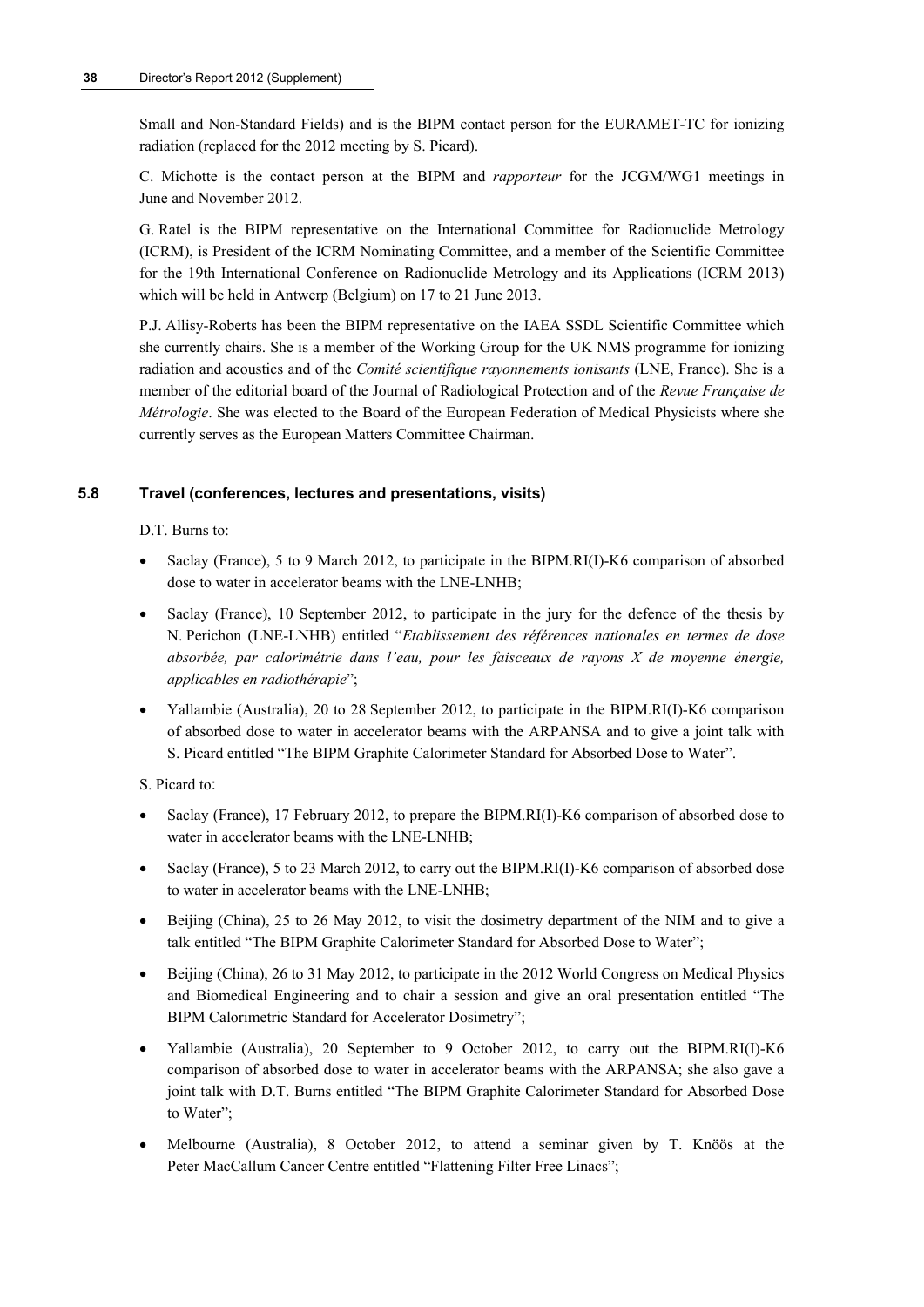- Bucharest (Romania) 25 to 26 October 2012 to attend the EURAMET TC-IR meeting and to give a talk entitled "The BIPM Graphite Calorimeter Standard for Absorbed Dose to Water";
- Sèvres (BIPM) 15 to 16 November 2012 to attend the BIPM Workshop on Challenges in Metrology for Dynamic Measurements.

G. Ratel to:

- LNE-LNHB, Saclay (France) 11 September 2012, to attend the defence of the thesis of Florestan Ogheard for which he was the rapporteur;
- Roissy (France), 17 to 20 September 2012, to attend an APAVE course to obtain the aptitude certificate for the transport of dangerous goods;
- LNE, Paris (France) 8 and 9 October a.m. 2012, to attend the DDEP Workshop and to give a talk entitled "The BIPM and the International Reference System (SIR)";
- PTB, Braunschweig (Germany), 26 to 28 November 2012, to attend the ICRM LSCWG and to give a talk entitled "<sup>63</sup>Ni pilot comparison";
- Issy-les-Moulineaux (France), 29 to 30 November 2012, to attend the "*les 8èmes rencontres des personnes compétentes en radioprotection*";
- IRMM, Geel, 11 to 13 December 2012, ICRM 2013 Scientific Committee;
- IRMM, Geel, 14 December 2012, ICRM 2013 Executive Board.

C. Michotte to:

- Saclay (France), 15 March 2012, to give a seminar on the SIRTI and the  $\frac{99m}{\text{TC}}$  comparison;
- Saclay (France), 7 September 2012, as member of jury for a PhD thesis at the LNE-LNHB.

C. Michotte and M. Nonis to:

- Beijing (China), 22 to 29 March 2012, to carry out an activity comparison of <sup>99m</sup>Tc (BIPM.RI(II)-K4.Tc-99m) at the NIM using the SIR Transfer Instrument;
- **Buenos Aires (Argentina), 8 to 16 November 2012, to carry out an activity comparison of**  $99m$ **Tc** (BIPM.RI(II)-K4.Tc-99m) at the CNEA using the SIR Transfer Instrument.

#### Internal seminars

• The SIR transfer instrument, a tool for international comparisons of  $\frac{99 \text{m}}{C}$  activity measurements, C. Michotte, October 2012.

#### **5.9 Visitors**

- F.L. Prez and L. Joulaeizadeh (VSL), 23 January to 3 February 2012
- L. Joulaeizadeh (VSL), 8 February 2012
- G. Hassan (NIS), 7 to 18 May 2012
- N. Saito and T. Kurosawa (NMIJ/AIST), 6 June 2012
- L. Czap (IAEA), 18 to 22 June 2012
- M. Marobela (BOBS), 26 July 2012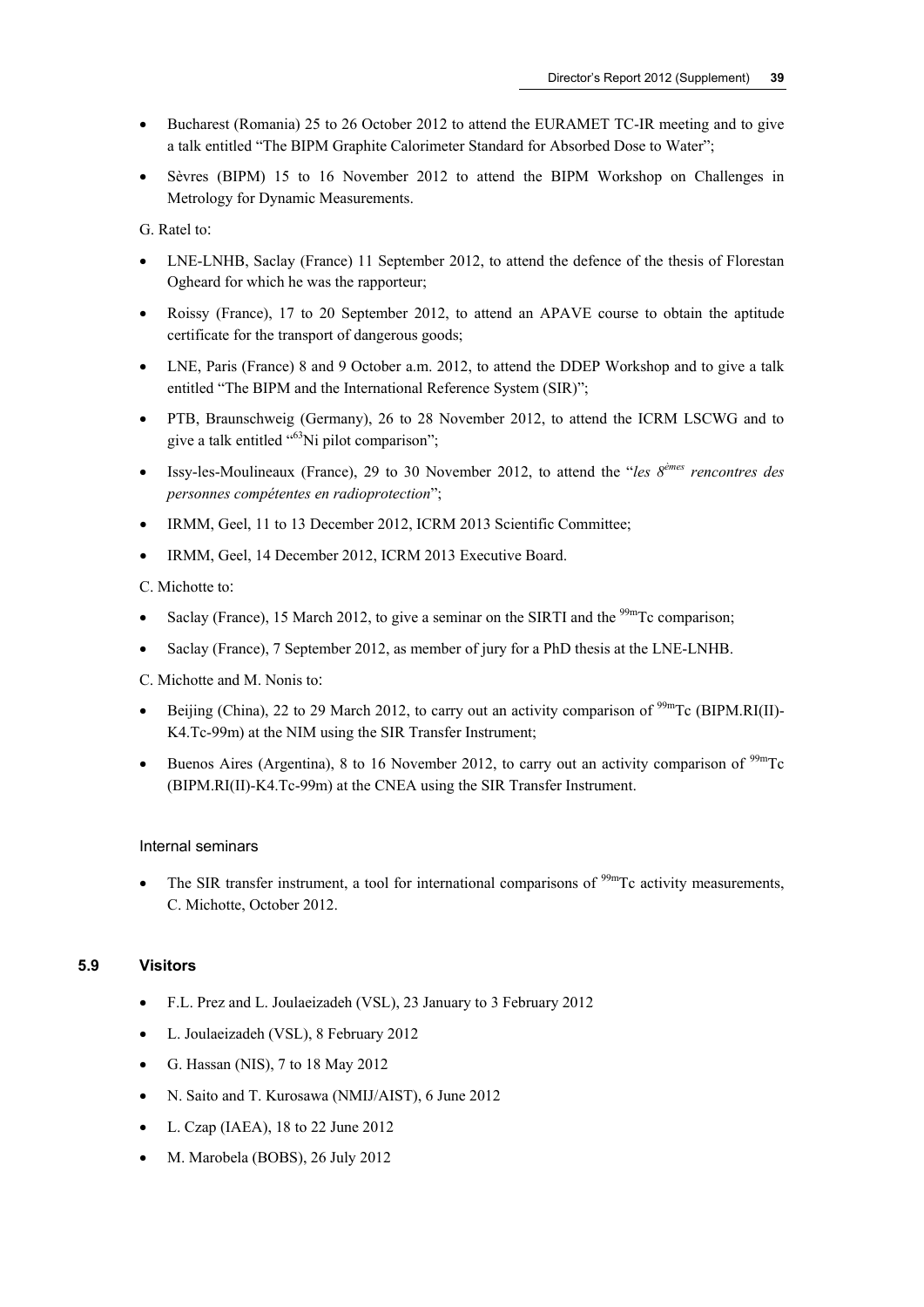- Delegation from the NMI of Colombia, 24 August 2012
- Delegation from the NIM (China), 16 to 17 October 2012
- D. Mohamad (Deputy Director General IAEA) and A. Fajgelj (IAEA) 12 November 2012
- Steering committee of the BIPM Workshop on Dynamic Measurements, 14 November 2012
- A. Villevalde (VNIIM), 23 to 30 November 2012
- J. Ullrich, (President of the PTB) 4 December 2012.

#### **5.10 Secondees and guest workers**

- C. Carmeli (University of Birmingham), 18 June to 18 July 2012
- J. Alvarez (ININ), 20 March to 26 June 2012.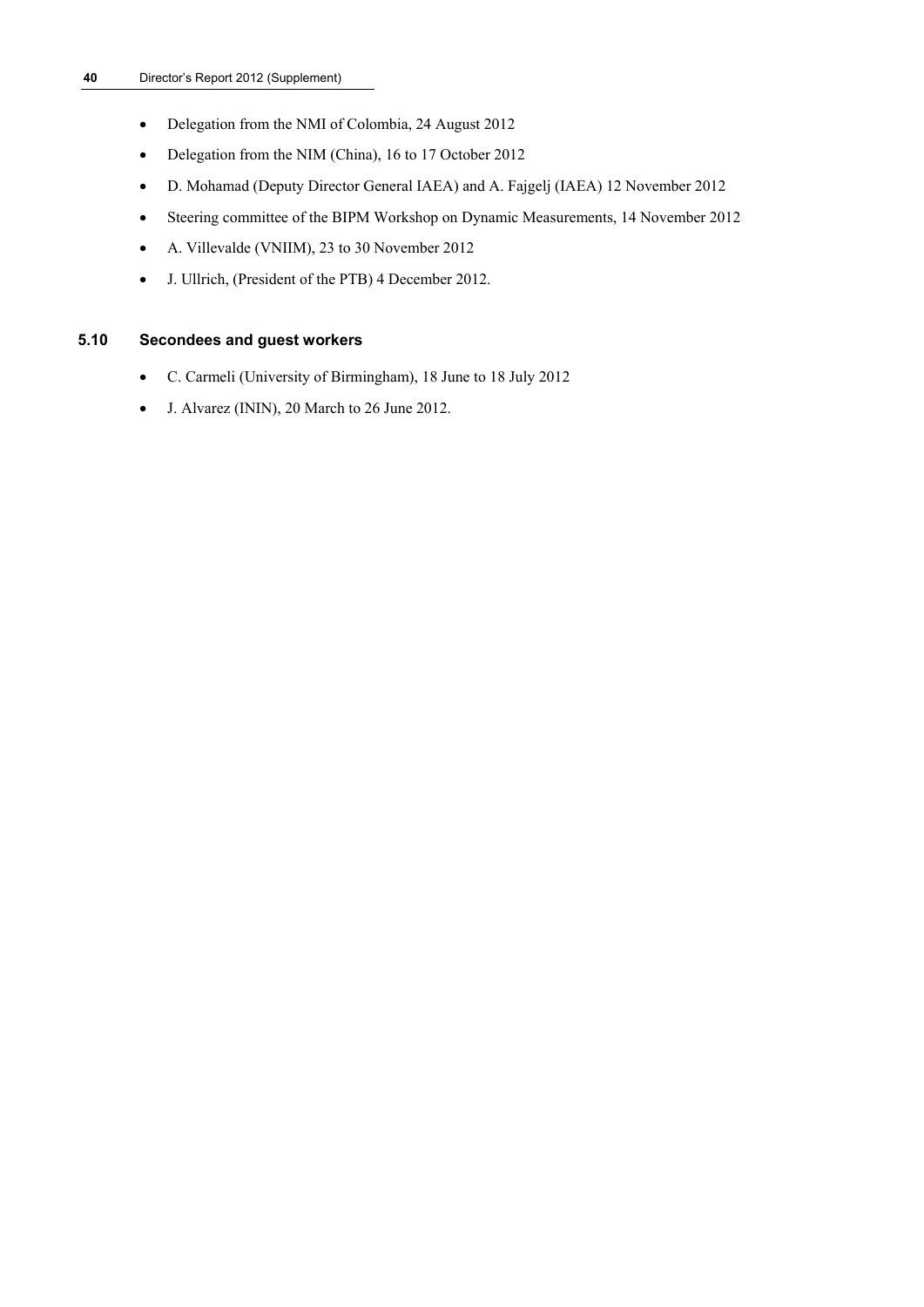## **BIPM Chemistry Department Director: R.I. Wielgosz (1 January 2012 to 31 December 2012)**

#### **6.1 Gas metrology programme** (J. Viallon, E. Flores, P. Moussay, F. Idrees, R.I. Wielgosz)

#### 6.1.1 Ozone photometer comparison and calibration programme

In 2012, seven laboratories brought or sent their ozone national standard to the BIPM for a comparison with the BIPM-SRP27 reference standard as part of the key comparison [BIPM.QM-K1](http://kcdb.bipm.org/appendixB/KCDB_ApB_info.asp?cmp_idy=733&cmp_cod=BIPM.QM-K1&prov=exalead): the FMI (Finland) in February; the KRISS (Republic of Korea) and the UBA (Germany) in March; the LNE (France) in May; the EMPA (WMO, Switzerland) in June; the NMISA (South Africa) in July; and the ISCIII (Spain) in December. Five of the comparison reports have been reviewed and published in *Metrologia Technical Supplement*. In addition, a calibration of the ozone analyser of the NMISA was performed in July 2012.

#### 6.1.2 Maintenance of the NO<sub>2</sub> facility and CCQM-K74, CCQM-P110 coordination

The [CCQM-K74](http://kcdb.bipm.org/appendixB/KCDB_ApB_info.asp?cmp_idy=968&cmp_cod=CCQM-K74&prov=exalead) and the pilot study P110 B1 final reports were published as Technical Supplements in *Metrologia*. The validation of the method and facility developed to run this comparison was the subject of a paper, "*[Highly accurate nitrogen dioxide \(NO2\) in nitrogen standards based on permeation](http://dx.doi.org/10.1021/ac3024153)*", which was submitted and published in the peer-review journal *Analytical Chemistry*. A second paper, which focuses on the uncertainty achievable with FTIR measurements with traceability to line strength data, is currently being finalized and will be submitted to a peer-reviewed journal. The report of the pilot study CCQM-P110-B2 has been updated to incorporate decisions taken during the 28th meeting of the Consultative Committee for Amount of Substance: Metrology in Chemistry (CCQM) Working Group on Gas Analysis (GAWG) held in St Petersburg, Russian Federation, on 23 to 24 October 2012. It is expected that this report will be ready for publication in January 2013.

The BIPM-NO<sub>2</sub> primary gas facility and procedures are currently being updated in preparation for new measurements for gas phase titration, future comparisons, and to underpin the BIPM's ozone standard facility.

#### 6.1.3 Key comparison on methane standards

The protocol of [CCQM-K82](http://kcdb.bipm.org/appendixB/KCDB_ApB_info.asp?cmp_idy=1062&cmp_cod=CCQM-K82&prov=exalead) (Methane in air at ambient level) was updated following the decisions taken during the 27th Meeting of the CCQM GAWG held at the BIPM headquarters on 17 to 18 April 2012 and redistributed to all participants in May 2012. The comparison is being coordinated by the BIPM, and requires all participating NMIs to send two standards to the BIPM, which will be analysed under repeatability conditions. A number of participants have been unable to meet the deadline for delivery of gas standards to the BIPM, and this has now been extended from November 2012 to January 2013.

The analytical uncertainties for  $CH_4/Air$  mole fraction measurements by the GC-FID with the BIPM measurement facility were significantly improved in 2012. Standard relative uncertainties ranging from 0.01 % to 0.04 % can now be achieved and have been described and validated in internal reports. A procedure on "Measurement steps for the value assignment of  $CH_4/Air$  cylinders by the BIPM-CH<sub>4</sub> facility using CRDS and GC-FID" has been written and reviewed. The facility is now fully validated and ready for use in CCQM-K82.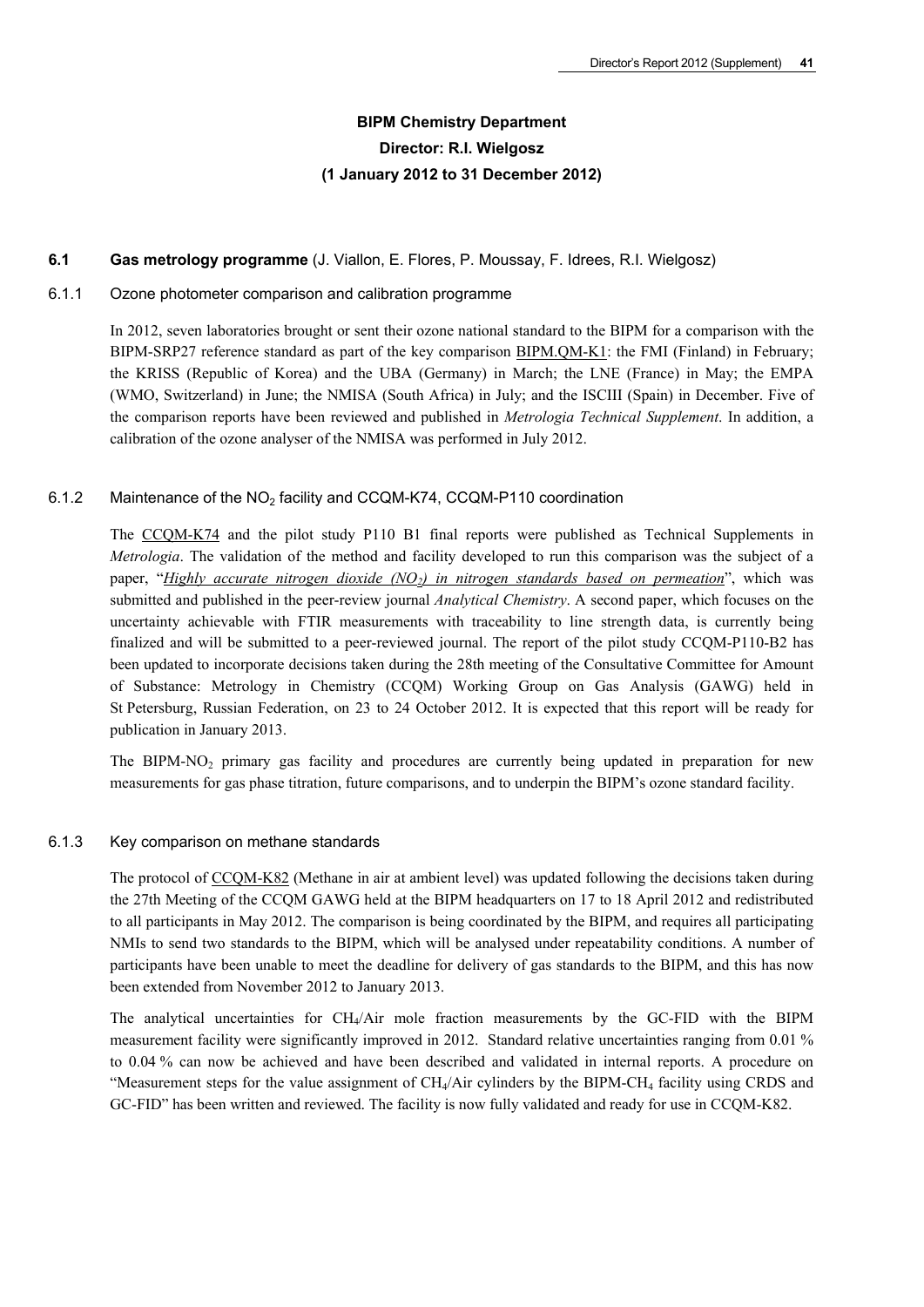#### 6.1.4 Formaldehyde

Further studies have been performed in preparation for the key comparison [CCQM-K90,](http://kcdb.bipm.org/appendixB/KCDB_ApB_info.asp?cmp_idy=1095&cmp_cod=CCQM-K90&prov=exalead) which is planned to start at the end of 2013 with the BIPM as pilot laboratory.

The first series of potential transfer standards were tested in 2011 and found to be insufficiently stable for use in a key comparison, and as a result new analyses were started on nine new cylinders of formaldehyde in nitrogen produced by a company and certified by the VSL in June 2012. Analysis of the stability of the formaldehyde mole fraction, performed over six months, showed promising results, and the analysis will continue for four more months in 2013. A purity analysis of the gas mixtures was performed by FTIR spectroscopy, and will be repeated at the end of the stability study.

FTIR analysis was performed on the first series of cylinders. It showed that the mixtures contain different impurities depending on the source of formaldehyde used in their production. Formaldehyde generated from paraformaldehyde is contaminated with water and mixtures made from trioxane are contaminated with unreacted trioxane. This was concluded after a trioxane in nitrogen source was setup and used to acquire FTIR spectra. No trioxane could be detected in the gas mixtures produced by the BIPM facility, in which water is considered to be the only impurity. A CRDS instrument to quantify the water mole fractions in the mixtures generated by the BIPM facility was acquired in September 2012 and is currently being tested.

#### 6.1.5 Development of a laser-based SRP and ozone absorption cross-section measurements

A paper on "*[Relative measurements of ozone absorption cross-sections at three wavelengths in the Hartley band](http://dx.doi.org/10.1029/2011JD016374)  [using a well-defined UV laser beam](http://dx.doi.org/10.1029/2011JD016374)*" was published in the *Journal of Geophysical Research* in early 2012. Activities then focused on developing a method to produce pure ozone with the generator that was assembled in 2011. This generator is based on the dissociation of pure molecular oxygen by applying high voltage discharges, leading to the formation of ozone by further recombination of atomic oxygen. The reaction cell, made entirely of quartz, is kept inside a temperature controlled cryostat to instantaneously trap the produced ozone in the liquid phase. The first sample of liquid ozone was obtained in May 2012, and the improvement of the production method was the subject of a study by K. Tworek, GUM (Poland), during a six month secondment at the BIPM. This resulted in the method being successfully applied to routinely generate ozone, trap it in the liquid phase and maintain the obtained sample at cryogenic temperatures. Two measurement methods described in this project were also tested. The first allowed the total pressure of the mixture of ozone and oxygen to be monitored while ozone slowly converted back to oxygen. The second involved trapping the ozone and pumping away any non-converted oxygen. The second method resulted in ozone mole fractions as high as 90 % to be obtained. Further improvements in the methodology are expected to result in even purer ozone.

In parallel, measurement of oxygen, ozone and impurities in the sample by mass spectrometry was also improved. The best conditions within the mass spectrometer to measure ozone were determined. The effect of heated surfaces inside the spectrometer on the dissociation of ozone was identified and solved. The expected fragmentation of the ozone molecule in molecular and atomic oxygen due to electron impact in the instrument was observed, and will be used to accurately quantify traces of molecular oxygen in the pure ozone sample.

## **6.2 Organic analysis programme** (S. Westwood, R. Josephs, A. Daireaux, T. Choteau, N. Stoppacher, R.I. Wielgosz)

#### 6.2.1 Purity methodology and small molecule purity analysis

A paper outlining the BIPM implementation of the mass balance method for determining the mass fraction of the main component of a high purity organic material has been drafted and submitted to *Analytical Chemistry*.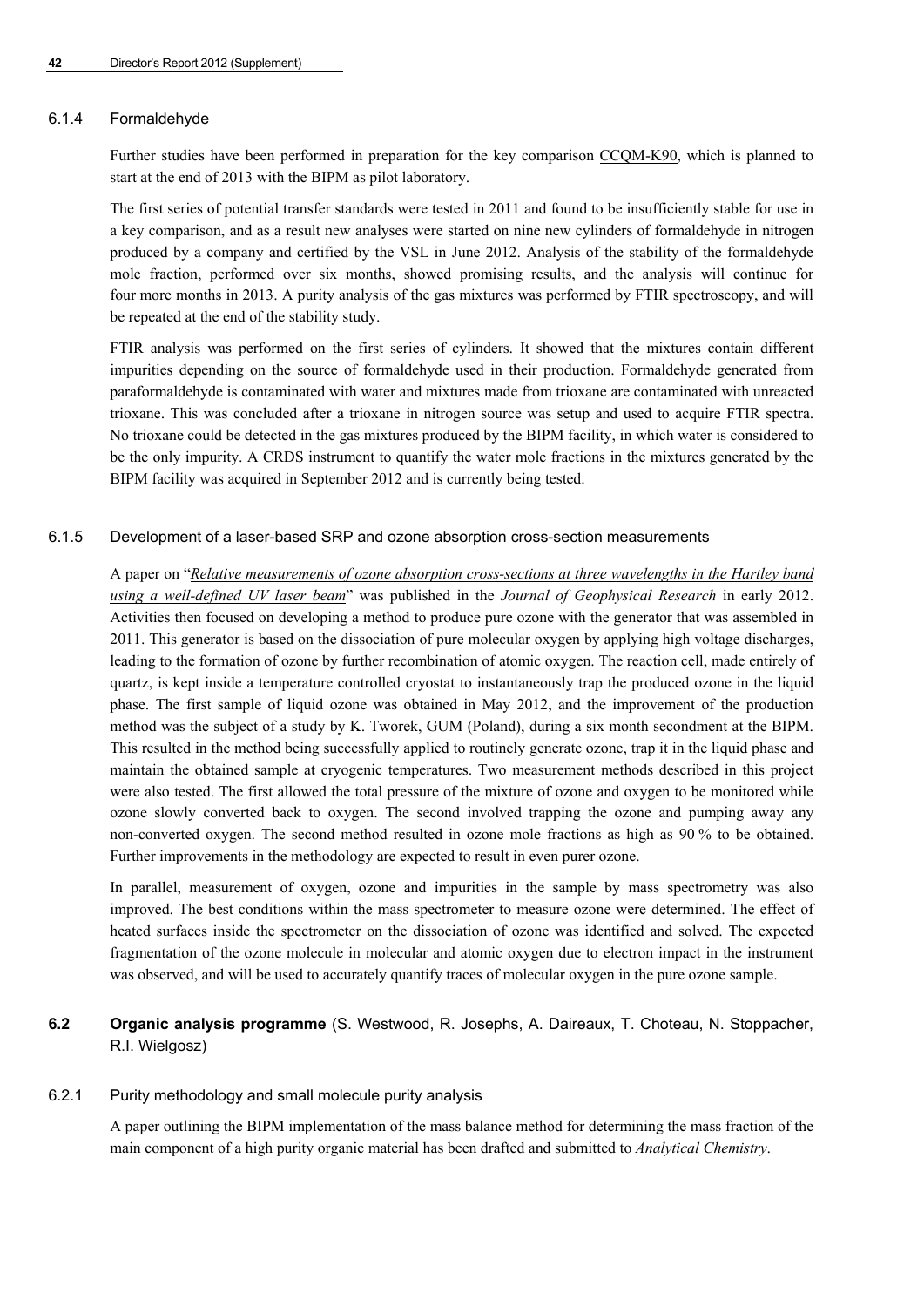An overview of the CCQM Working Group on Organic Analysis (OAWG) purity comparison results and the preliminary approach for their use to link comparison results to CMC claims initially discussed in 2011 has been revised and an updated version of the proposal was discussed further at the OAWG meeting held in Hong Kong (China) on 6 to 9 November 2012.

A "White Paper" describing an objective approach to the use of this data to demonstrate a general capability for purity assignment of organic primary calibrators and for linking the results of key comparisons to the reporting and assessment of CMC claims is being prepared by the BIPM for distribution and discussion within the OAWG.

Feasibility studies for the implementation of a BIPM capability for quantitative nuclear magnetic resonance (qNMR) assignments of the purity of organic calibrators was undertaken in 2012.

These studies established:

- preparation and ampouling of gravimetrically assigned standard solutions of selected organic materials in deuterated NMR solvents;
- methods for the verification of gravimetrically assigned analyte concentration in solution by an independent quantitative chromatographic analysis;
- identification of a number of external NMR laboratories to obtain <sup>1</sup>H qNMR spectra for BIPM assigned-value analyte solutions;
- capability at the BIPM for the interpretation of qNMR data and its use in the assignment of purity.

#### 6.2.2 Organic programme quality system

A Quality System has been implemented that will ensure all aspects of the technical work within the BIPM Organic Analysis work programme, related to key comparisons, complies with relevant BIPM technical and quality system requirements.

The corrective actions arising from external peer review of the Organic Programme Quality System in 2011 have been implemented. The key action was the installation of an online, remote temperature monitoring system for the equipment used for the low-temperature storage of BIPM comparison materials.

The Department is already preparing for the next BIPM Internal Audit of the Organic Programme Quality System which is scheduled for 2013.

#### 6.2.3 Purity comparison CCQM-K55.a (Estradiol)

The Final Report for the [CCQM-K55.a](http://kcdb.bipm.org/appendixB/KCDB_ApB_info.asp?cmp_idy=823&cmp_cod=CCQM-K55.a&prov=exalead) (Estradiol) comparison was completed and the results were approved for equivalence and accepted for publication by the OAWG members and by the CCQM Working Group Chairs. The report was published in the BIPM KCDB Appendix B in August 2012. A report for the parallel pilot study, CCQM-P117.a (Estradiol), has been finalized.

#### 6.2.4 Purity comparison CCQM-K55.b (Aldrin)

The Draft B report for the comparison had been circulated for discussion by the CCQM OAWG in November 2011. The Final Report for the [CCQM-K55.b](http://kcdb.bipm.org/appendixB/KCDB_ApB_info.asp?cmp_idy=1071&cmp_cod=CCQM-K55.b&prov=exalead) (Aldrin) key comparison, which incorporated feedback obtained from review of the Draft B report, was completed and distributed to the OAWG members prior to the April 2012 CCQM OAWG meeting. After minor changes, it was accepted by the OAWG and the results were approved for equivalence and for publication in the BIPM KCDB following a final review by the CCQM Working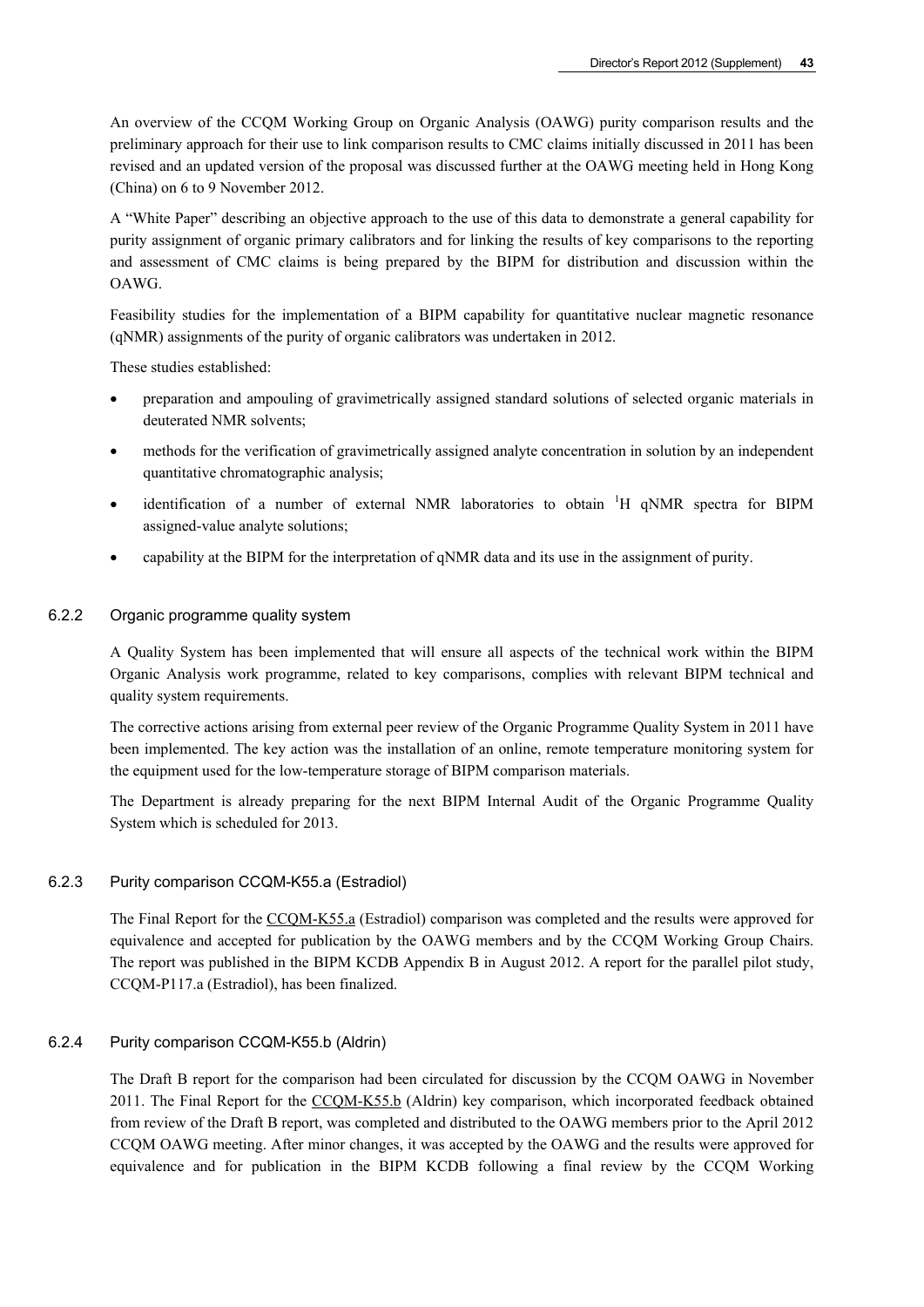Group Chairs. The report was published in the BIPM KCDB Appendix B in October 2012. A draft report for the parallel pilot study, CCQM-P117.b (Valine) has been circulated for discussion.

#### 6.2.5 Purity comparison CCQM-K55.c [(L)-Valine]

The [CCQM-K55.c](http://kcdb.bipm.org/appendixB/KCDB_ApB_info.asp?cmp_idy=1072&cmp_cod=CCQM-K55.c&prov=exalead) [(L)-Valine] key comparison and the parallel CCQM-P117.c pilot study was coordinated by the BIPM. The call for participation and a comparison protocol was circulated in March 2012. Twenty five institutes participated in the key comparison and ten institutes in the parallel pilot study. The comparison samples were distributed to participants without major incident in May 2012 and the results were received in October 2012. A preliminary result summary was distributed to participants in November 2012 and the comparison results were discussed at the CCQM OAWG meeting held in Hong Kong (China) on 6 to 9 November 2012. Generally, good agreement was observed between participants using a mass balance or titration approach to assign the valine content of the comparison material. A wider range of values for valine content were obtained using quantitative NMR (qNMR) methods. While the majority of reported qNMR results were consistent within their associated uncertainties with the assignments made by mass balance approaches, some qNMR estimates were significantly lower. Possible reasons for these discrepancies will be investigated prior to the CCQM OAWG meeting to be held at the BIPM headquarters in April 2013 and in parallel with the preparation of the Draft A report for the comparison.

#### 6.2.6 Organic large molecule purity – angiotensin I

A range of analytical methods for the purity determination of the intact decapeptide angiotensin I (ANG I) was developed and validated by the BIPM. These activities have received additional support through a collaborative agreement with the NIST. ANG I is a hypertension marker that is frequently monitored and crucial for clinical chemistry, and provides a model system for developing future large organic molecule purity comparisons for the CCQM. Procedures developed and validated for the identification and quantification of structurally related peptide impurities for use in the characterization of the model peptide ANG I include:

- LC-hrMS/MS (Orbitrap);
- LC-MS/MS (Qtrap);
- LC-UV-CAD.

External calibration has been used for all three methods for the quantification of six commercially available related original peptide fragment standards.

Procedures developed for the identification and quantification and other non-related peptide impurities include:

- GC-MS method for determination of volatile organic impurities;
- Karl Fischer titration and elemental analysis methods for the determination of water content;
- Thermogravimetric analysis as a supporting method for the estimation of the total volatiles, water content and residues;
- Ion chromatography for the determination of peptide counter ions;
- NMR spectroscopy and elemental microanalysis to provide confirmatory data for the characterization of the ANG I (currently ongoing).

The purity mass fraction value of a pure ANG I material provided by the NIST and the corresponding measurement uncertainty has been evaluated using the mass balance approach.

In addition, a set of analytical methods for purity determination of amino acids (AAs) has been developed and validated. Pure AAs are used for peptide value assignment based on AA analysis. Identification and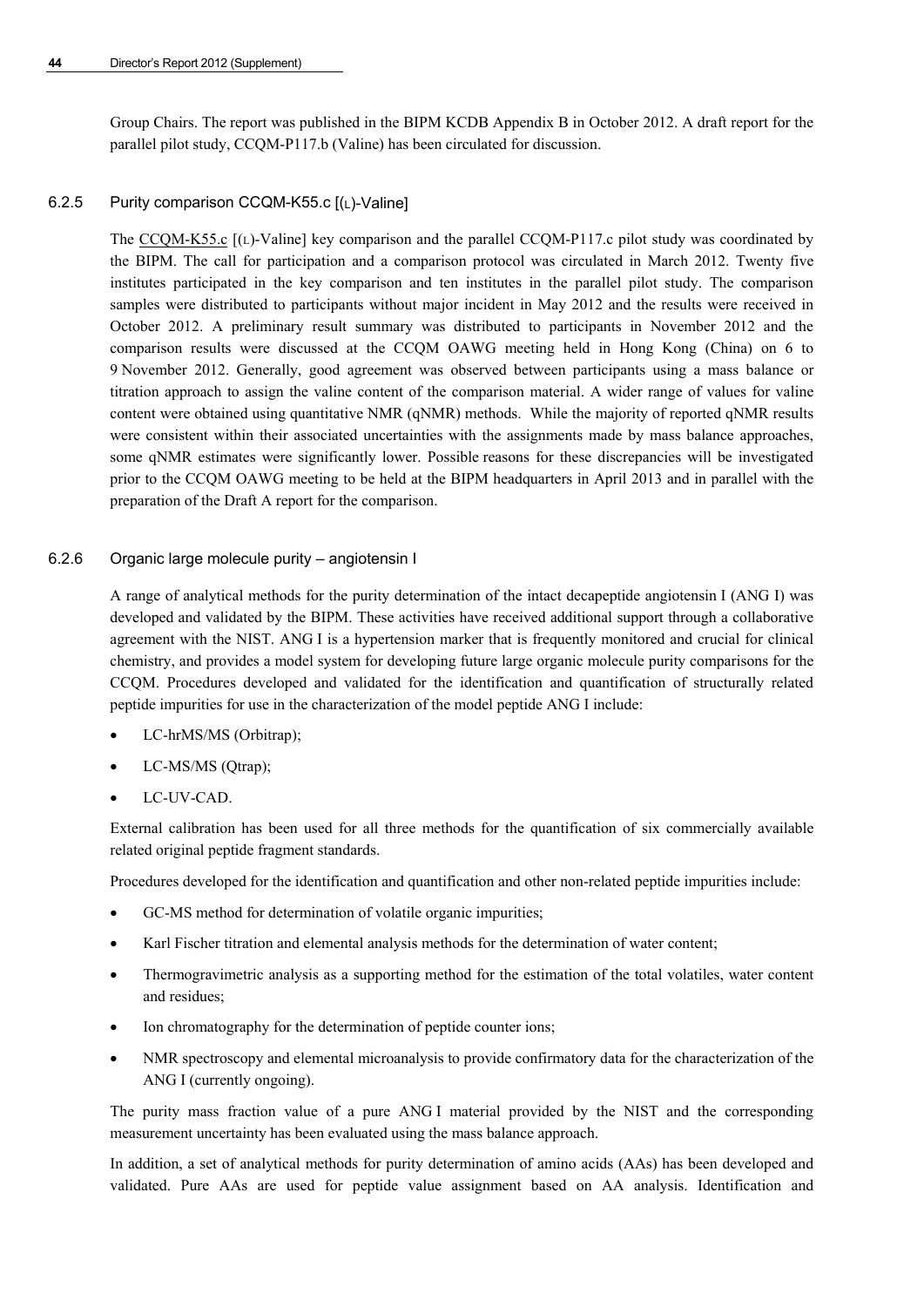quantification of the major impurities present in a set of six selected stable amino acids of high importance for the characterization of ANG I was undertaken. The six selected pure AAs were isoleucine, leucine, phenylalanine, proline, tyrosine and valine, and the methods that were developed and validated for the determination of structurally related and other impurities were:

- LC-hrMS/MS (Orbitrap);
- LC-MS/MS (Qtrap);
- LC-UV-CAD.

All three methods employ reverse-phase liquid-chromatography analytical columns with embedded acidic ion-pairing groups for the identification and quantification of the selected AAs and related compounds.

Procedures developed for the determination of other non-structurally related impurities in the set of the six selected pure AA materials included:

- GC-MS methods for determination of volatile organic impurities;
- Karl Fischer titration and elemental analysis methods for the determination of the water content;
- Thermogravimetric analysis as a supporting method for the estimation of the total volatiles, water content and residues;
- NMR spectroscopy and elemental microanalysis to provide confirmatory data.

The purity mass fraction values of the six selected AAs and the corresponding measurement uncertainties have been evaluated using the mass balance approach.

The value assigned AAs are currently being used to develop and validate a quantitative AA analysis method for the mass fraction value assignment of ANG I subsequent to complete microwave-assisted vapour-phase hydrolysis. The LC-MS/MS (Qtrap) method for AAs has been further developed to serve as an LC-ID-MS/MS method for the AA analysis of the hydrolyzed peptides.

#### 6.2.7 Organic large molecule purity – insulin

Insulin (INS) plays an important role in the treatment and monitoring of diabetes. Pure primary calibrator materials are a fundamental requirement for pharmaceuticals, laboratory medicine and clinical chemistry, and the molecule provides a model system for developing future large organic molecule purity comparisons for the CCQM. Method development studies for the characterization and mass balance purity value assignment of an intact INS material provided by the United States Pharmacopoeia (USP) are under way. Procedures developed or investigated to date for use in the characterization of model organic large molecule include:

- GC-MS methods for determination of volatile organic impurities;
- Karl Fischer titration and elemental analysis methods for the determination of the water content;
- Thermo gravimetric analysis as a supporting method for the estimation of the total volatiles, water content and residues;
- Ion chromatography for the determination of peptide counter ions;
- ICP-MS for the determination of Zn (INS complex anion).

In addition, different methods for the identification and quantification of structurally related impurities are currently in the development and validation stage, including:

- LC-hrMS/MS (Orbitrap);
- LC-MS/MS (Qtrap);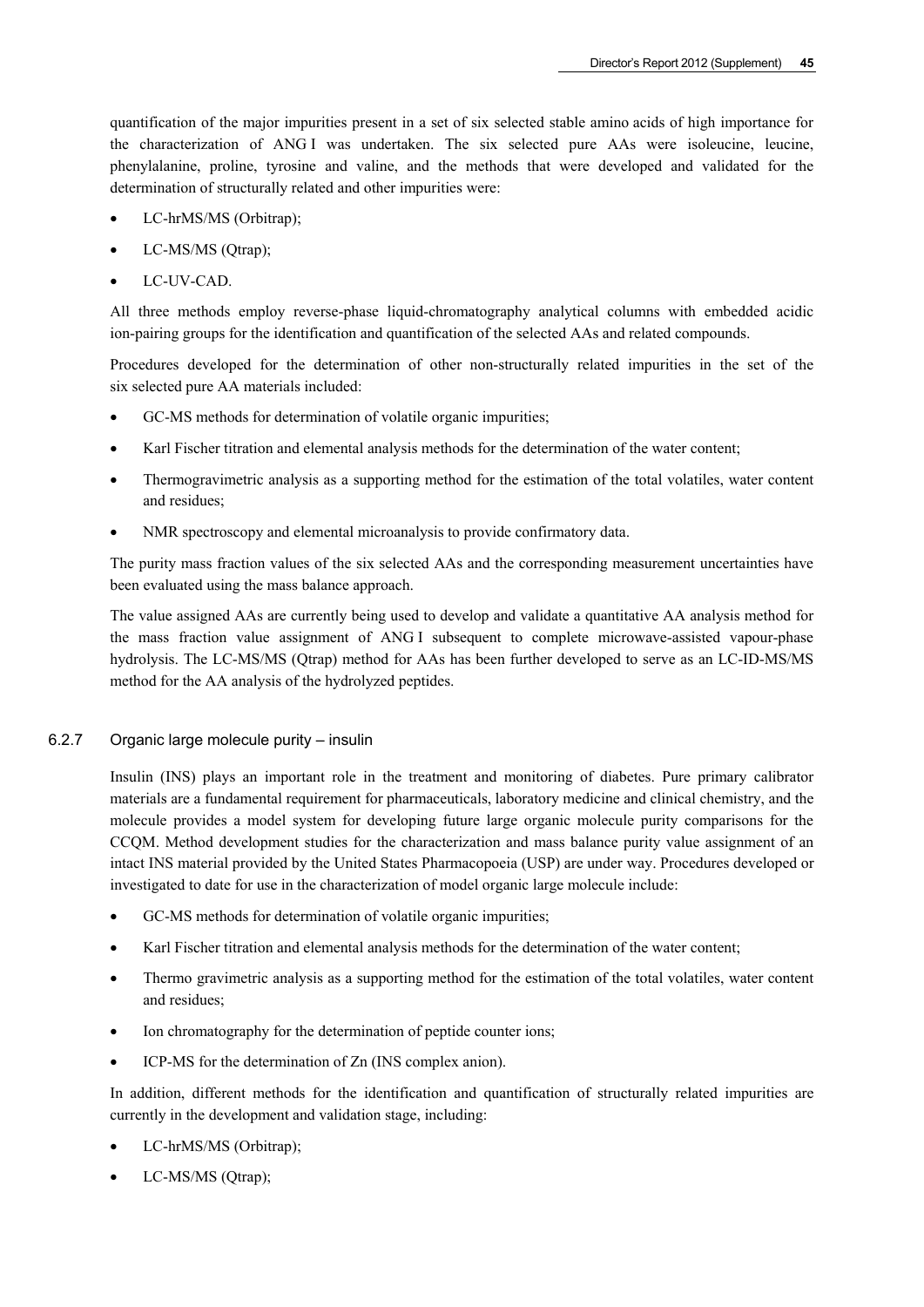- LC-UV-CAD;
- NMR spectroscopy to provide confirmatory data for the characterization of the INS.

The same set of AAs that has been value assigned for ANG I will also be used to perform quantitative AA analysis for the mass fraction value assignment of INS subsequent to complete microwave-assisted vapour-phase hydrolysis. The LC-MS/MS (Qtrap) method for AAs has been further developed to serve as an LC-ID-MS/MS method for the AA analysis of hydrolyzed INS. The method optimization and validation is in progress.

#### **6.3 Activities related to the JCTLM** (S. Maniguet and R.I. Wielgosz)

R.I. Wielgosz is Executive Secretary of the Joint Committee for Traceability in Laboratory Medicine (JCTLM) and a member of its review team on Quality Systems and Implementation. S. Maniguet is coordinating the development of the JCTLM Database.

The annual joint meeting of the JCTLM Working Groups 1 and 2, and *Ad Hoc* Working Group 3 was held in conjunction with the [American Association for Clinical Chemistry](http://www.aacc.org/) (AACC) meetings in Los Angeles, USA, in July 2012. This was followed by a workshop on 'JCTLM reference measurement systems for HbA1c', and a joint JCTLM and *In Vitro* Diagnostic (IVD) industry workshop on 'Meeting traceability requirements for the IVD industry'. The 11th meeting of the Executive Committee of the JCTLM was held at the BIPM headquarters on 6 to 7 December 2012.

The list of JCTLM review teams in Working Group 1 and 2 was updated to include the review team member appointed for the review of nominations for Drugs. The document for the terms of reference for each review team was revised for harmonization by the Quality Review team leader and finalized after review by WG1 review teams. The Executive Committee procedure for the selection and appointment of Working Group review team leaders and members was updated to include the term of membership which is five years renewable.

WG2 procedures have been updated to include a requirement for consistency of the expanded uncertainty ranges in the database in line with those stated in the reference measurement service providers' scope of accreditation.

The JCTLM Database was updated in January 2012 to remove temporary reference measurement services from laboratories undergoing the accreditation process after the accreditation deadline for compliance with ISO 15195 and ISO/IEC 17025 as Calibration laboratory. In March 2012, the WG1 Cycle 8 reference materials, and measurement methods, and WG2 Cycle 7 reference measurement laboratory services approved by the Executive Committee during its 10th annual meeting in December 2011 were published in the database.

As of December 2012 the [JCTLM Database](http://www.bipm.org/jctlm/) contained:

- 262 available certified reference materials covering 11 categories of analytes. Of these reference materials, 33 are in List II, which includes reference materials value-assigned using internationally agreed protocols, and three are in List III, which covers reference materials with nominal properties;
- 157 reference measurement methods or procedures that represent about 80 different analytes in eight categories of analytes;
- 74 reference measurement services, delivered by eight reference laboratories and one national metrology institute in five countries and which cover six categories of analytes.

The WG1 Cycle 9 call for nominations of higher order reference materials and reference measurement methods or procedures, and the WG2 Cycle 7 call for nominations of reference measurement laboratory services were announced on the JCTLM website in January 2012, and email notifications were sent to about 300 JCTLM potential contributors. As of July 2012, 42 nominations for materials, two nominations for methods, and six nominations for services had been received and sent to Review Teams for evaluation.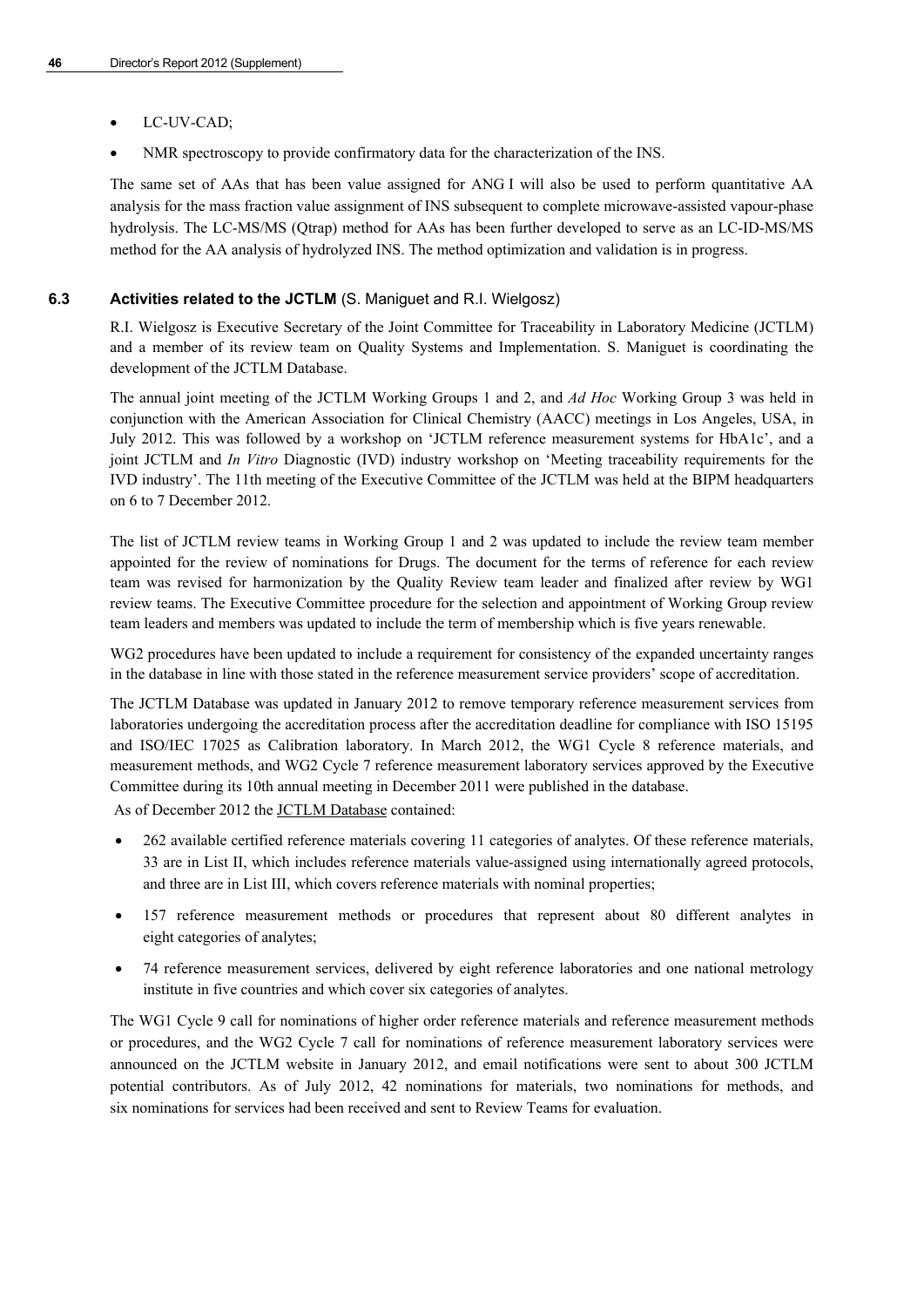#### **6.4 Publications**

External publications

- 1. Viallon J., Moussay P., Idrees F., Wielgosz R., Zellweger C., Final report on the ongoing key comparison BIPM.QM-K1: Ozone at ambient level, comparison with EMPA (June 2012), *[Metrologia,](http://stacks.iop.org/0026-1394/49/08011)*  2012, **49***[, Tech. Suppl.,](http://stacks.iop.org/0026-1394/49/08011)* 08011*.*
- 2. Viallon J., Moussay P., Idrees F., Wielgosz R., Walden J., Kuronen P., Final report on the ongoing key comparison BIPM.QM-K1: Ozone at ambient level, comparison with FMI (February 2012), *Metrologia,* 2012, **49***[, Tech. Suppl.,](http://stacks.iop.org/0026-1394/49/08013)* 08013*.*
- 3. Viallon J., Moussay P., Idrees F., Wielgosz R., Stummer V., Schinz V., Final report on the ongoing key comparison BIPM.QM-K1: Ozone at ambient level, comparison with UBA (March 2012), *[Metrologia,](http://stacks.iop.org/0026-1394/49/08008)*  2012, **49***[, Tech. Suppl.,](http://stacks.iop.org/0026-1394/49/08008)* 08008.
- 4. Viallon J., Moussay P., Idrees F., Wielgosz R., Macé T., Couette J., Final report on the ongoing key comparison BIPM.QM-K1: Ozone at ambient level, comparison with LNE (May 2012), *[Metrologia,](http://stacks.iop.org/0026-1394/49/08012)* 2012, **49***[, Tech. Suppl.,](http://stacks.iop.org/0026-1394/49/08012)* 08012.
- 5. Viallon J., Moussay P., Idrees F., Wielgosz R., Lee S., Lee J.Y., Woo J.C., Kim B.M., Final report on the ongoing key comparison BIPM.QM-K1: Ozone at ambient level, comparison with KRISS (March 2012), *Metrologia,* 2012, **49***[, Tech. Suppl.,](http://stacks.iop.org/0026-1394/49/08007)* 08007.
- 6. Petersen M., Viallon J., Moussay P., Wielgosz R.I., Relative measurements of ozone absorption cross-sections at three wavelengths in the Hartley band using a well-defined UV laser beam, *[J. Geophys. Res.,](http://dx.doi.org/10.1029/2011JD016374)* 2012, **117***,* D05301.
- 7. Flores E., Idrees F., Moussay P., Viallon J., Wielgosz R., Highly accurate nitrogen dioxide (NO<sub>2</sub>) in nitrogen standards based on permeation. *Anal. Chem*., 2012, **84** [\(23\), 10283–10290.](http://dx.doi.org/10.1021/ac3024153)
- 8. Flores E., Idrees F., Moussay P., Viallon J., Wielgosz R., Fernandez T., Ramirez S., Rojo A., Shinji U., Walden J., Sega M., Sang-Hyub O., Mace T., Couret C., Qiao H., Smeulders D., Guenther F.R., Thorn III W.J., Tshilongo J., Ntsasa N.G., Stovcik V., Valkova M., Konopelko L., Gromova E., Nieuwenkamp G., Wessel R.M., Milton M., Harling A., Vargha G., Tuma D., Kohl A., Schulz G. International comparison CCQM-K74: Nitrogen dioxide, 10 µmol/mol. *[Metrologia](http://stacks.iop.org/0026-1394/49/08005)* 2012, **49**, *Tech. Suppl*[., 08005](http://stacks.iop.org/0026-1394/49/08005).
- 9. Flores E., Idrees F., Moussay P., Viallon J., Wielgosz R., Fernández T., Rojo A., Ramírez S., Aoki N., Kato K., Jeongsoon L., Moon D., Kim J., Harling A., Milton M., Smeulders D., Guenther F.R., Gameson L., Botha A., Tshilongo J., Ntsasa N.G., Valková M., Konopelko L., Kustikov Y., Ballandovich V., Gromova E., Tuma D., Kohl A., Schulz G. Final report of the pilot study CCQM-P110-B1: A comparison of nitrogen dioxide  $(NO<sub>2</sub>)$  in nitrogen standards at 10 µmol/mol by Fourier transform infrared spectroscopy (FT-IR)*. [Metrologia,](http://stacks.iop.org/0026-1394/49/08006)* 2012, **49**, *Tech. Suppl*., 08006.
- 10. Westwood S., Josephs R., Daireaux A., Wielgosz R., Davies S., Wang H., Rodrigues J., Wollinger W., Windust A., Kang M., Fuhai S., Philipp R., Kuhlich P., Wong S., Shimizu Y., Pérez M., Avila M., Fernandes-Whaley M., Prevoo D., de Vos J., Visser R., Archer M., LeGoff T., Wood S., Bearden D., Bedner M., Boroujerdi A., Duewer D., Hancock D., Lang B., Porter B., Schantz M., Sieber J., White E., Wise S.A. Final report on key comparison CCQM-K55.a (Estradiol): An international comparison of mass fraction purity of estradiol, *Metrologia,* 2012, **49**, *[Tech. Suppl](http://iopscience.iop.org/0026-1394/49/1A/08009/)*.,08009.
- 11. Westwood S., Josephs R., Choteau T., Daireaux A., Mesquida C., Wielgosz R., Rosso A., Ruiz de Arechavaleta M., Davies S., Wang H., Pires do Rego E.C., Marques Rodrigues J.,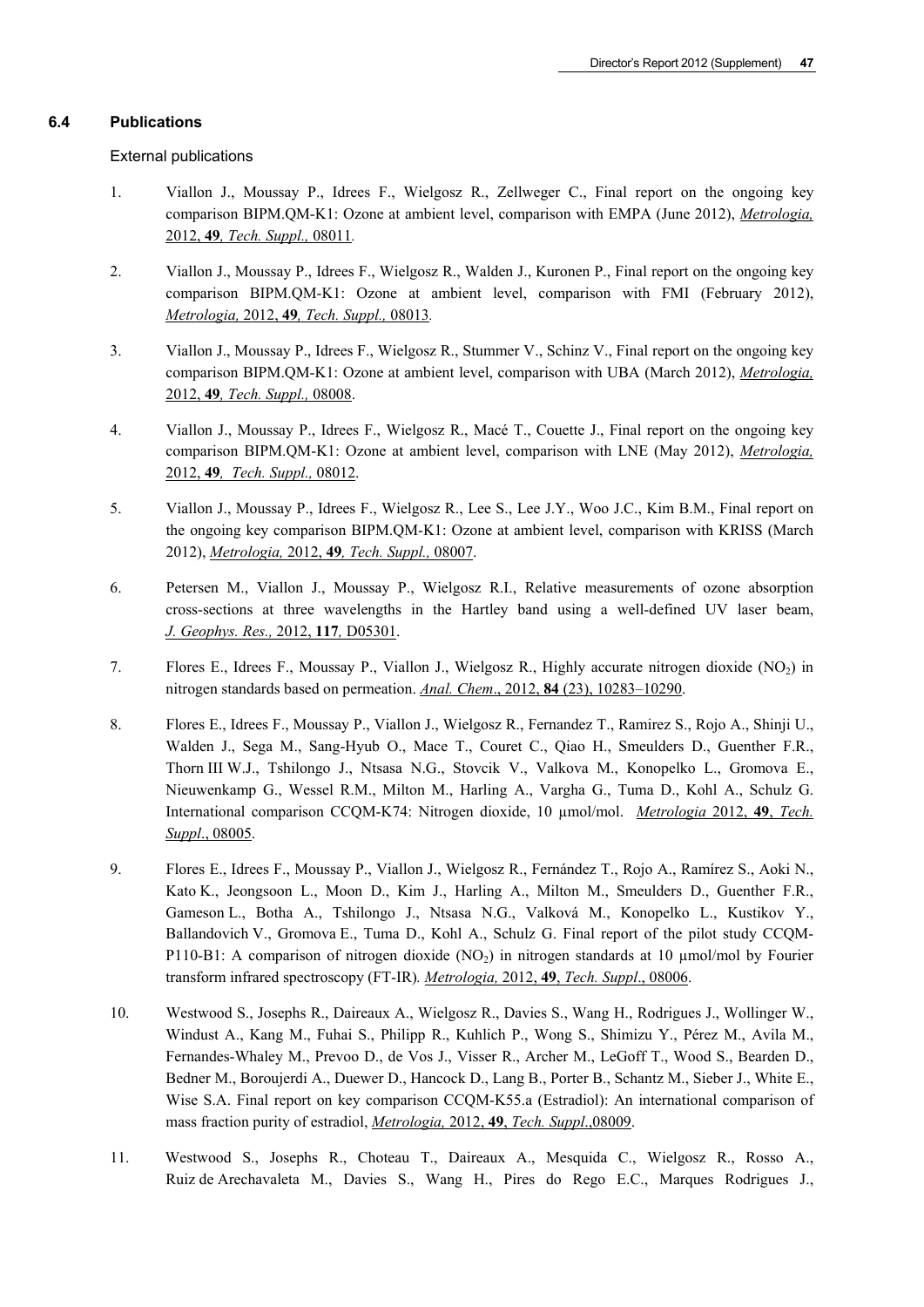de Freitas Guimarães E., Barreto Sousa M.V., Monteiro T.M., Alves das Neves Valente L., Marques Violante F.G., Ribeiro Almeida R.R., Baptista Quaresma M.C., Nogueira R., Windust A., Dai X., Li X., Zhang W, Li M., Shao M., Wei C., Wong S., Cabillic J., Gantois F., Philipp R., Pfeifer D., Hein S., Klyk-Seitz U.-A., Ishikawa K., Castro E., Gonzalez N., Krylov A., Lin T.T., Kooi L.T., Fernandes-Whaley M., Prevoo D., Archer M., Visser R., Nlhapo N., de Vos B., Ahn S., Pookrod P., Wiangnon K., Sudsiri N., Muaksang K., Cherdchu C., Gören A.C., Bilsel M., LeGoff T., Bearden D., Bedner M., Duewer D., Hancock D., Lang B., Lippa K., Schantz M., Sieber J. Final report on key comparison CCQM-K55.b (aldrin): An international comparison of mass fraction purity assignment of aldrin, *Metrologia* 2012, **49** ,*Tech. Suppl*., 08014*.*

- 12. Westwood S., Josephs R., Choteau T., Daireaux A., Wielgosz R. Mass Balance Method for the SI Value Assignment of the Purity of Organic Compounds, *Anal. Chem*., 2013, submitted for publication*.*
- 13. Josephs R.D., Daireaux A., Westwood S., Wielgosz R.I. Simultaneous determination of various estrogens by normal phase - liquid chromatography – tandem mass spectrometry with atmospheric pressure photoionization for the purity assessment of the monitored drug ß-estradiol, submitted for publication*.*
- 14. Stoppacher N., Daireaux A., Josephs R. D., Wielgosz R.I. Impurity identification and determination for the peptide hormone angiotensin I by liquid chromatography – high resolution tandem mass spectrometry and the metrological impact on value assignments by amino acid analysis, *Anal. Bioanal. Chem.* 2013 submitted for publication.

#### BIPM publications

15. Davis R., How the non-ideality of real gases affects results of the ozone Standard Reference Photometer (SRP), *[Rapport BIPM](http://www.bipm.org/utils/common/pdf/rapportBIPM/2012/03.pdf)*-2012/03, 10 pp.

#### **6.5 Activities related to the work of Consultative Committees**

The CCQM held its 18th meeting at the BIPM headquarters on 19 to 20 April 2012, and was preceded by meetings of its working groups.

R.I. Wielgosz is the Executive Secretary of the CCQM and a member of the CCQM Strategic Planning Working Group.

S. Westwood is a member of the CCQM Working Group on Organic Analysis (OAWG) and the CCQM Working Group on Organic Analysis Taskforce on Core Key Competencies.

R. Josephs is a member of the CCQM Working Group on Bioanalysis (BAWG) and the CCQM Working Group on Organic Analysis (OAWG).

- J. Viallon is a member of the CCQM Working Group on Gas Analysis (GAWG).
- E. Flores is a member of the CCQM Working Group on Gas Analysis (GAWG).

S. Maniguet is a member of the CCQM Working Group on Organic Analysis (OAWG) and the CCQM Working Group on Key Comparisons and CMC Quality (KCWG).

#### **6.6 Activities related to external organizations**

R.I. Wielgosz is a BIPM representative to the International Union of Pure and Applied Chemistry, Interdivisional Committee on Terminology, Nomenclature and Symbols (IUPAC ICTNS), ISO TC 212, Clinical laboratory testing and *in vitro* diagnostic test systems, Working Group 2 on Reference Systems, and ISO TC 146 on Air Quality, and is a member of the editorial board of *Accreditation and Quality Assurance*. He is a member of the World Meteorological Organization (WMO)-BIPM Joint Liaison Group.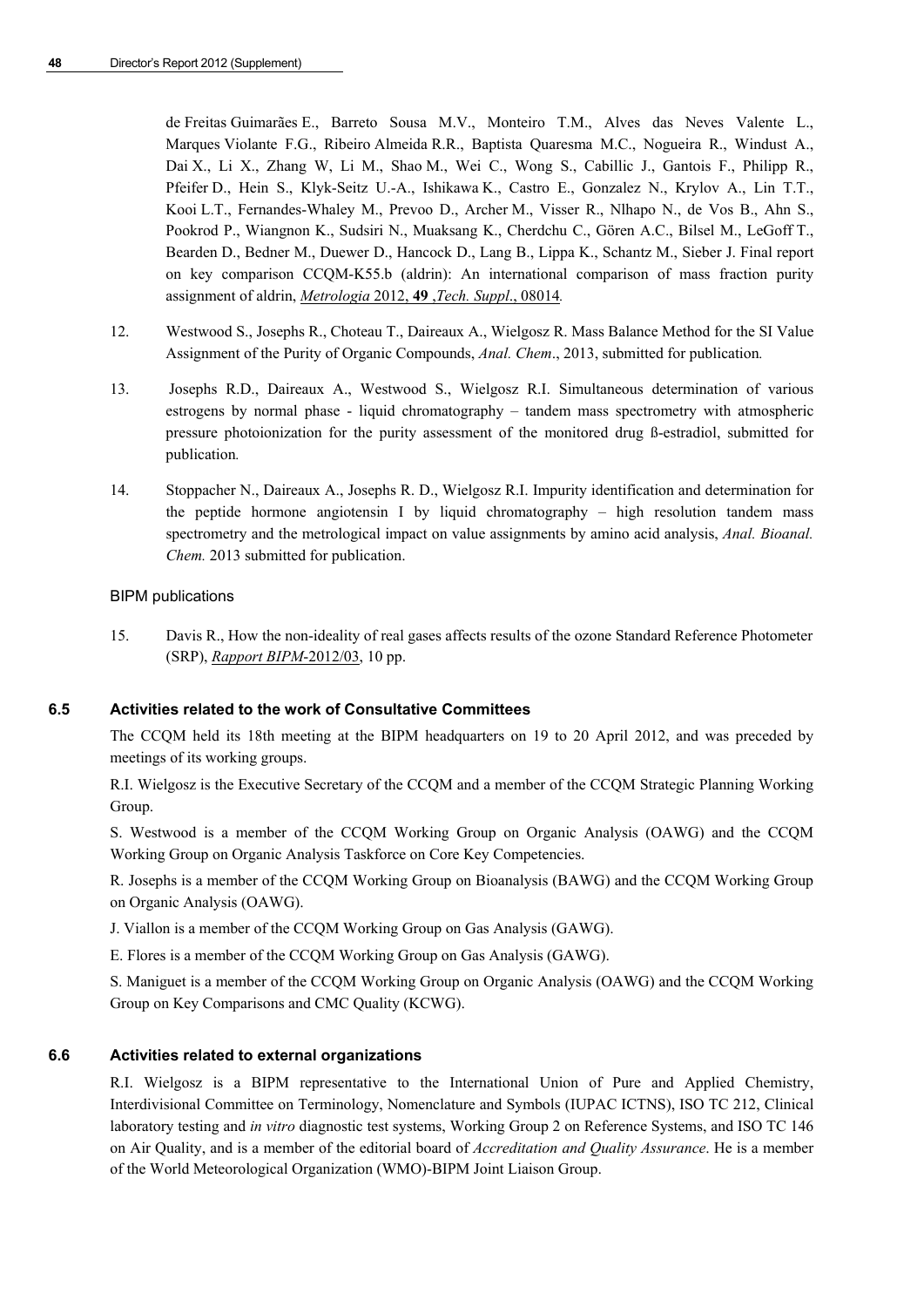S. Westwood is the BIPM and CCQM liaison to the ISO-REMCO and is a member of the World Anti-Doping Agency (WADA) Laboratory Committee.

R. Josephs is the BIPM representative to the Inter-Agency Meeting and the Codex Committee on Methods of Analysis and Sampling (CCMAS) of the Codex Alimentarius Commission.

J. Viallon is the BIPM representative at ISO TC 146/SC 3 on Air Quality – Ambient Atmospheres.

#### **6.7 Travel**

R.I. Wielgosz to:

- Teddington (UK), 10-11 January 2012, to participate in the NMS Chem/Bio-metrology advisory working group;
- Biarritz (France), 2-3, February 2012, to attend the EURAMET Metchem Plenary Session;
- WMO Headquarters, Geneva (Switzerland) 14 February 2012, to attend the Joint Liaison Group with the WMO;
- IRMM, Geel, 13-14 March 2012, to participate in meetings of ISO TC 212 WG2;
- Lisbon (Portugal), 5-6 May 2012, to attend the IUPAC-ICTNS meeting;
- Washington DC (USA), 15-16 May 2012, to represent the JCTLM at the AACC Harmonization meeting;
- London (UK), 18-19 June 2012, to attend a BSI training course on the implementation of BS OHSAS 18001:2007;
- Los Angeles (USA), 14-15 July 2012, to attend the JCTLM Working Groups meeting and workshops;
- DIN, Berlin (Germany), 22 August 2012, to participate in meetings of ISO TC 212 WG2;
- Istanbul (Turkey) 9-11 October 2012, for the CCQM Working Group on Inorganic Analysis meeting;
- St Petersburg (Russian Federation), 24-26 October 2012, to attend the 28th CCQM Working Group on Gas Analysis meeting;
- Hong Kong (China), 6-9 November 2012, for the CCQM Working Group on Organic Analysis meeting.

J. Viallon to:

- York (UK), 11-12 September 2012, to attend the 4th Expert Workshop on Volatile Organic Compounds;
- St Petersburg (Russian Federation), 24-26 October 2012, to attend the 28th CCQM Working Group on Gas Analysis meeting.

E. Flores to:

- PTB, Braunschweig (Germany), 12-13 July 2012, to give an invited lecture on Gas Metrology by Fourier-Transform Infrared Spectroscopy;
- PTB, Braunschweig (Germany), 14-16 November 2012, to attend the EUMETRISPEC workshop on "Traceable spectral reference line data for atmospheric monitoring".

S. Westwood to:

- Harlow (UK), 3-6 March 2012, for the WADA Laboratory Directors Meeting and a WADA Laboratory Expert Group meeting;
- Vienna (Austria), 18-22 June 2012, for the 35th ISO-REMCO meeting;